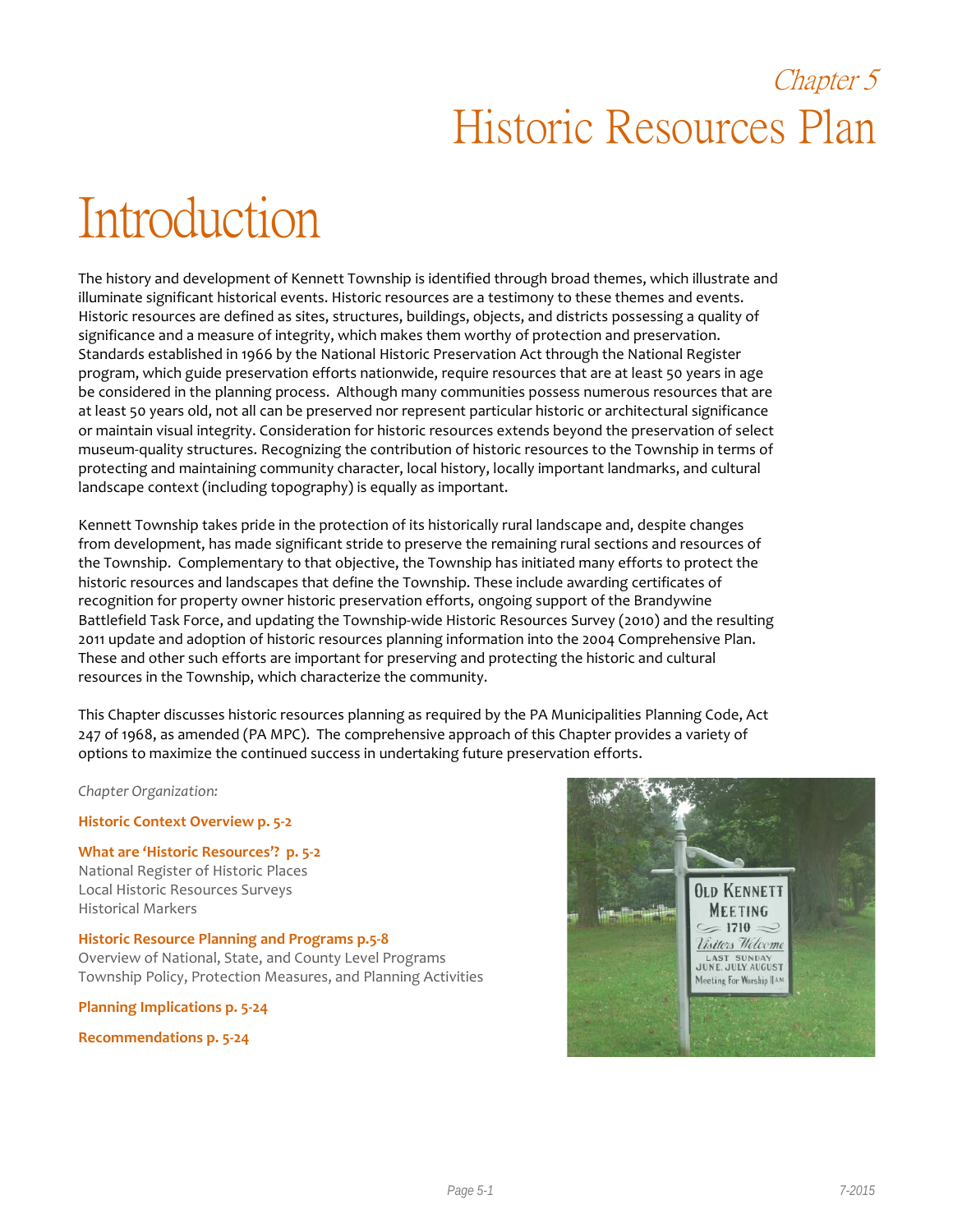# Historic Context Overview

This section provides a brief summary of information included in Chapter 3 as related to key historic resources still present today. Most of present Kennett Township was originally part of a 15,500-acre tract which William Penn conveyed to his daughter Letitia in 1701 for 'fatherly love' and one beaver skin yearly. In 1770, Pennsbury Township was formed from part of Kennett Township and in 1855 the Borough of Kennett Square was incorporated as a separate entity.

The native Lenni Lenape Indians gradually left the area as early settlers, first English and Irish Quakers, followed by Scottish and Irish Presbyterians, arrived in the 18th century. The fertile soil provided opportunity for diverse agricultural activities. Farmers prospered, later benefiting from the construction of a railroad through the Township in 1859. Dairy farmers, greenhouses (for flowers and produce), and mushroom growers especially were able to expand their markets by using the railroad to transport their products. Both passenger and freight service were extensive, (hourly trips to Philadelphia at one point), providing the opportunity for the easy exchange of goods and ideas with more metropolitan communities.

The Red Clay Creek and other streams in the area provided power for many grist, fulling, and saw mills. Milling was an important early industry in the Township. Mill ruins and races still line the Creek.

The widespread and successful 19th century floral industry in the Township gradually gave way to a thriving mushroom industry starting in 1885 when William Swayne grew mushrooms under his greenhouse flower beds in Kennett Square. Mushroom growing continues to be an important industry in the area.

The Township played a role in the American Revolution Philadelphia Campaign of 1777 when British and Hessian troops camped in and marched through the Township on their way to the Battle of the Brandywine on September 11, 1777. Later, due to its proximity to southern slave states, the Township played an important role in fugitive slaves' journey to freedom. Strong Quaker support established numerous Underground Railroad 'stations' in the Township. Old farmhouses had secret hideaways where slaves were concealed by day and then moved to other 'stations' by night. Many local citizens risked their own freedom to help slaves by hiding them in their homes and helping transport them to freedom.

# What are 'Historic Resources'?

*Historic Resources or resource groupings in Kennett Township comprise buildings, sites, structures, objects, or districts listed on or eligible for listing on the National Register of Historic Places; identified on the Township Historic Resource Survey and retain local, state, or national significance per National Register Criteria or for their local historic or architectural significance; and/or identified on the Township Historic Resources Map. One of the resources in the Township listed on the National Register of Historic Places, Longwood Gardens, is deemed a world-class destination, while another, Brandywine Battlefield, is designated a National Historic Landmark.* 

## National Register of Historic Places

Authorized under the National Historic Preservation Act of 1966, the National Register of Historic Places is the Nation's official list of districts, sites, buildings, structures, and objects of historical, architectural /engineering, or cultural significance to the prehistory and history of the locality, state, or nation that are deemed worthy of preservation. The list is maintained by the National Park Service (NPS) under the US Department of the Interior; and in PA, the National Register program is managed by PA Historical and Museum Commission (PHMC), Bureau for Historic Preservation (BHP). The National Register is part of an overall national program "to coordinate and support public and private efforts to identify, evaluate, and protect historic and archeological resources."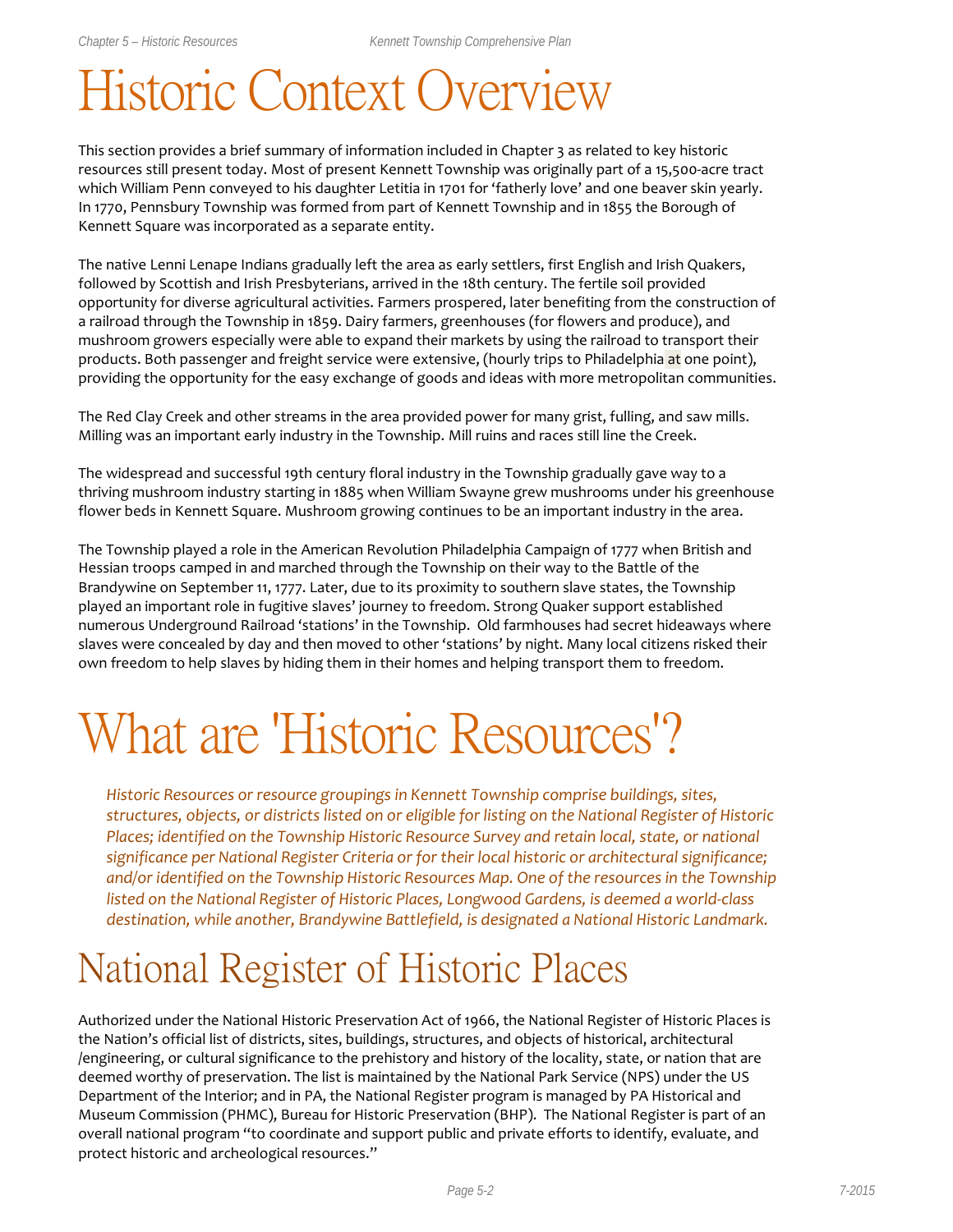Resources on the National Register are termed 'National Register listed' resources. Through a preliminary review process, resources also may be determined to be eligible for listing, referred to as 'National Register eligible' resources or as having received a 'Determination of Eligibility' (DOE). In the case of a National Register Historic District, proposed District boundaries are delineated to include resources determined to be significant or 'contributing' to the district. Within those boundaries may also be resources which are not considered significant to the district or 'non-contributing'.

Resources do not need to have national significance to be listed on the National Register, but can be of Statewide or local significance instead as indicated on the National Register nomination form. Listing is mainly honorary and does not affect the rights of property owners nor place obligations or restrictions on the use or disposition of property. It does, however, impact the use of federal funds, permits, or assistance, in that federal or federally assisted projects need to be reviewed for their potential impact on National Register listed or eligible resources under *Section 106 Process*.

## National Register Listed and Eligible Resources:

**Old Kennett Meeting House,** east of Hamorton, originally built in 1710, was the first house of worship west of the Brandywine Creek in Chester County. It was known as the 'Kennett Friends Meeting House' until the 1950s (when the Kennett Square Hicksite Friends Meeting started using the name 'Kennett' rather than 'Kennett Square', its name since 1814), and then

came to be called 'Old Kennett Meeting House'. The building was enlarged in 1719, and based on research by local architectural historians, appears to have been entirely rebuilt in 1731. Today, the Meeting House is still used for worship during summer months. It was listed on the National Register in 1974.



Joseph Gregg House, a brick building constructed c. 1736, provides an important example of early 18<sup>th</sup> century rural southeastern PA colonial architecture. It is located along the western edge of the Township. It was listed on the National Register in 1994.

**Chandler Mill Road Bridge,** a through-girder steel bridge with stone embankments from 1910, was listed on the National Register in January 2010.

**Wiley/Cloud House**, a 1765 plank house with c. 1850 and 1958 additions, was determined National Register eligible in August 2010 and became listed in September 2012.

**Taylor Grist Mill (Clifton Mill)**, a stone building from 1830, is National Register eligible.

**Edward Perrone Farm,** a stone building from 1816, is National Register eligible.

## National Register Listed and Eligible Districts:

**Longwood Gardens**, world famous for its conservatory, water gardens, Rongwood Gardens; and elaborate fountains was listed as a National Register historic district in 1972. The Longwood tract, of which 300 acres are located in Kennett Township, dates back to 1700 as an original William Penn land grant purchased by the Peirce family. The family soon established a working farm, and in 1798 twin brothers, Joshua and Samuel Peirce, began planting an arboretum on the farm, later known as 'Peirce's Park'.

**Longwood Progressive Friends Meeting House**, located off Route 1 west of Longwood Garden's entrance, was dedicated in 1855. In the 88 years of its existence, the Progressive Friends meetings (85 years occurred at this meeting house) provided a platform for many of the most radical speakers of the day on abolition, temperance, single tax, and equal rights for women. The well-known novelist and poet, Bayard Taylor, is buried in the cemetery adjacent to the Meeting House. This building is a contributing resource in the National Register listed Longwood

Gardens Historic District. It currently houses Brandywine Valley Tourism Information Center.









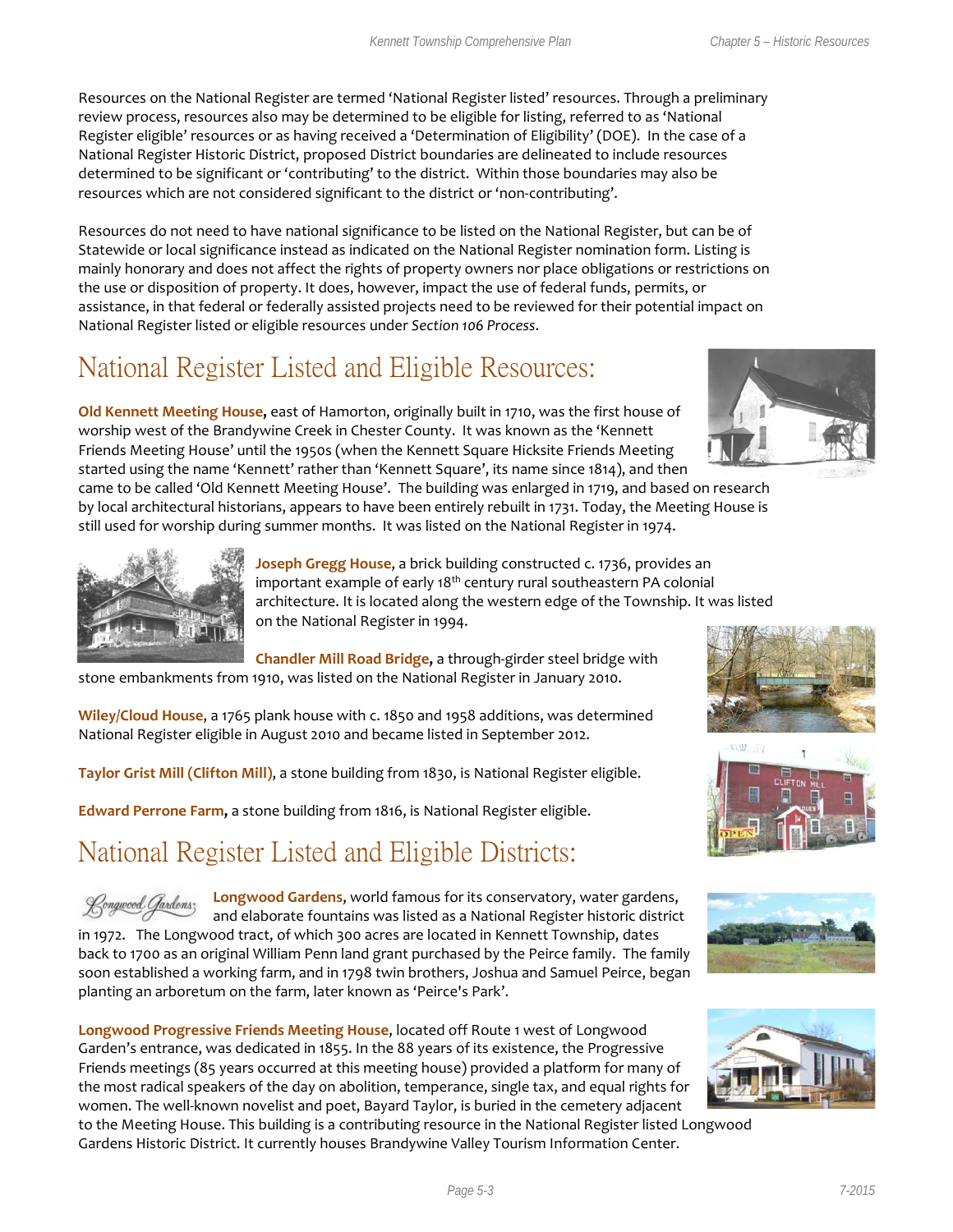#### **Village of Hamorton**, was nominated for National Register Historic District status by the



Township Historic Committee, now KTHC, and achieved National Register district listing n 1990. Hamorton was a principal 19<sup>th</sup>-century commercial center for the Township. The Lyceum Hall at Hamorton provided a platform for many lecturers on radical causes of the day such as abolition and women's rights.

**Mason-Dixon (Line) /PA-DE Arc Stone Boundary Markers** were listed as a National Register historic district in 1975. The Mason-Dixon Boundary/Line is significant for historic, symbolic, scientific, and functional reasons. Symbolically, this line represented the division between northern and southern states during the civil war. Scientifically this line exhibited remarkable accuracy and the most sophisticated mathematical work on the continent to that date (1768). From a functional perspective, the line continues today to serve the useful purpose of marking the southern boundary line for Pennsylvania/northern boundary line of Delaware and Pennsylvania/Maryland.

**Isaac Harlan Log House**, a 1715 log house with a 1814 stone wing, is a half log and half stone house located on the south side of Fairville Road at the eastern edge of the Township. The resource was listed as a National Register historic district in 1987.

## National Historic Landmarks:

National Historic Landmarks (NHL) "are nationally significant historic places designated by the Secretary of the Interior because they possess exceptional value or quality in illustrating or interpreting the heritage of the United States" and include buildings, sites, districts, structures, and objects that have been determined by the Secretary of the Interior to be nationally significant in American history and culture. The NHL designation automatically places a resource on the National Register.

**Brandywine Battlefield National Historic Landmark**, located in six municipalities in Chester and Delaware Counties, extends into the northeastern corner of Kennett Township, primarily along and north of Route 1. Dedicated in 1961, this National Historic Landmark commemorates the September 11, 1777 Battle of the Brandywine that was the largest single day battle of the American Revolution. This battle provided a turning point in the American Revolution. Although the Continental Army was driven from the field, George Washington demonstrated, for the first time, his ability to withstand a direct engagement with General Howe's well-trained army, and this resiliency of General Washington's

army, in part, helped convince France to enter the War as a needed ally. Using recently discovered original  $18<sup>th</sup>$  century sources combined with modern scholarship and technology, a 2010 Study (see below for more information) showed that troop movements, skirmishes, and battle action encompassed a much larger landscape area that extends beyond the NHL and includes lands in a total of 15 municipalities in Chester and Delaware Counties.

## Local Historic Resource Surveys

The purpose of a municipal Historic Resource Survey is to serve as a basis for historic preservation planning decisions made throughout the Township.

**Chester County Historic Sites Survey (1979-82)** is a compiled county-wide list focused on historic residences as well as ruins of domestic residential structures. The Survey, completed in 1982 in Kennett Township, included numerous sites scattered throughout Kennett Township, inferring potential historic value. It identified 123 historic resources in Kennett Township approximately 100 years of age or older as indicated on the Breou's Official Series of Farm Maps, Chester County (1883) – the Map for Hamorton is shown below. In some cases, these resources included a collection of structures, such as a farmstead with multiple buildings, while in other cases a resource was a single building.





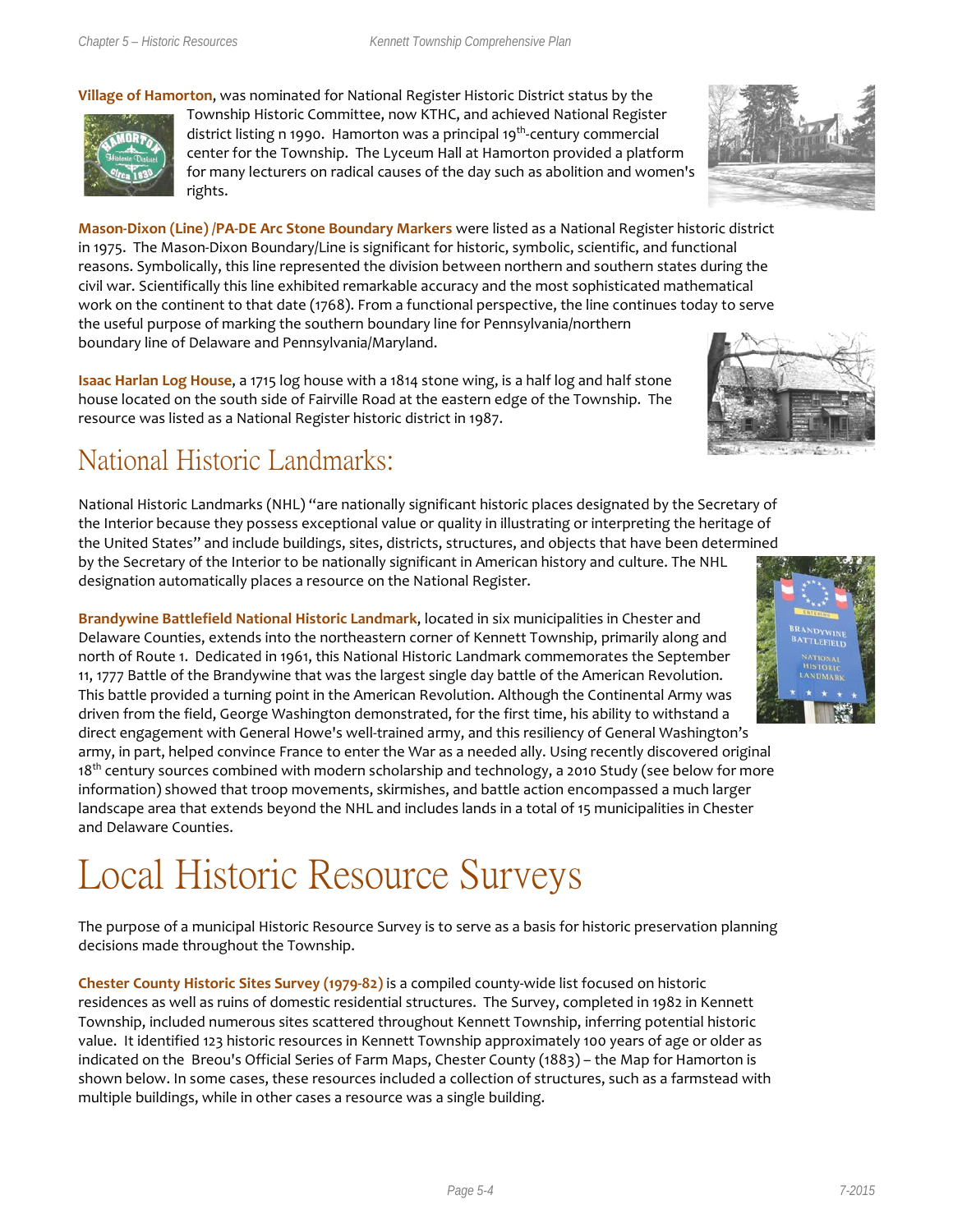**Kennett Township Historic Sites Survey** supplemented the 1979-82 County survey. In the early 1990s, the Kennett Township Historical Commission (KTHC) contracted with a private consultant to prepare an inventory of still-standing dwellings that were shown on the Breou's Map. That inventory included a map, a description and photograph of each structure, their locations, and a general feasibility for the protection of the more than 300 individual residential sites. After it was completed, as an ongoing project, KTHC continued to update and correct that inventory. As well, an effort was made to contact owners of identified structures in an effort to preserve and adapt them for present-day usage.

HAMORTON ♦ SCALE 20 PERCHES TO I INCH.  $Stachb$ Ø his to map and it Gives us, 5 Anna Slaackhouse Albert Rile References. I. Edwards **Stone House** d muneswund q **Brick**  $,$  $\Box$ Frame  $\mathbf{v}$  $\overline{a}$ **Barn**  $\ddot{\phantom{1}}$ 

In 2004, Chester County initiated a countywide digital update to the Chester County Historic Sites Survey using a Geographical Information System (GIS). This initiative, the **Chester County Historic Resource Atlas**, is a county-wide effort between the Chester County Parks and Recreation and GIS Departments in partnership with the Chester County Historic Preservation Network and municipalities. The *Atlas* is to include historic resources 50 years or older, following general National Register criteria, and is being completed on a municipality-by-municipality basis with the primary assistance from municipal historical commission members and interested volunteers and, in some cases as with Kennett Township, is being supplemented and expanded upon with the assistance of a professional consultant using County Vision Partnership Program grant funding. This supplemental information updates and builds upon the 1982 Survey. It takes the Kennett Township survey from being an initial reconnaissance' survey to the next step of survey that includes a greater level of documentation (e.g. site delineations, architectural descriptions and significance, and resource classification) for all known properties containing historic resources 50 years and over.

The resulting 2010 **Kennett Township Historic Resource Atlas and Survey** identified and examined 628 properties and documented 1,012 historic resources, of which 55 properties are recommended as Class 1 resources and 230 properties are recommended as Class 2 resources<sup>[1](#page-4-0)</sup>. Historic properties include 44 farms, 20 farmsteads, 8 other agricultural resources, 248 residences, 19 public buildings, and 7 bridges. Seven

Class 2 resources have been divided into the following more specific categories, which together create the Class II category:

 $\overline{a}$ 

Class 2A resource – Properties containing buildings, structures, or sites included in the Township Historic Resource Survey that retain local, state, or national significance per NR Criteria and may be, in the opinion of the Survey consultants, NR eligible.

Class 2B resource – Properties containing buildings, structures, or sites included in Township Historic Resource Survey that are locally significant but which, in the opinion of the Survey consultants, would not likely be eligible for the NR.

Class 3 resource – Properties containing historic buildings or structures over 50 years of age that do not meet National Register Criteria or local significance standards, as of 2011.

Classifications in the 2010 Survey were based largely on exterior architectural details. A recommended classification for a property could change in the future based on its historic significance in the Township, additional property research, and/or an exterior architectural change to the property. Thus, properties determined to be Class 3 as of 2010 may be found to be significant to local history or architecture in the future; and they may potentially meet certain NR criteria and thus become Class 2 or even Class 1 resources.

Not Classified – Properties containing buildings, structures, or sites identified in the 1979-1982 County survey that have since been demolished, they were, however, mapped in the 2010 Survey.

<span id="page-4-0"></span><sup>1</sup> Class 1 resource – Properties containing historic resource(s) individually listed on (or determined eligible for) the National Register of Historic Places (NR), resources contributing to a National Historic Landmark (NHL), and resources identified as a contributing resource in a historic district listed (or determined eligible for) the NR.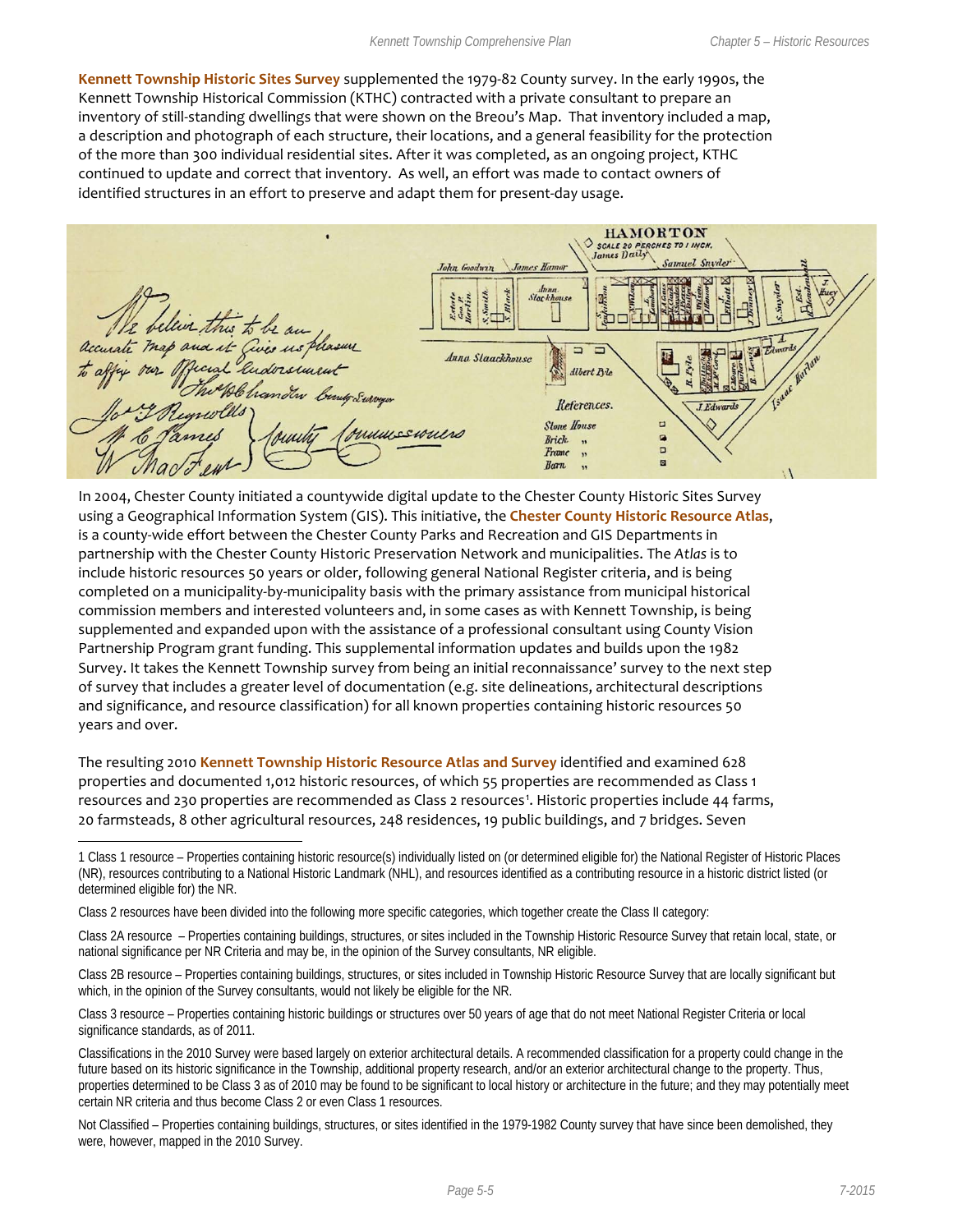$\overline{a}$ 

historic resources documented in the 1982 Survey have since been demolished. This survey expanded on the past Kennett Township historic resource surveys also by identifying an expansive catalog of types of historic resources (including commercial and industrial structures, barns, and other outbuildings) beyond residential structures. It also provides a detailed description and several photographs of each property.

Historic resources documented in the survey represent various architectural styles and historic eras, however, Colonial, Federal, Colonial Revival, and Bungalow/Craftsman style buildings and vernacular structures make up the majority of historic resources in the Township. The concentration of Colonial and Federal style resources, augmented by many barns and outbuildings, reflect the area's early development as a farming community. 'Higher style' residences began to appear in the early 19<sup>th</sup> century and represent the increasing wealth in the Township at that time derived from improved agricultural techniques. Mid and late-19<sup>th</sup> century architectural styles reflect the ongoing changes in mass production trends and fashions after 1850. The majority of late 18th and 19th century resources reflect the rural architectural tradition of the area and include single resources and farmstead groupings, while 20th century resources are primarily single residences rather than farmstead complexes, reflecting the changing nature of the area and county. Potential historic districts in the Township include Mendenhall, Marshall Mill area, Bucktoe Cemetery and its surrounding area, and a potential multi-municipal West Branch Red Clay Creek/Bucktoe/Agnew Run industrial historic district.

All resources in the 2010 Survey were entered onto the PHMC's Access database of historic resources. As well, the 350 oldest and most architecturally important of these properties were documented on individual PA Historic Resource Survey Forms. A historic resource map (produced by Chester County Parks/GIS Departments) showing all delineated properties and historic resource classifications, an excel spreadsheet inventory listing of historic resources, and a survey methodology report were also completed as part of the 2010 Survey. The survey documented the exterior of the buildings only.

In 2009/10, historic and archeological resources in the Brandywine Battlefield, in which a portion of Kennett Township lies, were inventoried, as well as battle history/logistics studied and troop movements/battle action animated, as part of the **American Battlefield Protection Program (ABPP) funded Brandywine Battlefield Study**. Chester County staff worked in association with municipal historic commission volunteers to complete a windshield inventory of resources in the form of an Atlas. During the study process and looking to research by historian Tom McGuire, it was found that the battlefield encompassed a larger area than previously understood, including a notably larger area of the Township plus portions of 14 other municipalities in Chester and Delaware counties. [1](#page-5-0) In addition to inventorying resources<sup>[2](#page-5-1)</sup>, the purpose of project was to develop an animated battle map and related material as an educational and planning tool about the battle as well as to continue to raise awareness about the battlefield's significance among members of the community. The outcomes of the project are a regional Historic Resources Atlas for the 15 municipalities in the battlefield, an animated map of troop movements and battle action using GIS, , and a report with recommendations. Another project outcome was the recommended follow-up ABPP funded 2013 **Brandywine Battlefield Preservation Plan**.

The 2010/11 ABPP funded project for Paoli Battlefield and the 2012/13 project for the Battle of the Clouds both follow the model and scope of the Brandywine Battlefield project. This relates to the Township in that the ultimate intention is for all three projects to be used in concert providing a public awareness/ education 'campaign' about Chester County's role in the Campaign of 1777 by means of a highly userfriendly approach using modern technologies. To that end, another primary eventual objective for the three projects is to tie them together into an overall 'big picture' public outreach, access, and interpretive plan so that the national significance of these regional historic resources and landscapes can be more readily and widely conveyed and understood by the communities and public at large.

<span id="page-5-0"></span><sup>1</sup> Kennett Square Borough, New Garden Township, East Marlborough Township, Newlin Township, Pocopson Township, West Bradford Township, East Bradford Township, Westtown Township, Thornbury Township, Birmingham Township, and Pennsbury Township in Chester County, and Chadds Ford Township, Thornbury Township, and Concord Township in Delaware County

<span id="page-5-1"></span><sup>&</sup>lt;sup>2</sup> Though some or all land area in New Garden, Westtown, Chadds Ford, Thornbury, and Concord Townships was included in the study area, historic resources were partially identified in these communities and further research and resource identification is needed.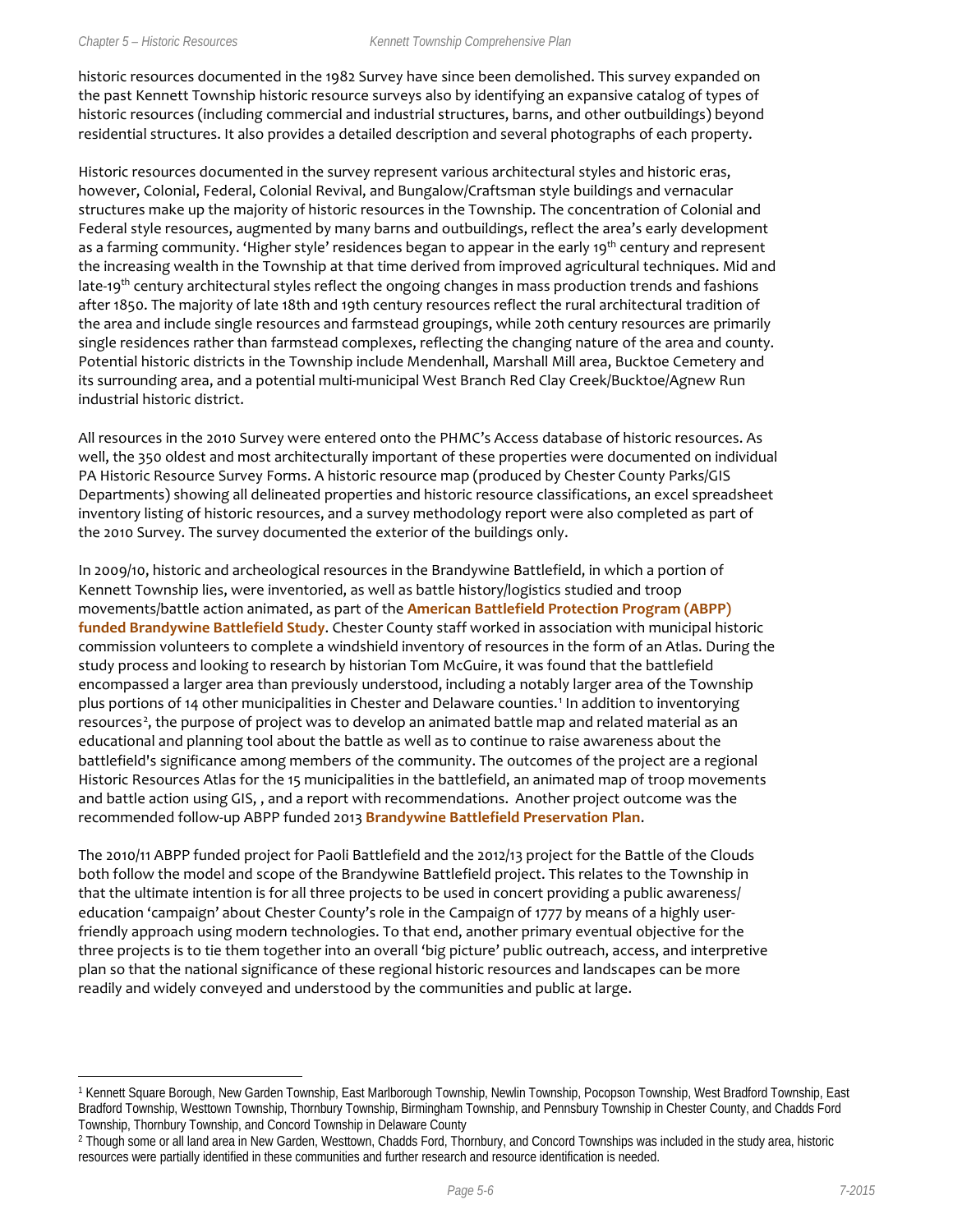## Historical Markers

### State Markers

#### **'Battle of Brandywine' Roadside Marker**

Dedicated: Tuesday, March 18, 1952 Categories: American Revolution, George Washington, Military Location: Chester County, US 1, 1 mile E of Kennett Square Marker Text: On Sept. 11, 1777, an American force of about 11,000 men, commanded by Washington, attempted to halt a British advance into Pennsylvania. The Americans were defeated near Chadds Ford on Brandywine Creek by approximately 18,000 British and Hessian troops under Howe.

#### **'Battle of Brandywine' Roadside Marker**

Dedicated: Tuesday, March 18, 1952

Categories: American Revolution, George Washington, Military

Location: Chester County, US 1, 1 mile E of Kennett Square

Marker Text: Howe planned two separate attacks against the American line. In early morning, the British Army divided here, Knyphausen's troops went east to engage the center of the line at Chadds Ford, while a force under Cornwallis marched approximately 6 miles north, then 3 miles east, to outflank Washington's right wing and attack from the rear.

#### **'Indian Hannah' State/Chester County Historical Society Plaque on boulder monument and State Plaque**

#### Dedicated: September 5, 1925

Former Location: Chester County, east side of old PA 52, north of US 1; Current Location: As of 2012 with the realignment of PA 52 further to the east, this monument/marker was relocated in 2014 to be near Longwood Progressive Friends Meeting /Longwood Gardens entrance Marker Text: Indian Hannah (1730-1802) the last of the Indians in Chester County was born in the vale about 300 yards to the east (of the marker's prior location along Route 52) on the land of the protector of her people the Quaker Assemblyman William Webb. Her mother was Indian Sarah and her grandmother was Indian Jane of the Unami Group (their totem-the tortoise) of the Lenni-Lenape or Delaware Indians.

#### **'Manor of Steyning' Plaque on large boulder monument**

#### Dedicated: October 1, 1926

Categories: Government and Politics, Mansions and Manors, Native American, William Penn Location: SR 3046 (old US 1) southbound, ½ mile west of Kennett Square (LNG: -75.7271, LAT: 39.84464). Though this marker is currently located in New Garden Township as of 2012, there is discussion about possibly moving the location of this marker into Kennett Township to denote a more central location in the Manor area.

Marker Text: The Manor of Steyning of 15,500 acres patented by William Penn for "fatherly love" and one beaver skin yearly to his daughter Laetitia Penn at Philadelphia, October 23, 1701 is here marked on its western line adjoining a tract of 14,500 acres which the Proprietor patented to his son William Penn, Jr., 24 May 1706.

## Local Markers

**Bucktoe Cemetery Marker** - In late 2010, a local historic marker was erected to identify the Bucktoe Cemetery on Bucktoe Road and associated

New Garden AME Memorial Church.

**Chandler Mill Bridge Marker** - In December 2010, the 100 year 'birthday' of Chandler Mill Bridge was celebrated by the community including erection of a local historical marker.







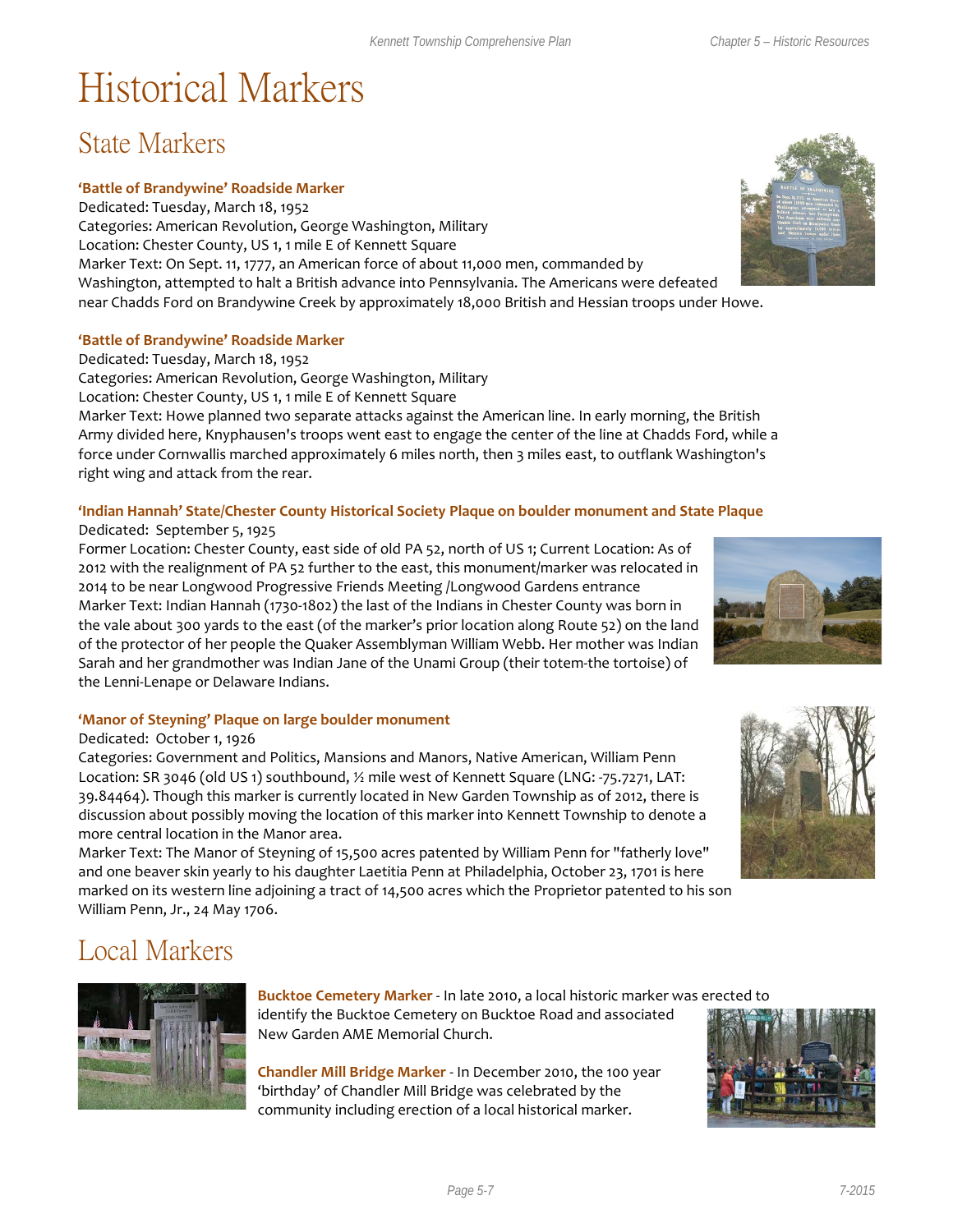**Anvil Tavern Marker** – A few remnants of the former Anvil Tavern, demolished in the 1920s, remain at the intersection of Route 1 and old Route 52. The basement wall with its arched doorway forms part of a garden area, and the original iron anvil, which was the Tavern's sign, is embedded into ground near the traffic light at old Route 52, marking the site of the Tavern

**Hamorton Village Markers** – In summer 2012, KTHC facilitated new PennDOT signs along Routes 1 and 52 for Hamorton Historic District. Widening of both roadways provided the opportunity to replace the deteriorating original signs with three new signs marking the historic village.



# Historic Resource Programs and Planning

## Overview of National, State, and County Level Programs

Various historic preservation programs and techniques are available to facilitate protecting historic resources. Although they differ in approach, most either evolved directly out of or are enabled under federal or state law. An understanding of national, state, and county program options available for historic preservation provides a foundation for the Township in determining appropriate continued and future historic preservation planning efforts.

## National Level

The National Historic Preservation Act of 1966 (NHPA) earmarked the b historic preservation policy and created a strong legal basis for the prot through a framework of measures to be used at the federal, state, and response to public outcry against the severe loss of historic resources ( blight reduction) in larger cities and boroughs. The legislation's purpos framework for protecting historic resources throughout the nation through a system of reviews, the reading  $\alpha$ regulations, and incentives that focused on preserving historic resource cooperation among federal, state, and local governments as well as bet address the protection of historic resources.

#### **National Register of Historic Places**

The National Register is the official, comprehensive listing of districts, structures, structures, structures, s objects of historical, architectural/ engineering, or cultural significance locality, state, or nation that are deemed worthy of preservation. The li Park Service (NPS) under the US Department of the Interior; and in PA, managed by PA Historical and Museum Commission (PHMC), Bureau for Resources do not need to have national significance to be listed, and m local or state history.

*Key National Historic Preservation Act Programs and Mandates:* 

- $\rightarrow$  The NHPA formalized the National Register of Historic Places.
- $\rightarrow$  Section 106 of the NHPA requires that any project that receives federal funds, sponsorship, or assistance review its impact on histori**c pro**perties.
- $\rightarrow$  A State Historic Preservation Office (SHPO), authorized by the NHPA, helps to facilitate cooperation among governmental levels by coordinating preservation activities and administers preservation activities contained in the NHPA on a state level. In Pennsylvania, this agency is the Pennsylvania Historical and Museum Commission (PHMC).
- $\rightarrow$  The Certified Local Government (CLG) Program, authorized by the NHPA, enables municipalities to participate directly in federal preservation programs and to access (through the state) certain funds slated for historic preservation activities.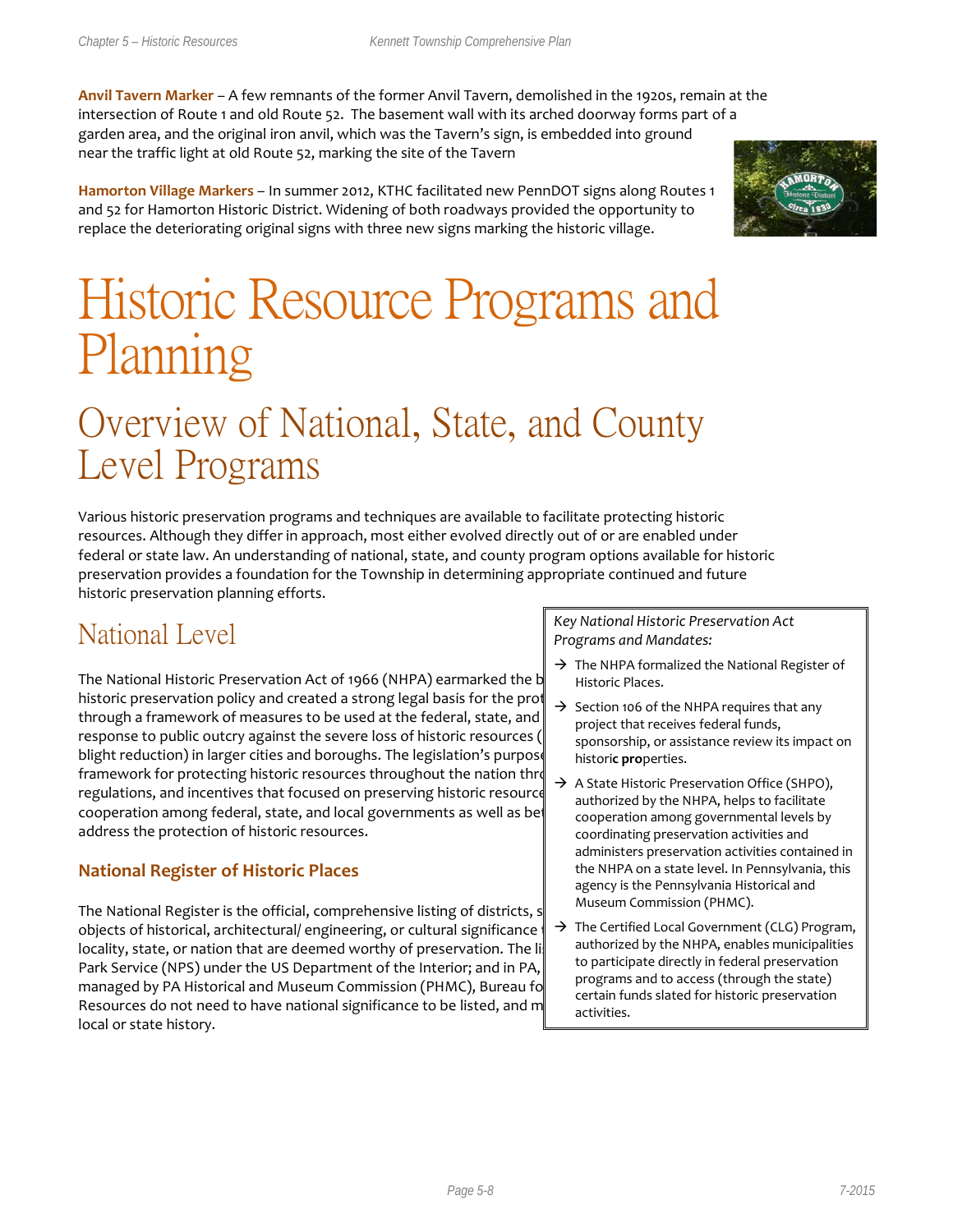Resources on the National Register of Historic Places are termed 'National Register listed' resources. Through a preliminary review proces determined to be eligible for listing, referred to as 'National Register el received a 'Determination of Eligibility' (DOE). In the case of a Nationa District boundaries are delineated to include areas and resources dete resources are 'contributing' to the district. Within those boundaries m significant to the district, and these properties are considered 'non-contribution

National Register listing or eligibility, in and of itself, is mainly honorary rights nor place obligations or restrictions on the use or disposition of property. the use of federal funds, permits, or assistance, in that by law federal or be examined for their potential impact on National Register listed or election 206 *C Process* below). National Register status may be interpreted as impact measures, such as local ordinances that use National Register status as National Register listed and eligible properties in PA are logged into a d updated, and can be accessed via PHMC's website: http://www.phmc.s

The NPS, the federal agency responsible for several historic preservation Register, categorizes resources as follows in the administration of programs:

- **Building:** A house, barn, church, hotel or similar construction creation of human activity.
- **Site:** The location of a significant event, a prehistoric or historic or structure, whether standing, ruined or vanished, where the locatio or archaeological value.
- $\rightarrow$  **Structure:** A building used for purposes other than sheltering hun

 $\overline{a}$ 

- $\rightarrow$  **Object:** A form of simple construction that is primarily artistic in nature may be movable but is generally associated with a specific setting or environment.
- → **District:** A significant concentration, linkage, or continuity of site, buildings, structures, or objects united historically or aesthetically by plan or physical development.

Another category of resource recognized by the NPS is a *Cultural Landscape*, defined as follows:

→ **Cultural Landscape**:[1](#page-8-0) A geographic area, including both natural and cultural resources, that has historical or social importance. There are four types of cultural landscapes that are not mutually exclusive: historic sites, historic designed landscapes, historic vernacular landscapes, and ethnographic landscapes. Cultural landscapes are multi-faceted resources that can vastly range in size from large rural tracts of hundreds of acres to a small formal garden of less than an acre. The NPS states that cultural landscapes "are composed of a number of character-defining features which, individually or collectively, contribute to the landscape's physical appearance as they have evolved over time". Thus, their character can encompass and mesh together combinations of physical construction (roads, buildings, walls, etc), natural elements (vegetation, etc), and/or use (social traditions, etc). Many traditionally-defined historic resources/ properties include a cultural landscape element that is integral to its significance.

<span id="page-8-0"></span><sup>1</sup> (Cultural landscapes have also been termed as "sacred geography," "traditional cultural properties," "heritage areas," and "places," among others.)

*To determine a property's significance, a set of established criteria against which it is evaluated are used to determine whether it could be on the National Register. Criteria for Evaluation are:* 

The quality of significance in American history, architecture, archeology, engineering, and culture is present in districts, sites, buildings, structures, and objects that possess integrity of location, design, setting, materials, workmanship, feeling, and association, and:

- that are associated with events, activities, or patterns that have made a significant contribution to the broad patterns of our history; or
- that are associated with the lives of persons significant in our past; or
- that embody the distinctive characteristics of a type, period, or method of construction, or
- that represent the work of a master, or that possess high artistic values, or that represent a significant and distinguishable entity whose components may lack individual distinction; or
- that has yielded, or may be likely to yield, information important in prehistory or history.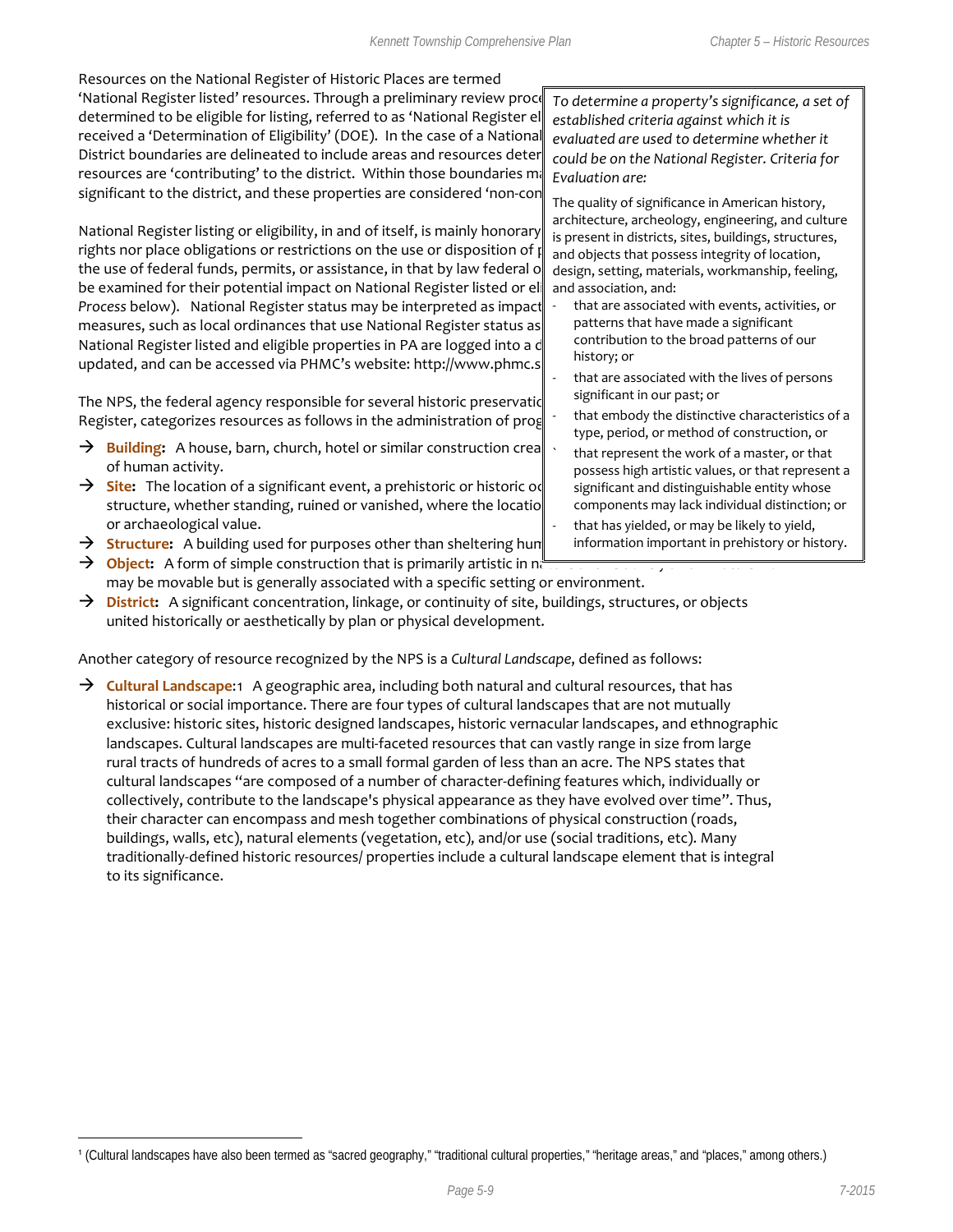#### **National Historic Landmarks (NHL) Program**

National Historic Landmarks "are nationally significant historic places designated by the Secretary of the Interior because they possess exceptional value or quality in illustrating or interpreting the heritage of the United States" and include buildings, sites, districts, structures, and objects that have been determined by the Secretary of the Interior to be nationally significant in American history and culture.

There is a nomination process to become an NHL, and a set of criteria are used to determine the level of national significance. The NHL designation automatically places a resource on the National Register. Once designated, the NPS NHL Assistance Initiative assists in NHL preservation through technical assistance to NHL owners/managers and through education of the public about the importance of NHLs.

The NHL Stewards Association, a group of NHL owners and managers, work to preserve, protect, and promote NHLs. Relatively speaking, few resources hold this level of national recognition; as of 2012, there were only 9 NHLs in Chester County, including Brandywine Battlefield NHL and Valley Forge National Historic Park, and 170 NHLs statewide plus 2 NHLs shared with neighboring states.

#### **Section 106 Review Process**

The Section 106 review process was one of the most effective components of the National Historic Preservation Act (NHPA) in reducing the loss of historic resources. This section of the NHPA requires that any federally sponsored, funded or assisted project, including those requiring a federal permit, license, or

#### *Highlights of NHL designation are:*

- $\rightarrow$  NHL designation recognizes that properties are important to the entire nation.
- $\rightarrow$  NHLs are listed on the National Register.
- $\rightarrow$  Owners of NHLs are free to manage their property as they choose, provided no federal license, permit, or funding is involved.
- $\rightarrow$  As with other National Register listings, federal agencies whose projects affect a NHL must give the Advisory Council on Historic Preservation an opportunity to comment on the project and its effects on the property.
- $\rightarrow$  Owners of NHLs may be able obtain federal historic preservation funding, when funds are available. Federal investment tax credits for rehabilitation and other provisions may apply.
- $\rightarrow$  A bronze plaque bearing the name of the NHL and attesting to its national significance is presented to the owner upon request.

#### *Benefits of NHL designation include:*

- $\rightarrow$  Required review under the Section 106 process as to the impact projects involving federal funding or assistance;
- $\rightarrow$  Limited federal grants through the Historic Preservation Fund, and certain funding sources may give NHLs higher funding priority; and
- $\rightarrow$  The NPS provides technical preservation assistance to NHL owners.

approval, is reviewed for its impact on historic resources either listed on, or determined eligible for, the National Register. The federal agency directly or indirectly responsible for the project is responsible for insuring compliance with the review process. This review can be delegated to federal field offices or passed through to the state, county or municipal governmental agency responsible for administering the federal funds. Conducting the review at the local level can encourage local input on projects and provide for a high degree of participation on the part of those who may be directly impacted by an activity. This is important as the Section 106 process also stipulates that the public be notified of such projects and their effects, which in turn is key as public involvement helps leads to more acceptable community solutions.

Section 106 does not necessarily protect historic resources from demolition or alteration; however, it requires an investigation of alternatives and consideration of mitigation measures. For example, for Community Development Block Grant funding, administered by Chester County's Department of Community Development, National Register listed and eligible resources and historic districts are reviewed for a project's potential impact on resources prior to project initiation.

#### **Secretary of the Interior's Standards for the Treatment of Historic Properties**

The 'Standards' provide basic principles that promote historic preservation 'best practices' including maintaining, repairing, and replacing historic materials, as well as designing new additions or making alterations. The associated 'Guidelines' offer recommendations to assist in applying the Standards to specific properties. Together, they provide a framework for decisions about work on or changes to historic properties. The Standards supply four distinct approaches to the treatment of historic properties: preservation, rehabilitation, restoration, and reconstruction, and there are associated Guidelines for each.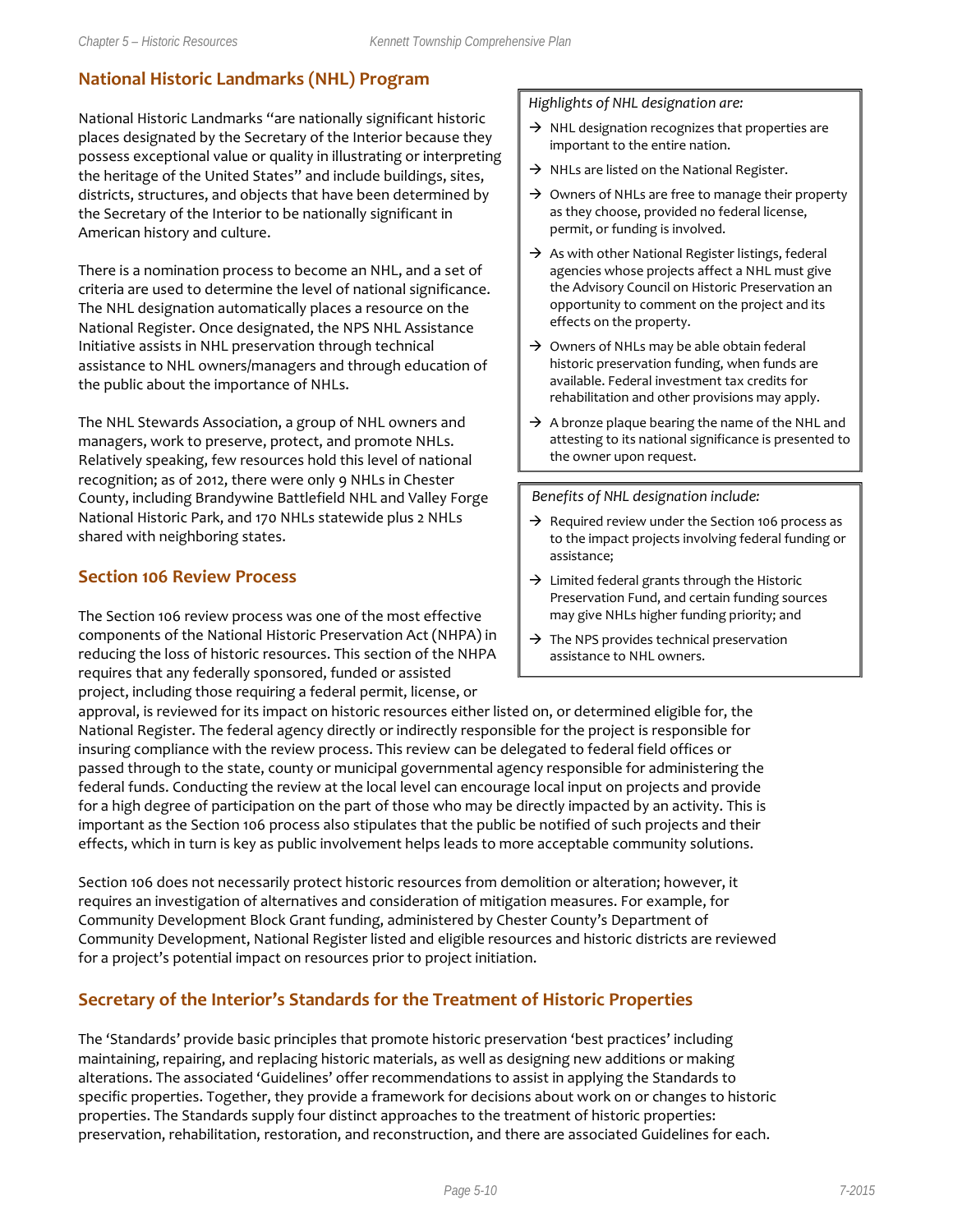Federal agencies use the Standards and Guidelines in carrying out their historic preservation responsibilities. For example, The Standards for the Treatment of Historic Properties are required for grant-in-aid projects assisted through the National Historic Preservation Fund, while the Standards for Rehabilitation, codified in 36 CFR 67, are required for the review of rehabilitation work under the federal Historic Preservation Tax Incentives program. State as well as local officials use the Standards and Guidelines in reviewing both Federal and nonfederal rehabilitation projects, and assistance in planning and design review processes.

#### **American Battlefield Protection Program (ABPP)**

Created in 1991 and signed into law by Congress in 1996, this National Park Service program is a federal partnership initiative to assist communities identify and plan for interpretation and protection of the nation's significant historic battlefields and related resources as well as raise awareness of their importance for future generations. ABPP addresses wars that occurred on American soil and provides grants for battlefield study and protection planning. As of 2012, the ABPP and its partners have helped protect and enhance more than 100 battlefields by co-sponsoring 429 projects in 42 states and territories, with individual project funding ranging from \$5,000 to more than \$80,000 and the average grant being \$32,000. ABPP encourages, but does not require, matching funds or in-kind services, for projects. Chester County has received grants for Brandywine Battlefield planning (see previous section above).

#### **Certified Local Government (CLG) Program**

This Program, enabled under the NHPA, was established to facilitate greater participation in historic preservation at the local level. It strives to encourage local, state, and federal partnerships to protect historic resources and address historic preservation issues. The National Historic Preservation Act amendments of 1980 that established the Certified Local Government Program contains five broad standards, all of which must be met by the Historical Commission or the Historic Architectural Review Board (HARB) before the local government can be certified. A CLG meets certain criteria as follows:

- $\Box$  Establishment of an historical commission or similar body,
- $\Box$  The adoption and enforcement of historic preservation regulations,
- $\Box$  Engaging in the survey of historic properties,
- Provide for public participation in the local historic preservation program, including participation in the National Register process, and
- $\Box$  Follow any addition requirements as outline in the State's Procedures for Certification.

One of the most important incentives of the CLG program is increased access to federal preservation funds. Ten percent of each state's allocation of historic preservation funds (as authorized by the NHPA) must be allocated to the CLG's. In PA, funds are administered by PHMC. There are 6 CLGs in Chester County. Kennett Township is not a CLG.

#### **Federal Tax Credits for Historic Preservation**

The availability of federal investment tax credits for the rehabilitation of income producing historic resources has proven to be a very effective means of encouraging their voluntary preservation. Investment tax credits first became available for historic preservation in 1976, and for the next 10 years, they served as a major incentive as billions of dollars were expended in the rehabilitation of historic properties. Although the program was scaled back in 1986, investment tax credits remain available and may result in substantial savings in rehabilitation costs, often making rehabilitation more financially feasible than new construction.

Section 47 of the Internal Revenue Code, promulgated after the Tax Reform Act of 1986, provides a rehabilitation tax credit of 20 percent for the rehabilitation of certified historic structures (for commercial, industrial, agricultural, or rental residential purposes, but not for structures used exclusively as an owner's private residence) *or* a rehabilitation tax credit of 10 percent for the rehabilitation of buildings placed in service before 1936 (applies only to buildings rehabilitated for *non-residential* uses). A 'certified historic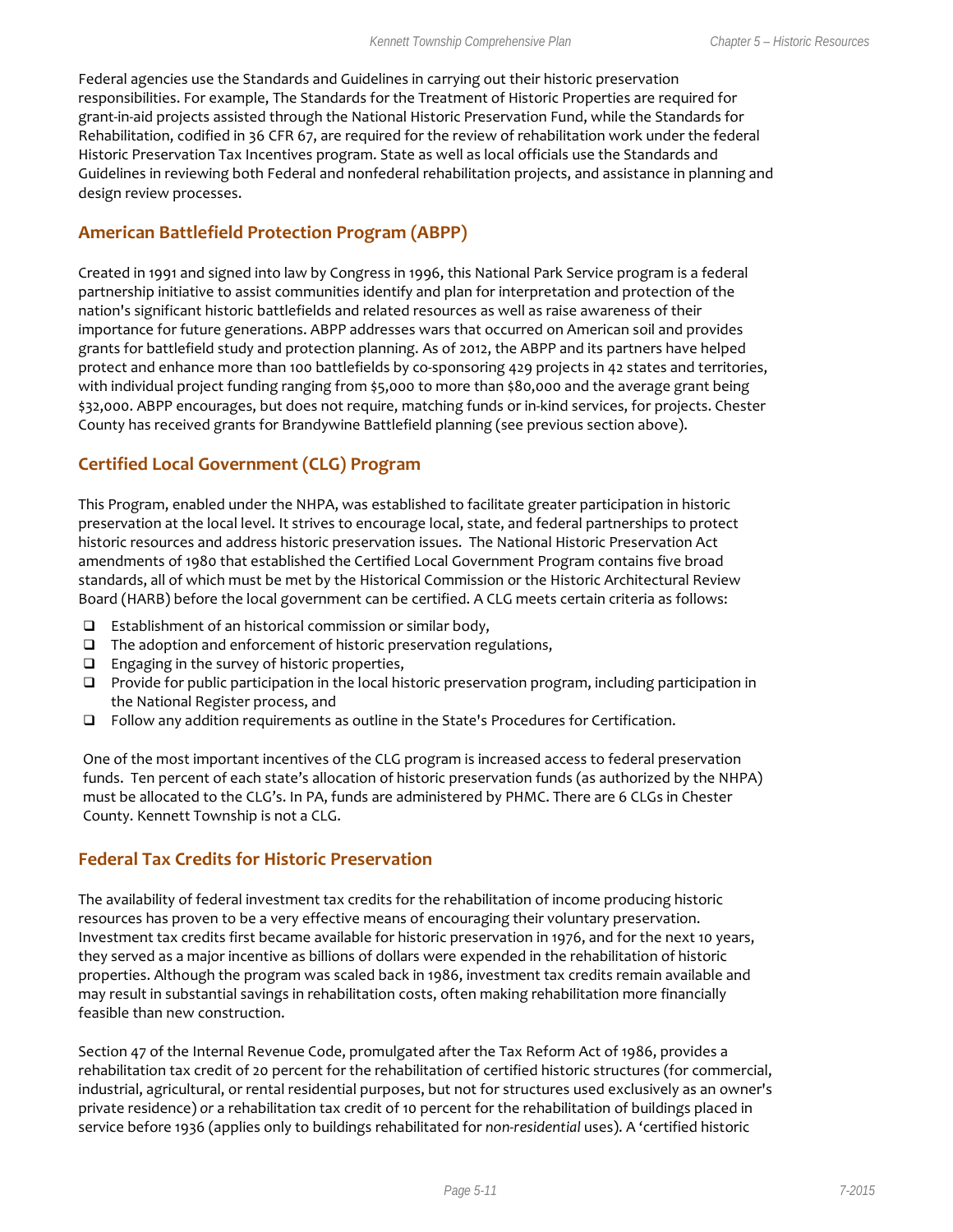structure' is one that is either individually listed on the National Register or is certified as 'contributing' to a National Register Listed District. More information on the process may be obtained from PHMC.

#### **Preservation Easements**

For historic preservation purposes, a preservation easement is in general terms a legal agreement designed to protect a significant historic, archaeological, or cultural resource, or a portion thereof. Preservation easements can also be used to protect a historic landscape or battlefield. Under an easement, a property owner grants a portion of the property rights to a qualified organization. Many times easements are specifically for the preservation of a historic building's façade – called a façade easement whereby the focus is to ensure that the historic building's façade will be maintained, protected, and preserved in perpetuity. There are potential financial benefits for a property owner from the charitable donation of a facade easement to a tax-exempt organization (IRS Code § 501(c)(3)). The donation of a façade easement must be made for conservation purposes, such as the protection of a National Register listed historic structure, and must be made in perpetuity. Unlike properties eligible for the rehabilitation tax credit, an easement donation can be for a structure used for either business or non-business use. In 2013, KTHC secured their first preservation easement in the form of a façade easement on the Lewis Peirce House. Otherwise, there are no known façade preservation easements on buildings in the Township. (see NPS Technical Preservation Services website: http://www.nps.gov/history/hps/tps for more information.)

#### **Other National Programs and Entities**

**National Trust for Historic Preservation** for more than 50 years has helped protect historic resources. The Trust provides leadership, education, and advocacy to save America's diverse historic places and revitalize communities. The Trust owns and operates a collection of nationally significant house museums and provides a wide range of preservation services across the country, including grant programs. The Trust also provides tracking of prospective federal legislation on the Advocacy Center section of their website.

**Transportation Enhancement (TE) Program** elements had been included in previous federal surface transportation and funding bills, e.g. SAFETEA-LU (formerly known as TEA-21), to strengthen the cultural, aesthetic, and environmental aspects of the Nation's intermodal transportation system. Improvements eligible for 80% federal funding under the TE Program included acquisition of scenic lands and purchase of historic properties or buildings in historic districts, including historic battlefields. While the most recent federal transportation reauthorization bill eliminated the TE program, in future bills it may return.

**Partners for Sacred Places**, found in 1989 and based in Philadelphia, is the nation's only nondenominational, non-profit organization devoted to helping Americans embrace, maintain and make good use of older and historic religious structures. Partners for Sacred Places provides assistance and serves as an information clearinghouse for groups interested in finding out more information on how to maintain historic structures, outreach to children, fundraising, sharing property and uses.

While pivotal federal legislation and programs for historic resource protection have been discussed or indirectly referenced in this Chapter, information about **other Federal laws** affecting historic resources is available on the PHMC's website http:/[/www.phmc.state.pa.us](http://www.phmc.state.pa.us/) and the National Park Service website [http://www.nps.gov/history/laws.htm.](http://www.nps.gov/history/laws.htm)

### State Level

NHPA authorized the creation of a State Historic Preservation Office (SHPO) to administer provisions of NHPA at the state level. In PA, the agency assigned this responsibility is PA Historical and Museum Commission (PHMC). PHMC is responsible for maintaining and administering the state's sites and museums, making determinations of eligibility (DOEs) for the National Register, managing the State Archives, and administering a variety of historic preservation programs.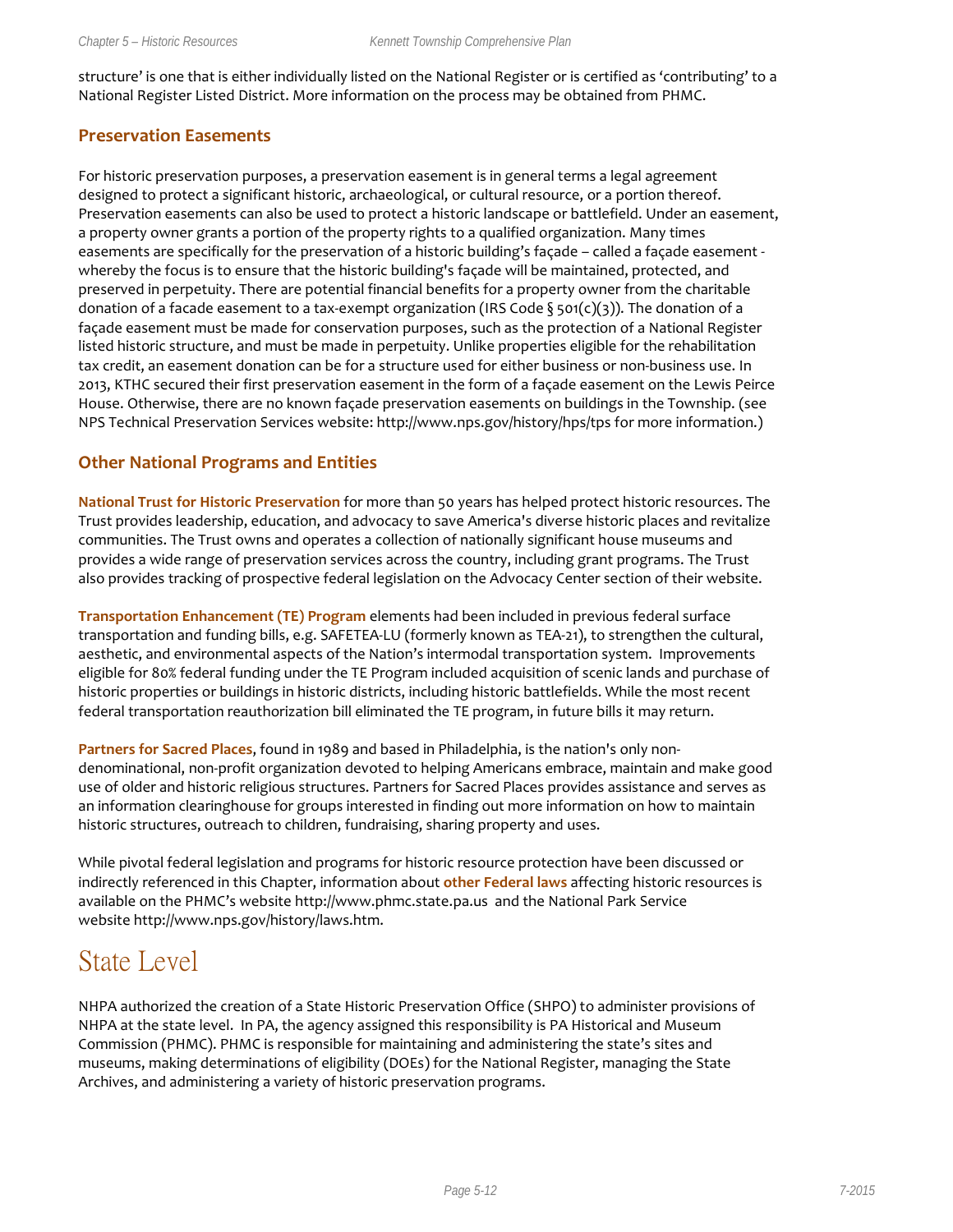#### **Pennsylvania History Code**

PA History Code, Title 37 of the PA Consolidated Statutes reiterates many of the federal mandates required through NHPA. The code pertains to the conservation, preservation, protection, and management of historical and museum resources and identifies PHMC as the responsible agency. It outlines the state's legal framework for historic preservation and also mandates cooperation among other state entities in identifying and protecting historic and archeological resources. Additional state legislation addresses preservation, supplementing the provisions of the History Code.

#### **Pennsylvania Preservation Plan**

*Building Better Communities: The Preservation of Place in PA 2012 - 2017* is the most recent update to the 5-year state historic preservation plan, first developed in 1999 by PHMC and its partners. Focus groups were convened around the state, and an online survey was developed. The responses are reflected in plan priorities through its goals and implementing objectives/actions. The five main goals of the plan are:

- $\rightarrow$  Increase preservation planning at the local level.
- $\rightarrow$  Expand and strengthen state and federal partnerships.
- $\rightarrow$  Bolster the efforts of preservation advocates and partners.
- $\rightarrow$  Identify, recruit, and engage new audiences.
- $\rightarrow$  Administer an effective and proactive statewide historic preservation plan.

#### **State Historical Marker Program**



Established in 1946, this is one of the PHMC's oldest, most popular, and recognized state programs. Located throughout the state, blue and gold markers highlight people, places, and events significant in history. New markers are approved and

erected along roadways every year. PHMC owns and maintains the markers after they are installed and dedicated. At present, markers are repaired and repainted approximately every seven years. There are over 2,000 markers statewide, two of which are located on Route 1 near the Township.

#### **Keystone Markers Project**

Keystone Markers were a roadside (guidepost) sign program under PA Dept of Highways, PennDOT's predecessor, from the 1920s to 1940s. Markers were placed along roadways to denote entrances/gateways to communities as well as other notable points of interest, such as rivers, streams, trails, railroad crossings, state lines, speed limits, parking, and scenic overlooks. Different marker types were used for different purposes. Town markers indicated their name and information about the name's derivation, date founded, and often the distance to the next town. Made from cast-iron, these markers and their ornate supporting poles were produced in PA and represented the state's iron heritage dating back to the Colonial era with PA as the earliest iron makers in the Colonies.

There were thousands of markers installed statewide though many have



#### *An example of the type of information included in the Trust's Marker database*

LONGWOOD MEETING & CEMETERY E. Baltimore Pike (Rt. 1) & Greenwood Rd. (@Longwood Fire Co) County: Chester Named For: Longwood Meeting and Cemetery / Grave Bayard Taylor Shape: Standard 1-Sided Post: Original Front Mount Foundry: Carlisle Foundry Co. Font: "Equal E" (Variant?) NOTES: Marker previously damaged and repaired with an internal steel pipe sleeve. Marker Sign is welded to the Post, which has an unusual integral Ball Finial. Painted black.



fallen into disrepair through damage or neglect or have gone missing. Keystone Marker Trust, a nonprofit advocacy group, was founded to work statewide with PennDOT, municipalities, and residents to reinstitute the program and locate, document, and restore markers. The Trust is working to build and improve their interactive online database of remaining and missing markers and local Historical Commissions could work in collaboration with the Trust to help identify, catalog, and restore or replace markers as needed and to correct any textual inaccuracies on the markers. The Trust offers new historically accurate cast metal marker parts for use in existing marker restoration or repair, replacement markers, or new marker installation. In the future, the Trust desires to make marker grants available.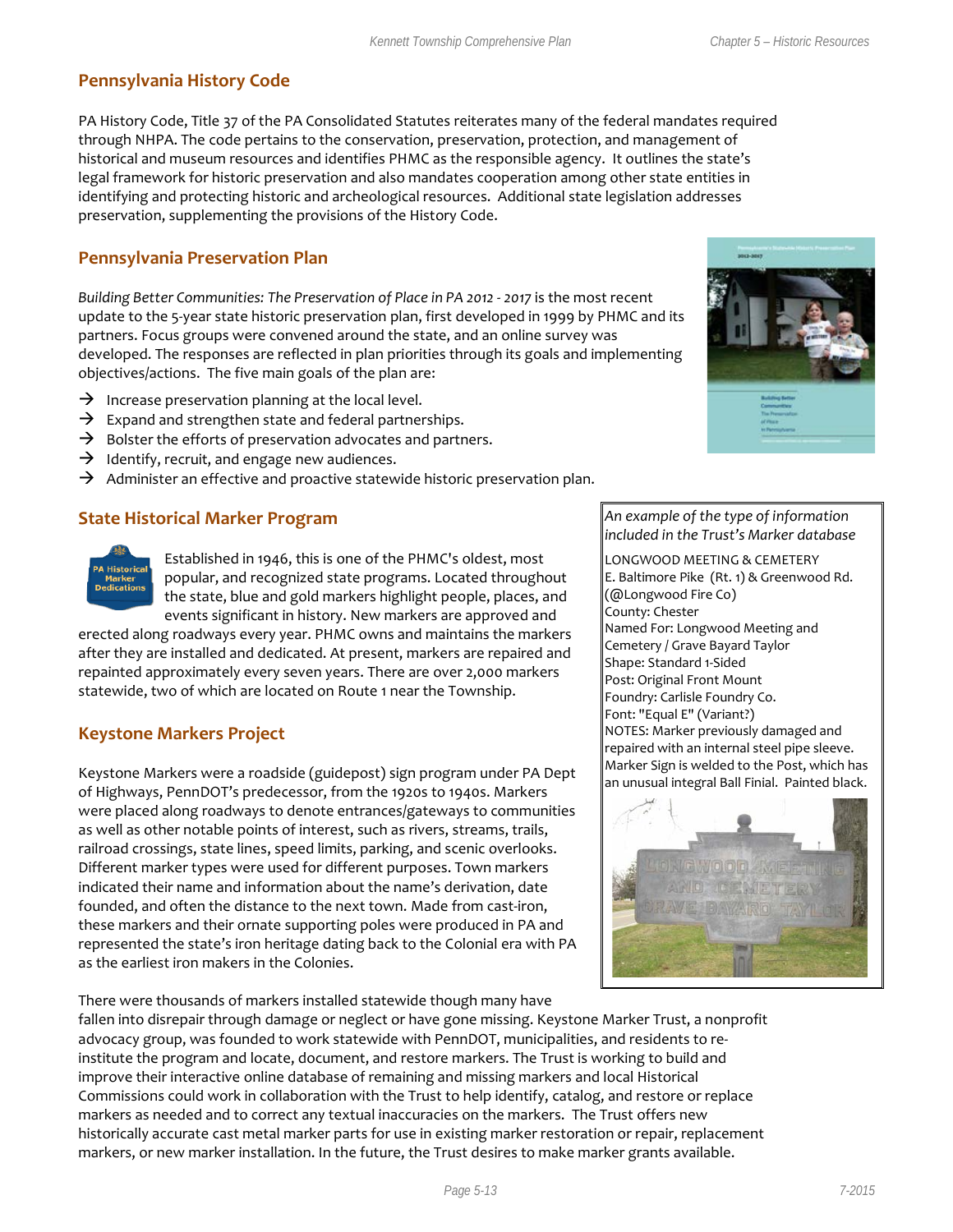#### *PA MPC Article I establishes General Provisions:*

- o § 105, Purpose of Act "It is the intent, purpose and scope of this act to protect and promote safety, health and morals; …to promote the preservation of this Commonwealth's natural and historic resources and prime agricultural land; ….to encourage the preservation of prime agricultural land and natural and historic resources through easements, transfer of development rights and rezoning;…."
- o § 107, Definitions "Preservation or protection," when used in connection with natural and historic resources, shall include means to conserve and safeguard these resources from wasteful or destructive use,..."
- o § 107, Definitions "Public grounds," includes: ….(3) publicly owned or operated scenic and historic sites.

*PA MPC Article III establishes the basis for comprehensive planning in municipalities:*

o Related to historic resource protection planning, § 301(a)(6) states "The municipal, multi-municipal or county comprehensive plan…shall include…a plan for the protection of natural and historic resources…This clause includes…. historic sites."

*PA MPC Article VI establishes the basis for zoning and the protection of historic resources via zoning:*

- o *§ 603(a)* "Zoning ordinances should reflect the policy goals of the statement of community development objectives [which should generally reflect municipal policy goals of the comprehensive plan, as feasible] and give consideration to the character of the municipality, the needs of the citizens, and the suitabilities and special nature of particular parts of the municipality."
- o *§ 603(b)(2)* "Zoning ordinances…may permit, prohibit, regulate, restrict and determine [among other provisions]…size, height, bulk, location, erection, construction, repair, maintenance, alteration, razing, removal and use of structures…"
- o *§ 603(b)(5*) "Zoning ordinances …may permit, prohibit, regulate, restrict and determine [among other provisions]…protection and preservation of natural and historic resources and prime agricultural land and activities."
- o *§ 603(c)(7)* "Zoning Ordinances may contain: [among other provisions]…provisions to promote and preservation prime agricultural land, environmentally sensitive areas and areas of historic significance."
- o *§ 603(g)(2)* "Zoning ordinances shall provide for protection of natural and historic features and resources."
- o *§ 604(1)* "The provisions of zoning ordinances shall be designed to promote, protect and facilitate any or all of the following: …[among other provisions] preservation of the natural, scenic and historic values in the environment…"
- o *§ 605(2)(vi)* "…Where zoning districts are created, all provisions shall be uniform for each class of uses or structures, within each district, except that additional classifications may be made within any district: [among other provisions] …for the regulation, restriction or prohibition of uses and structures at, along or near: [among other provisions] …places having unique historical, architectural or patriotic interest or value..."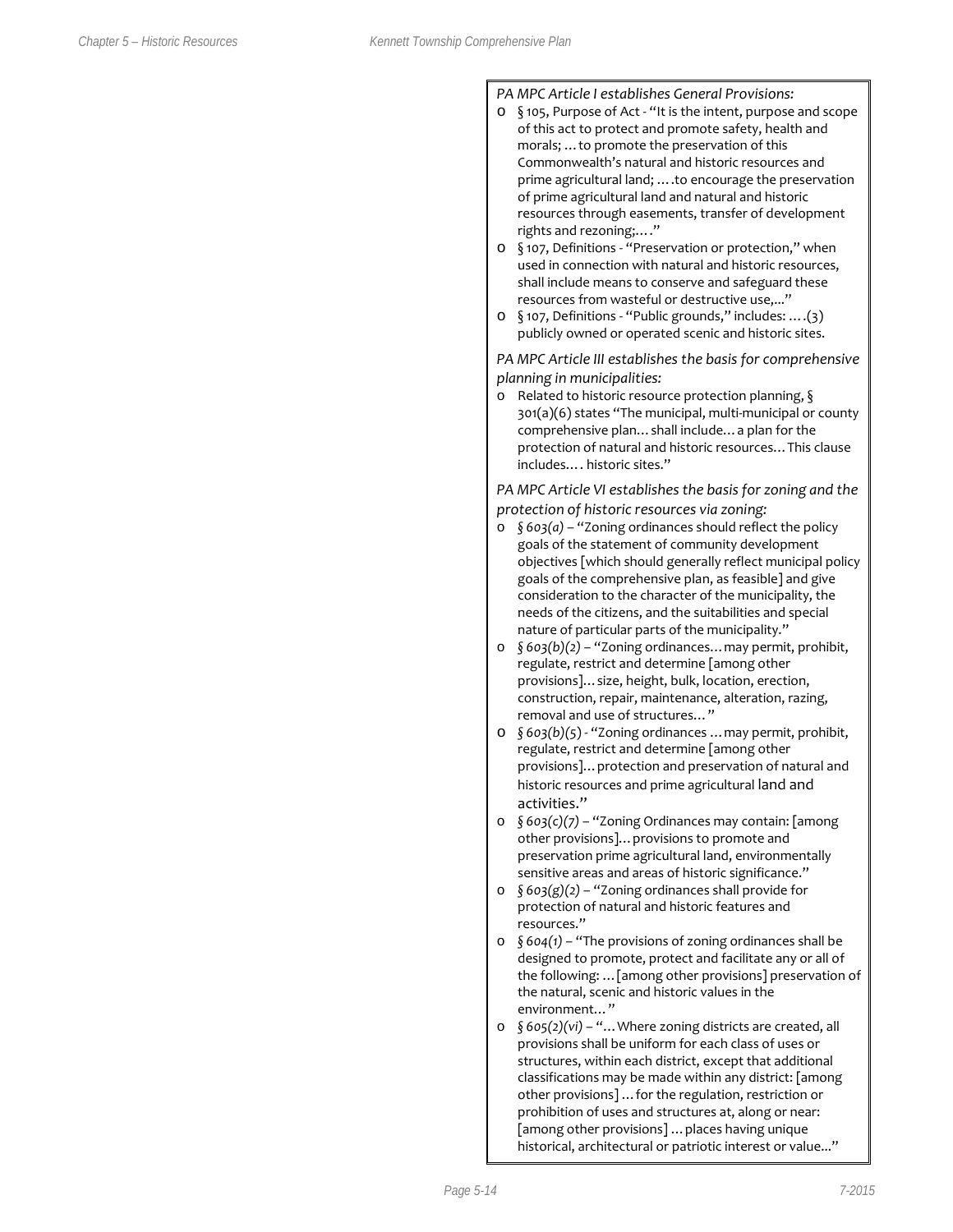#### **Act 167, Historic District Act of 1961 – Local Historic Districts**

This Act authorizes municipalities to create local historic districts and protect historic and architectural character through regulating the erection, reconstruction, alteration, restoration, demolition, or razing of buildings within a certified local historic district. Local historic districts established under the auspices of Act 167 must be formally certified through PHMC. Act 167 also requires the appointment of an historic architectural review board (HARB) to advise the local governing body on the appropriateness of building activity in the district. Requirements for HARB membership are outlined in the Act 167 legislation. Establishment of the HARB and affected districts is accomplished by ordinance which must be certified by the PHMC. There were no Act 167 Certified Historic Districts or HARBs in Kennett Township. Hamorton's National Register historic district status would likely qualify it for local historic district certification, if the Township were to conclude that regulation through a HARB would be beneficial.

#### **Act 167, Historic District Act of 1961 – Local Conservation Districts**

An alternative approach to a historic district ordinance could be a conservation district ordinance whereby character and identity of an area could be the focus without an emphasis on preserving historical architectural features of buildings usually found in historic district ordinances. The definition of 'conservation district' varies and no single definition can be applied to all situations or municipalities. Conservation districts are often used for the protection and management of environmental and natural resources, and they may also be used to emphasize protection of a community's or historic landscape's character defining features. A conservation district ordinance could be enabled under Act 167, but does not regulate exterior building alterations and instead regulates items such as demolition, new construction, and historic landscape features. PA MPC, as discussed below, also provides a municipality the authority to establish conservation district regulations. A conservation district approach can be a solution employed by municipalities to lessen the perceived or real financial burden on property owners regarding regulating exterior building alteration.

#### **Act 247, Pennsylvania Municipalities Planning Code of 1968, as amended (PA MPC)**

PA MPC authorizes the use of municipal land use controls such as use regulations and area and bulk requirements to protect historic resources. PA MPC enabled regulations primarily focus on land useoriented provisions. This differs from Act 167 regulations, which specifically focus on control of architectural character in a defined area of a historic district. PA MPC regulates places having unique historical, architectural, or patriotic interest or value through the creation of a specific zoning classification. In Chester County, the PA MPC has been often applied to protect historic resources through adoption of municipal-wide historic overlay zoning. However, other incentive measures have been implemented though zoning in some municipalities – for example, allowing additional uses for historic resources in order to promote their reuse and continuation. (PA MPC enabled local regulations related to historic resource protection are discussed below)

#### **Act 537, Sewage Facilities Planning – Review for Historic and Archeological Resources**

This Act requires each municipality in PA to have an Official Sewage Facilities Plan that addresses existing and future sewage disposal needs. In most cases, Pennsylvania's Department of Environmental Protection (PA DEP) requires completion of formal sewage facilities planning modules for new subdivision and/or land development that update/revise the municipal Act 537 plan before a subdivision is created, thus ensuring a consistent means of sewage disposal. The package of completed forms and its supporting documentation is called a 'sewage facilities planning module' or 'planning module.'

Once a planning module has been completed by an applicant, it is given to the municipality in which the project is proposed for review, plus to PA DEP, Chester County Health Department and Planning Commission, and sometimes Chester County Conservation District. A planning module is required to be submitted for all land development projects with the *general* exception of projects 1) that PA DEP grants exceptions (such as projects using public sewage systems which contain adequate capacity to accommodate the proposed project) or 2) that propose 10 lots or less for single-family detached homes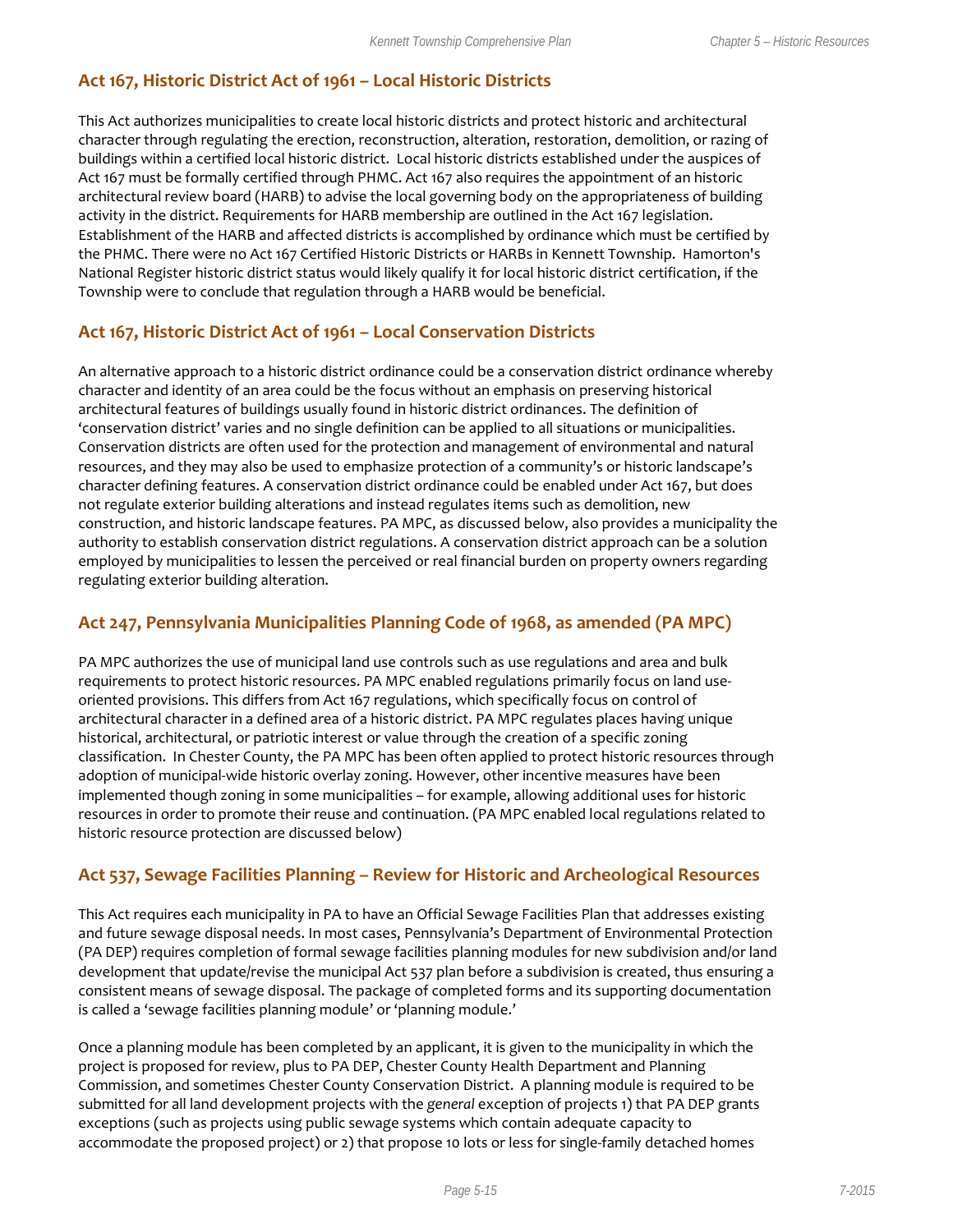intending to use individual on-lot sewage disposal systems. Permitted activities which may affect Historic Resources on the National Register of Historic Places are not exempt from DEP permits regardless of size.

State regulations establish procedures for planning module reviews and approvals. PHMC reviews project activities for their potential effect on significant historic and archeological resources and provides comments prior to PA DEP's review. In turn, PA DEP is to consider PHMC's review and recommendations. An applicant is required to submit a Cultural Resources Notice form to PHMC if a proposal involves 10 acres or more of earth disturbance; and/or if a 50 year old or older structure(s) is on the site of the proposed development. Procedural gaps can occur in the process and a municipality may need to take steps to ensure that they receive PHMC comments.

#### **Pennsylvania Historic Preservation Incentive Act**

This Act closely mirrors the federal program, providing a 25 percent tax credit for restoring historic properties. Historic properties are defined as those listed on the National Register or structures located within a historic district listed on the National Register or certified by the National Park Service. The property must be used for income-producing purposes. The Act was signed into law in 2012, with an annual limit of three million and an individual property cap of \$500,000. Applications for this program are handled by PA Department of Community and Economic Development.

#### **Other State Legislation**

While pivotal state legislation and programs for historic resource protection have been referenced in this Chapter, additional information can be found at PHMC's website. Information about new and proposed state legislation affecting historic resources is available on Preservation PA's website.

## County Level

#### **Chester County Historic Preservation Network (CCHPN)**

CCHPN is a non-profit organization that provides support for grassroots historic preservation efforts. CCHPN strives to build connections between parties and serves as a countywide network for the exchange of historic preservation information. Their mission is to be an affiliation of local organizations and individuals dedicated to protecting and preserving Chester County's historic resources and landscapes through education, facilitation, and public and private advocacy. CCHPN Activities include:

- Annual programs for municipal officials and historical commissions on preservation-related topics;
- $\square$  Summer picnic to recognize volunteers and feature a successful preservation project in the County;
- Chester County Ledger newsletter focuses on preservation matter and highlights historic resources;
- □ Support of the Chester County Historic Resources Atlas projects; and
- Co-sponsoring, along with the County of Chester and Chester County Conference and Visitors Bureau, Chester County Town Tours and Village Walks summer historic area walking tour program.

#### **Chester County Historic Resource Policy, Planning, and Programs**



The loss of important historic resources is one of the concerns addressed by the Chester County Comprehensive Policy Plan, *Landscapes2*. The Plan is a recent November 2009 update to *Landscapes*, which was developed in response to concerns over sprawling development patterns and the high land consumption rate resulting in reduction of open space and resources. *Landscapes2* identifies the protection of historic resources as important to preserving the quality of life and the Plan calls for sustaining and enhancing resources while accommodating planned growth in appropriate areas. The Plan includes specific resource protection objectives and policies as well as actions to carry Plan goals.

*Preserving Our Places***:** *An Historic Preservation Planning Manual for Chester County Communities (1998)* promotes the implementation of the historic preservation goals and objectives in *Landscapes and Landscapes2*. The manual provides background information about historic preservation, outlines core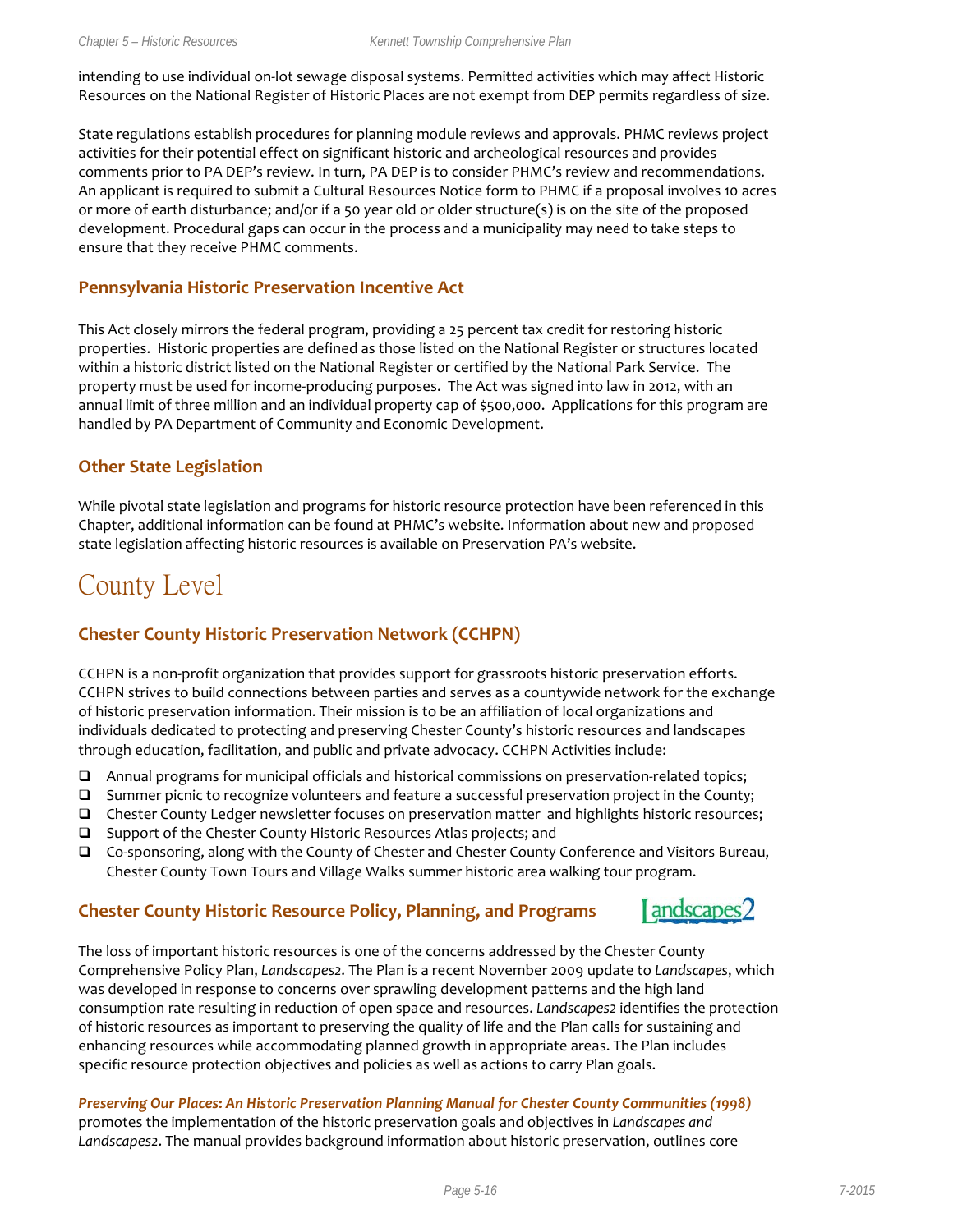elements of a comprehensive historic resource protection plan, and describes historic resource protection planning in Urban, Suburban, and Rural Landscapes in the context of a preservation plan. (http://www.landscapes2.org/Historic/historicDocs.html)

The Chester County Commissioners, through their **Vision Partnership Program (VPP) Grant program**, provide matching grants funds for eligible projects to qualified municipalities in the County. Historic Preservation plan projects, historic resources surveys, ordinances, and special study implementation projects may be eligible for funding under this program. See the VPP Grant Manual at [www.chesco.org](http://www.chesco.org/) for further information about this grant program and the specific types of projects that may be funded.

**Chester County Heritage Preservation Coordinator** assists local historic commissions, promotes heritage tourism, interpretation, and education, assists coordination between entities when identifying and addressing individual historic resources and their history, and provides direct heritage and historic preservation assistance to municipalities and the public via the following specific programs:

- → Chester County Historic Resource Atlas, an effort between the Chester County Historic Preservation Coordinator and GIS Department in partnership with the Chester County Historic Preservation Network and municipalities, that identitfes and inventories historic resources 50 years or older for planning purposes and is being completed on a municipality-by-municipality basis. As of 2012, 35 municipalities in the County (including Kennett Township) had completed Atlases.
- *Chester County Historic Certification* (CCHC) resulted from public and private requests for acknowledgement of locally significant historic resources that may not be eligible for the National Register. CCHC is an honorary designation and an effective preservation planning tool. It may be issued upon request for the recognition of locally significant historic resources that meet certain criteria. Documentation (e.g. assessment and deed records, lineage, and historic maps) must be submitted to support a designation. There are no CCHC properties in the Township as of 2012.
- *Technical Expertise and Educational Assistance* is provided to the public, residents, preservation groups, and municipalities including historic resource information and preservation and program information.

## Township Policy, Protection Measures, and Planning Activities

### Kennett Township Historical Commission (KTHC)

KTHC was created by the Board of Supervisors in 1998 via Township Ordinance #118. Its creation was recommended in the prior 1992 Comprehensive Plan. Preceding its creation, a Township Historic Committee had been in existence for many years. The 5 to 9 member KTHC has been active in increasing the protection of historic resources throughout the Township. Aside from the historic resource surveys mentioned above, KTHC has interviewed approximately 20 Township residents on tape to record the history of activities such as mushroom and dairy farming, as well as the changes that have occurred throughout the 20<sup>th</sup> Century. In addition, KTHC has been collecting a variety of historical items that have been donated from Township residents and are collected in the Township Building History Room.

KTHC works in conjunction with other organizations in PA and DE to investigate the history of the underground railroad in the region. There is evidence that locations in the Township were part of the underground railroad. KTHC encourages residents to attend historic workshops offered by other organizations and assist residents to research barns, bridges, and homes in the Township.

KTHC considers the following key historically significant sites in the Township as potentially at-risk priorities for immediate historic preservation attention. KTHC monitors these and other important historic resources in the Township to keep up-to-date and informed about activities that might affect them. KTHC is working on ideas and plans for their possible preservation and protection.

**Isaac Harlan House** in Hamorton on the cut-off between US Route 1 and Route 52.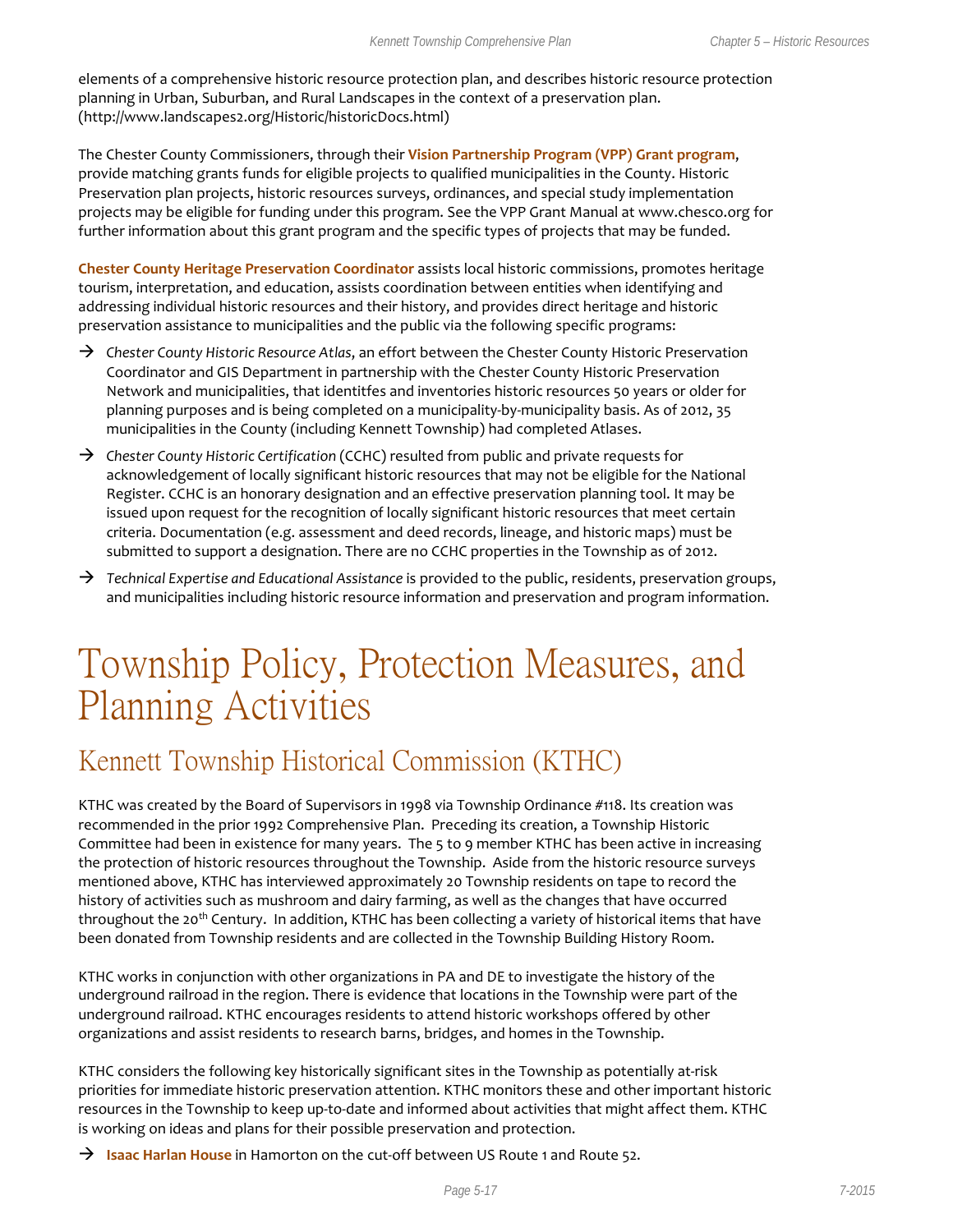- **Ellis Lewis (a.k.a. Gilbert Potter) House** on Creek Road, east of Old Kennett Road, near Clifton Mills, which was used to grind grain during the Revolutionary War.
- → The Pines (on north side of old Route 1 east of Kennett Square) was saved from demolition during commercial property development and is proposed to be used for office space.
- **Marshall Mill** is one of the oldest mills in Kennett Township.
- → **The Grange** on Hillendale and Greenwood roads.
- **Pleasant Bank Schoolhouse** on Kaolin Road.

In cooperative planning between the Board of Supervisors, KTHC, KTPC, and the private sector, there has been some success in protecting historic resources in the Township. A few examples include:

- **David Miller House** (at Mill Road and Baltimore Pike) has been restored and is an economically attractive retail business location; its recent use has been as a quilt shop.
- **Bucktoe Cemetery,** on the north side of Bucktoe Road at the western edge of the Township, has historic gravestones related to African-American history. Over the past years, KTHC began efforts to clean up and secure the Cemetery. In late 2010, cooperative efforts between the associated New Garden AME Memorial Church ruin and private landowners resulted in completing a successful site clean-up plus installing a historic marker.
- **Abraham Taylor Home** (on Exelon property on north side of old Route 1 east of Kennett Square) after extensive exterior renovation has been 'mothballed' by the Exelon Corporation so it will not deteriorate while it is awaiting reuse.
- **James Pyle House** was adaptively reused as part of the Chatham Financial Complex including a substantial historic sensitive exterior restoration as well the related barn ruins reuse as a picnic area.
- **Lewis Pierce House and Barn** on McFarlan Rd. c. 1842. The house has a protective façade easement and there is an agreement to preserve the barn on the property's subdivision plan.

### Educational and Public Outreach Activities

KTHC's education and public outreach efforts about historic historic historic preservation include**:**

- $\rightarrow$  An annual public program highlighting a historic  $\parallel$  aspect of the Township with speakers, refreshments, displays, **and an**d an analyzing and an opportunity to learn more about historic preservation preservation and assistance available to residents.
- $\rightarrow$  Historic resource articles featured in the Township Newsletter.
- $\rightarrow$  An annual public presentation of one or more certificates of appreciation or recognition which express thanks and commend historic

preservation efforts undertaken by property owners in the Township.

- $\rightarrow$  A Senior Center bus tour of historic resources in the Township.
- $\rightarrow$  Visits to historic resources in the Township upon property owner request.
- $\rightarrow$  A large dedicated and secure History Room in the Township Building with work space and storage areas provides KTHC room for displays and information about the Township's history and resources including historic artifacts. KTHC continues to solicit the donation of historic materials/artifacts from residents.
- $\rightarrow$  Computer access in the Township's History Room has enabled KTHC members to be reached via email and to more easily answer public inquiries.



Township historical group given achievement award

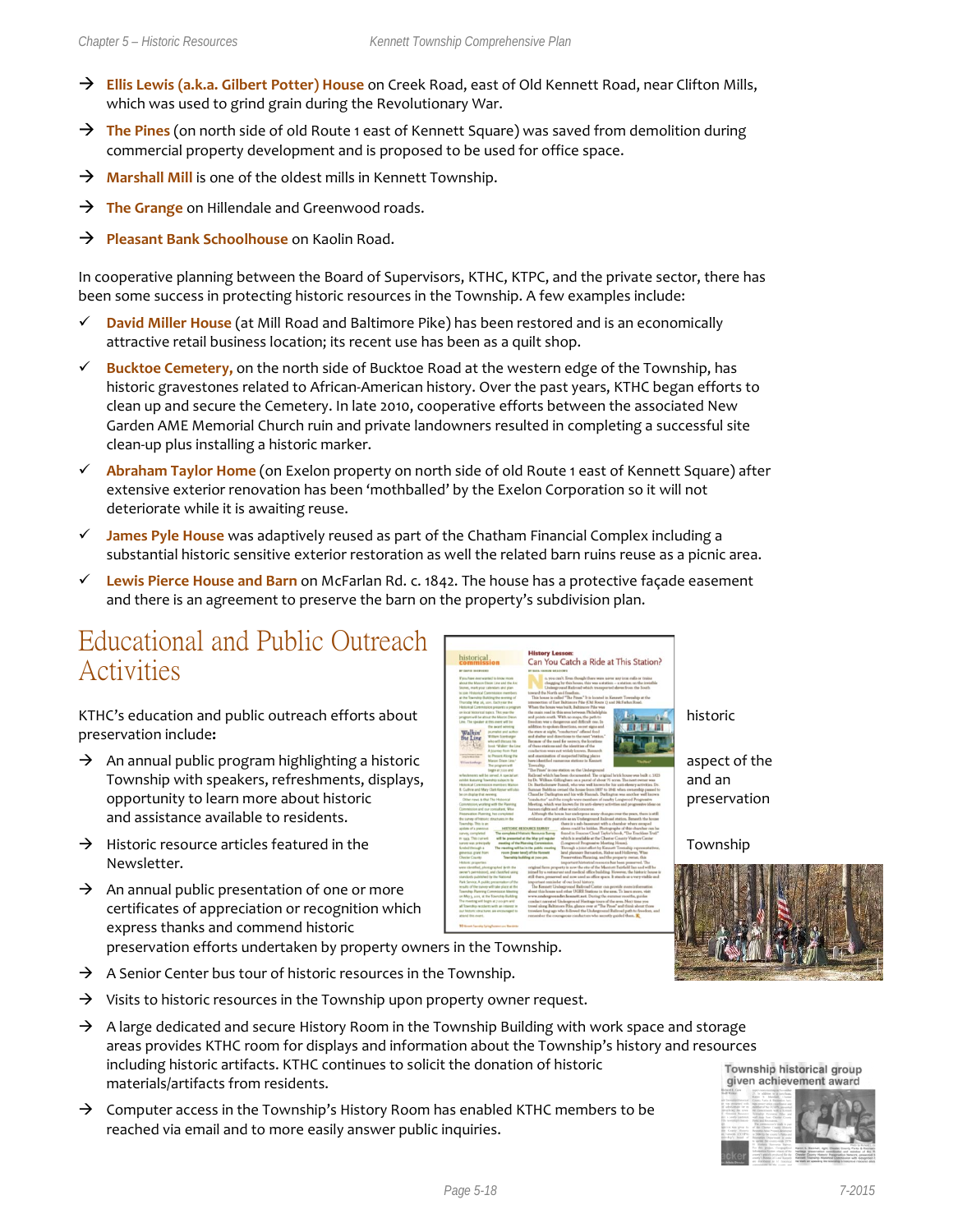- $\rightarrow$  A directory of the historic files that KTHC maintains has been posted to the Township website. As well, the Township website contains information about the ongoing activities of the KTHC including its monthly meeting dates and times.
- $\rightarrow$  Showcasing changing displays (3-4 times/year) that feature aspects of Township history in the Township Building Public Room. These displays serve as important outreach to Township residents and other attendees of Township meetings.
- $\rightarrow$  Worked with Chester County and a preservation consultant to complete the 2010 Township Historic Resources Survey and Atlas.
- $\rightarrow$  Participation in battlefield protection as a member of the Brandywine Battlefield Task Force (BBTF), which is comprised of interested parties including municipal, county, state, and federal agencies, elected officials, nonprofit organizations, businesses, and local community members. Goals include implementing a publicprivate partnership to promote the battlefield/its preservation, community outreach about nationally and locally significant resources, and interpretation of the Battle and its historical and physical setting.



- $\rightarrow$  Participation in maintaining/improving the quality of the byway corridor as a member of the member of the Brandywine Valley Scenic Byway Commission (BVSBC).
- $\rightarrow$  Participation in regional historic resource identification, outreach, and protection through membership on KARPC's Historical Committee.

## Current Protection Standards

This section provides an overview of Township historic preservation policy and regulations (as of July 2012) that promote historic resource protection and historic preservation. The regulations below have been abbreviated and summarized for purposes of this plan and highlight only those key elements specifically addressing historic resources or historic preservation.<sup>[1](#page-18-0)</sup>

#### **Administrative Policy**

The Township has established administrative polices related to the protection of historic resources.

#### **Demolition**

 $\overline{a}$ 

In order to encourage the viable adaptive reuse of important historic resources and to avoid their demolition, the Township has engaged in an administrative policy (since the time of the 2004 Comprehensive Plan). The Administrator/Permit Coordinator and the Zoning Officer alert and work with KTHC when there is a demolition permit application that may impact a potentially historic property in order to insure that KTHC has an opportunity to review and provide recommendations. (This notification of KTHC is not required by ordinance under demolition zoning provisions). Further, policy also provides that every alternative be explored and that public input be sought prior to demolition of a historic resource.

#### **General Historic Preservation**

The Township has consistently applied the following standards to locally and federally designated historic resources in the Township:

- $\rightarrow$  Research on historic properties is an ongoing process by and duty of the KTHC.
- $\rightarrow$  Public recognition of historic resources and districts is a KTHC priority.
- $\rightarrow$  One member of KTPC is also a member of KTHC and vice-versa for purposes of coordination and communication.
- $\rightarrow$  KTHC is a recognized municipal entity with the ability to make recommendations to KTPC and the Board of Supervisors.

<span id="page-18-0"></span><sup>1</sup> Ord. 203 of 7-2012 Codified the entire Township Code. § 1-1. Approval, adoption and enactment of Code. Pursuant to ….the Second Class Township Code, the codification of a complete body of legislation for the Township of Kennett… as revised, codified and consolidated into chapters, articles and sections by General Code, and consisting of Chapters 1 through 240, together with an Appendix, are hereby approved, adopted, ordained and enacted as a single ordinance of the Township of Kennett, which shall be known and is hereby designated as the "Code of the Township of Kennett," hereinafter referred to as the "Code."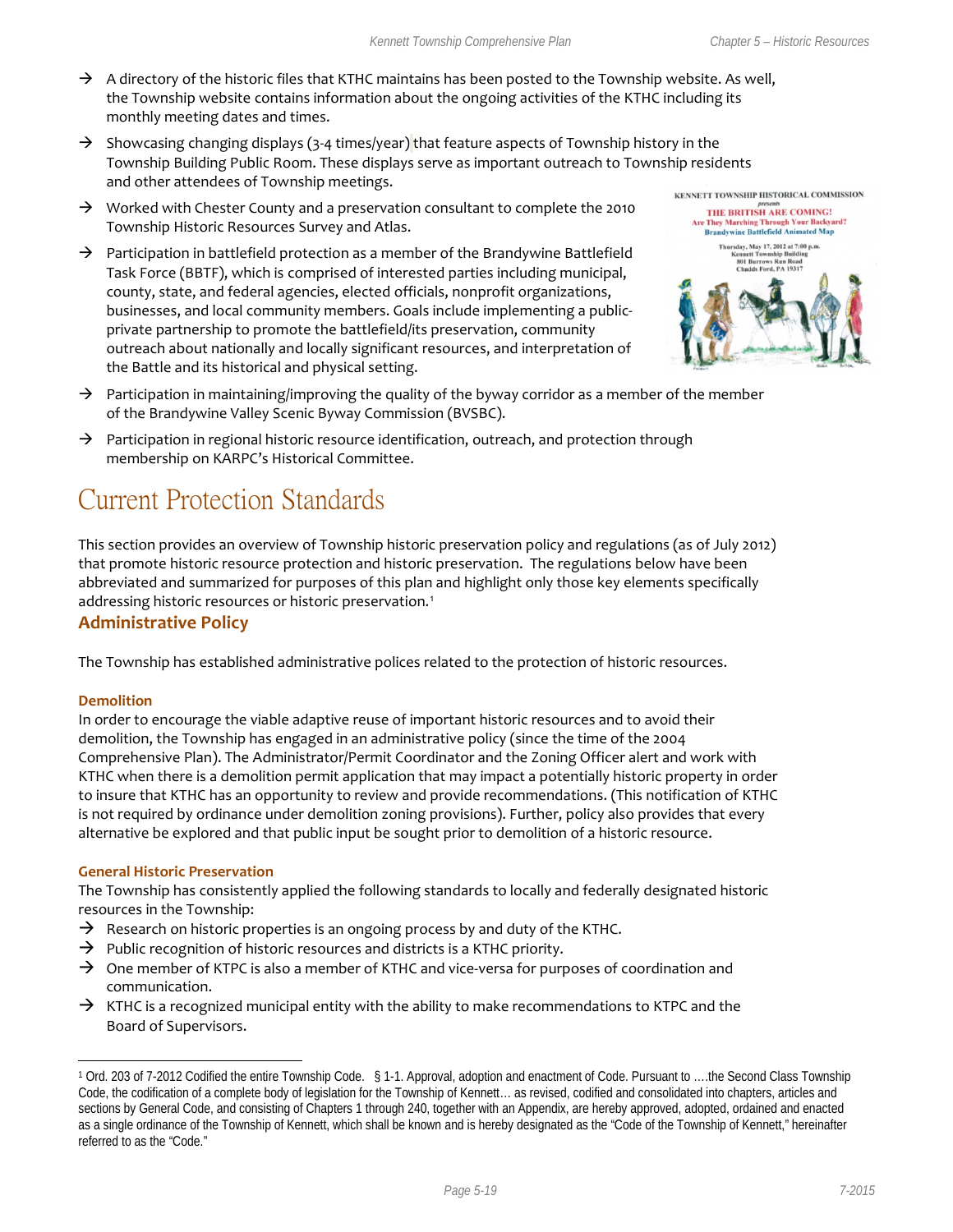- $\rightarrow$  Township newsletter reserves a section to features historic resources or a historic aspect.
- $\rightarrow$  Township Building has a History Room maintained by KTHC.

#### **Zoning Ordinance (ZO) of 2006, as codified 7-2012 (Township Code Ch. 240)**

#### **Definitions, Article II**

*Heritage Tree*: …the Township(Twp) may designate as additional heritage trees any tree or other plant selected as uniquely representative of a class or group in terms of … historical importance, scenic qualities, visual prominence or other characteristics….

*Historic Resource or Structure*: Any resource or structure that is:

- A. Listed individually in the National Register or preliminarily determined eligible by the Secretary of the Interior as meeting the requirements for individual listing (Class 1);
- B. Certified or preliminarily determined by the Secretary of the Interior as contributing to a registered historic district, NHL, or district preliminarily determined [eligible] by the Secretary to qualify as a registered historic district (Class 1); C. Included in the Township Historic Resource Survey which retain local, state, or national significance per National Register Criteria or for their local historic or architectural significance (Class 2);
- D. Historic resources identified on Map 4-1, Historic Resources, of the Kennett Township Comprehensive Plan (2004), as amended.

*Historic Resources Map* - Map 4-1 of the Kennett Township Comprehensive Plan (2004) (See also Historic Resource or Structure and Appendix E)

*Resource Conservation Guidance Map(s)* - A map or plan produced, adopted or accepted and, from time to time, amended by the Township, which identifies and describes specific Township resources, including the Historic Resources Map; Visually Significant Resources Map; Woodland and Riparian Corridors Plan Map; and Woodland Classification and Forest Interior Map.

*Visually Significant Resources* - Areas within the Township identified as 'visually significant landscapes' in the Visually Significant Resources Map (2002) of the Kennett Township Visual Resources Analysis.

*Substantial Improvement*: Any reconstruction, rehabilitation, addition, or other improvement of a structure, the cost of which equals or exceeds 50% of the market value of the structure before the start of construction of the improvement. …The term does not include (FEMA)….B. Any alteration of a historic structure provided the alteration will not preclude the structure's continued designation as historic.

#### **Adaptive reuse of a historic structure, Articles VI, VII, and XIX**

*§ 240-1902*, Permitted in a historic structure that is a detached structure; area/bulk requirements may be modified; parking may extend into yard areas and should be at the rear; building public facades/architecture/ mass should be preserved and additions shall be complementary; significant architectural features shall be repaired and their removal/alteration shall be avoided; 2,000 sq.ft maximum leasable floor area; access to an arterial or collector road needed; Additional entrances shall be placed on side or rear of building; floor plan required. The Twp may seek input from KTHC and/or a Historic Preservation Consultant.

*§ 240-601 and § 240-701.* C. In the R-3 and R-4 residential districts, by conditional use, adaptive reuse of an historic structure is permitted for a business or professional office, medical or dental office, or personal service establishment.

#### **Flexible development, Articles VII, VIII, and IX**

*§ 240-702. C(9)* R-4 residential district, by conditional use, permits flexible development for single-family detached dwellings. E(1)In consideration of conditional use approval, the Board of Supervisors (BOS) shall determine that the proposed development using these flexible provisions better serves the interests of the community than development using single-family detached dwellings area and bulk regulations permitted by-right. The BOS shall consider among other items… (a) Conservation of scenic and historic views and landscapes and (b) Preservation of historic structures.

*§ 240-800 and § 240-900.* The purpose of the V-1 and V-2 Village Districts is …. to preserve historic structures within the villages through flexible standards.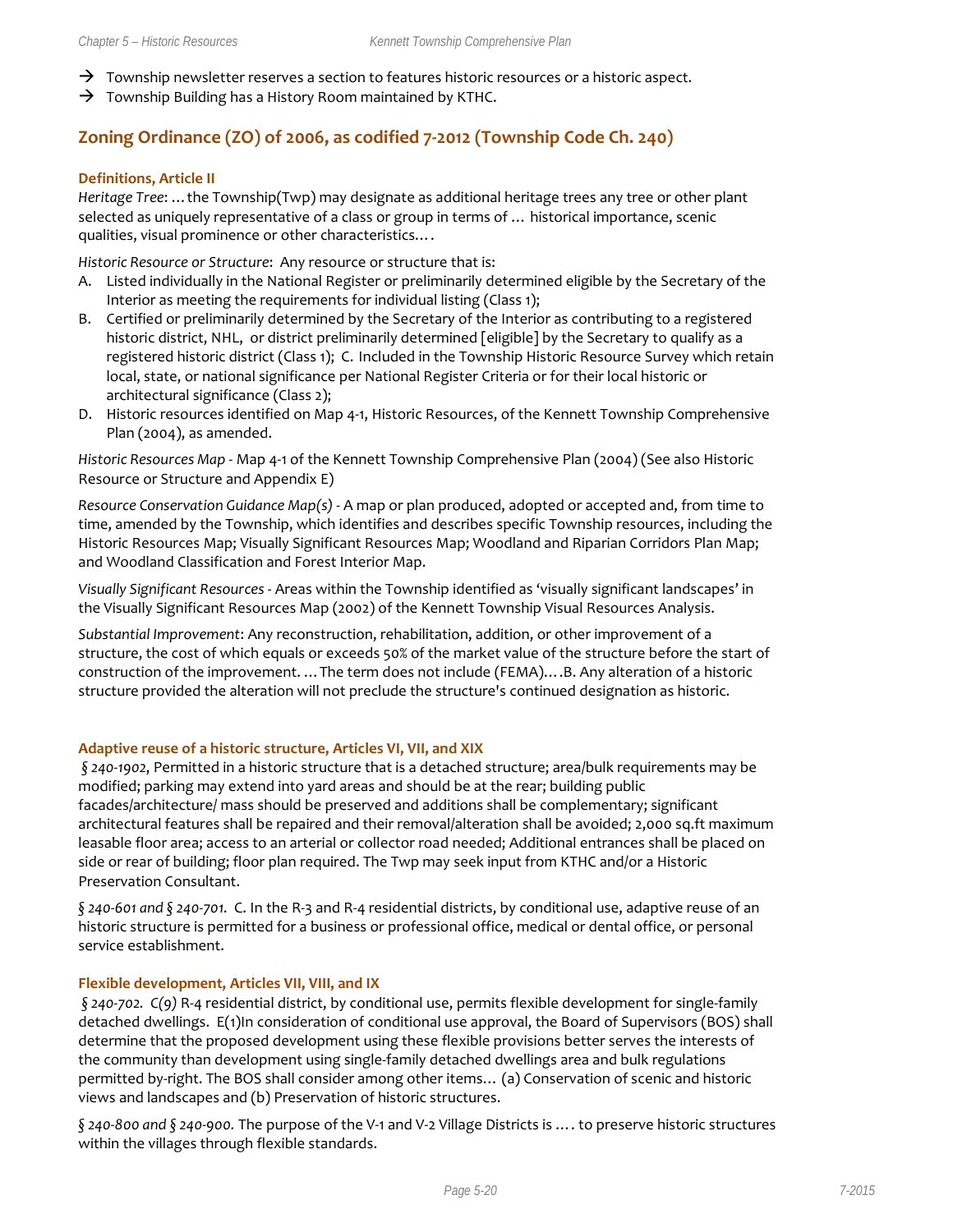#### **Historic Village Character, Articles VII and IX**

*§ 240-803 and, § 240-903.* A. New development proposed within the V-1 or V-2 Village Districts shall be designed to complement the historic character of the village in regard to building placement, style, bulk, construction materials, and site design.

#### **Planned Residential Development, Article XIV**

*§ 240-1404*. Site Development. C(2)(c) A study shall determine the location of historic properties and structures both on and within 200' of the site and the effect the development will have on these properties and structures, and what effort the developer will make to preserve such historic properties and structures. Determination of historical significance and the treatment of all negative impacts will be considered by the KTHC with the final decision on treatment resting with the BOS.

*§ 240-1411*. PRD plans shall B(1)(d) Identify unique natural features and historic structures. (10) To protect historic structures on the tract, the BOS may require a buffer zone of 150' in radius around such structures and in which area no construction would be permitted. This buffer may consist of open space owned by the HOA or may be separately subdivided with the historic building, provided the open space area is covenanted to the Twp and the HOA against further subdivision and building.

#### **Residential conversion, Article XIX**

*§ 240-1934*. Allows conversion of a single-family dwelling to a greater number of dwelling units. F. With the exception of improvements relating to safety and access, there shall be no structural change to the exterior of the building. Where proposed within an historic structure, the historic character of the building shall be preserved. The Twp may seek additional input from the Twp Historic Preservation Commission and/or a historic preservation consultant.

#### **Quarrying/Mining, Article XIX**

*§ 240-1931.* C. Conditional use application shall require, in addition to that required by § 240-2509: (1) General site area plan that shall include among other items (c) Existing land use pattern, including building locations and historical sites and buildings. (2) Proposed site plan that shall include among other items (d) Cultural and historic resources, including specimen or heritage trees.

#### **Open Space design, Article XVII**

*§ 240-1704. B(3)* Where a single contiguous tract of land falls into more than one residential zoning district, the gross density of development permitted and required open space, including any bonus density for historic resources, shall be calculated separately for each zoning district. Dwelling units and open space calculated for each zoning district shall be located within their respective zoning district boundaries.

*§ 240-1705. B(2)(d)* Where conservation of scenic views or siting below ridgeline elevations is not practicable in the context of proposed development plans, the applicant shall demonstrate mitigation of visual impacts through among other items [2] Submission of individual building design plans with sufficient detail to demonstrate, in terms of how such buildings may be viewed from public roads or neighboring residential properties, reasonable replication of proportional relationships of form and massing evident in existing historic resources, including ratios of height to width, length of individual facade segment, roof pitch, relative size and placement of windows, doors, and other facade details.

*§ 240-1705. C(2)* lists uses allowed in open space, of which historic resources are not specifically included.

*§ 240-1705. D Special provisions for conservation of historic resources. (1)* Historic resources and their historic landscape context shall be preserved through their incorporation into development plans and design to the greatest degree practicable, including historic structures, ruins or archaeological sites, historic road or other transport traces, paths and trails, and any other historic landscape features. *(2) Editor's Note: Former Subsection D(2), Density bonus for historic resource conservation. (3)* The applicant shall comply with the following standards where renovation or reuse of any structure included in the Historic Sites Survey of Chester County is proposed. (a) Construction plans for the rehabilitation, alteration, or enlargement of any such historic structure shall be in substantial compliance with the Secretary of the Interior's currently adopted Standards for Rehabilitation, as revised. (b) Authentic period materials and colors shall be utilized on any portion of any historic structure or enlargement thereof visible from any existing or proposed public right-of-way. Appropriate replication may be substituted where approved by the Board. (c) The applicant shall demonstrate preservation of sufficient landscaped or buffer area surrounding historic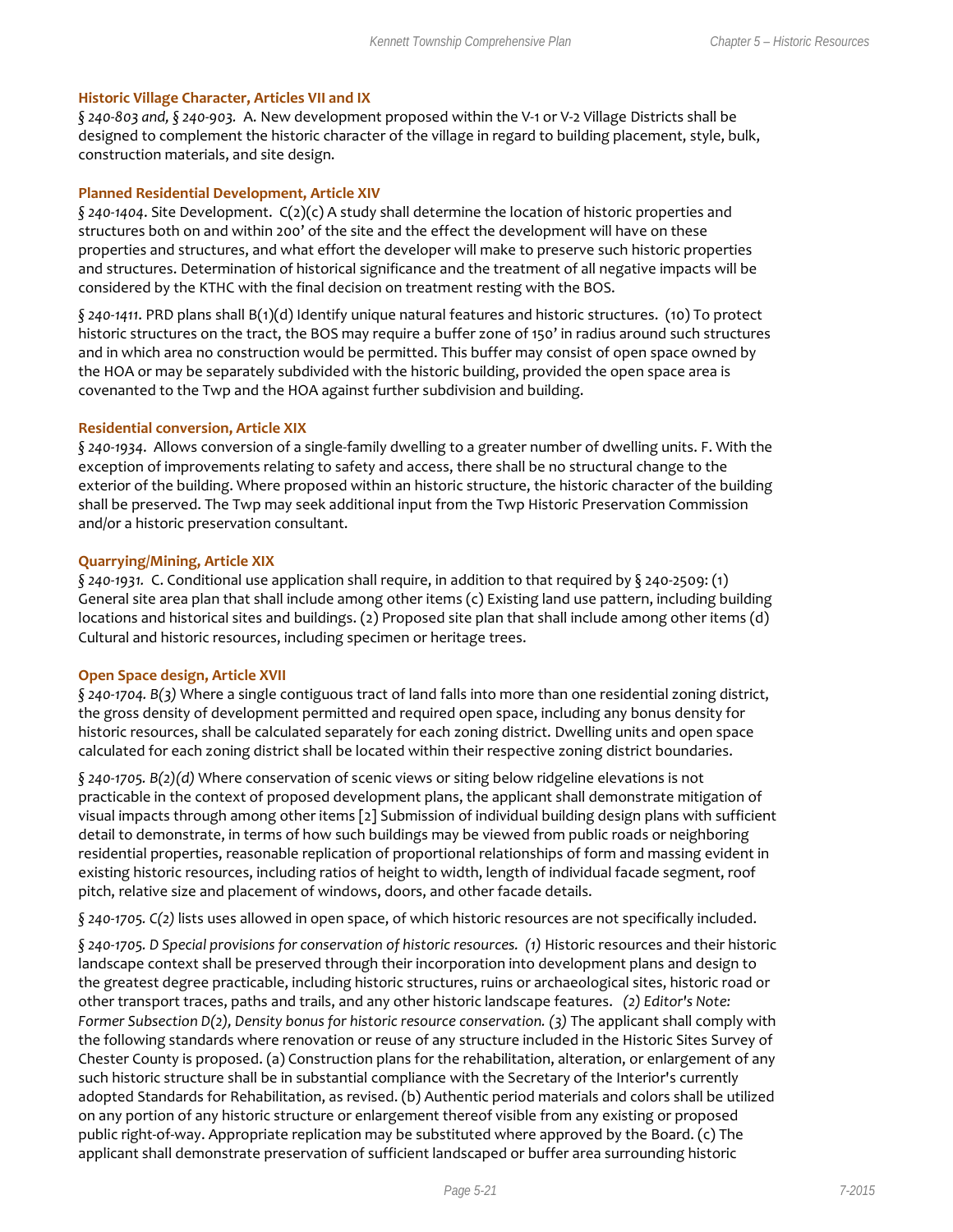structures to retain the integrity of the historical landscape setting. The applicant may demonstrate mitigation of impacts to historical landscape setting through introduction of vegetation or other screening in harmony with such landscape setting and through retention of view lines which visually link historic structures to their landscape setting. (d) Facilities and equipment for heating/air conditioning, trash collection and compaction, and other structural elements not in keeping with historical architectural themes shall be concealed architecturally or otherwise screened from view. (e) The applicant shall guarantee permanent adherence to these standards through establishment of appropriate easement(s) acceptable to the Township Solicitor, such easement(s) to be conveyed to Kennett Township or to a bona fide conservation organization or agency acceptable to the Board of Supervisors.

#### **Delay of Demolition, Article XX**

*§ 240-2019.* No Class I or Class II historic structure shall be demolished, in whole or in part, whether deliberately or by neglect, including removal or stripping of any historically or architecturally significant exterior features, unless a permit is obtained from the Zoning Officer in accordance with this section. The PC shall review proposed applications for demolition of Class I and II historic structures taking into account considerations of subsection E.(2), and may consult with the KTHC and/or a historic preservation consultant. Subsection B. This review shall apply to: (1) Class I historic structures (as defined in ZO Article II), and (2) Class II historic structures (structures that can be documented to be at least 50 years old to the satisfaction of the Zoning Officer and which may potentially qualify for classification as a Class I historic structure due to architectural or historical significance. The Zoning Officer may ask for input from the PC or KTHC.). Subsections D & E. PC shall make a written recommendation to the BoS of either approval of the demolition application, approval of the application with conditions, or, alternatively, additional time/delay of demolition (of up to 90 days for Class I and up to 60 days for Class II) to allow opportunity for resource documentation, the applicant to prepare a financial analysis, and/or discussion with the applicant about alternatives to demolition. The Twp, where it does not believe that the applicant has proven hardship, may recommend denial of the application.

#### **Signs, Article XXI**

*§ 240-2105*. G. Wall signs which are a part of the architectural design of an historic building, such as those located on the lintel above a store front, shall be exempt from the size requirements if they are limited to the area of the building specifically designed for sign placement.

*§ 240-2106.* Exempt signs include G. Temporary signs for religious, civic, philanthropic, historical or educational events, provided they are erected no more than two weeks prior to the event and removed within three days after the event. Permission shall be obtained from the landowner to post said temporary signs. L. Signs memorializing an historical event, provided that such sign does not exceed six square feet.

*§ 240-2108.* C(2)(e) Off-premises signs in the Business Park District shall only be permitted when among other items [3] located a minimum of 400' from another such sign or a designated historic district or structure.

#### **Conditional use review, Article XXV, and Special Exception use review, Article XXIII**

*§ 240-2509.* Conditional use review criteria includes that B(1)(e) the proposed use is compatible with land uses on adjacent properties, including historic structures, and will be designed, constructed, and maintained in a manner which complements the appearance and character of the neighborhood. E(2) Application shall be accompanied by a proposed site plan that includes ….. significant existing topographical and physical features on and adjacent to the site such as structures, historic resources, among other items.

*§ 240-2307.* Special Exception use review includes consideration of the potential impact on the natural, scenic, and historic resources on the tract and its surroundings.

#### **Subdivision and Land Development Ordinance (SLDO) of 2008, as codified 7-2012 (Township Code Ch. 206)**

**Definitions, Article II** *Heritage Tree:* same as ZO *Historic Resource or Structure*: same as ZO *Historic Resources Map*: same as ZO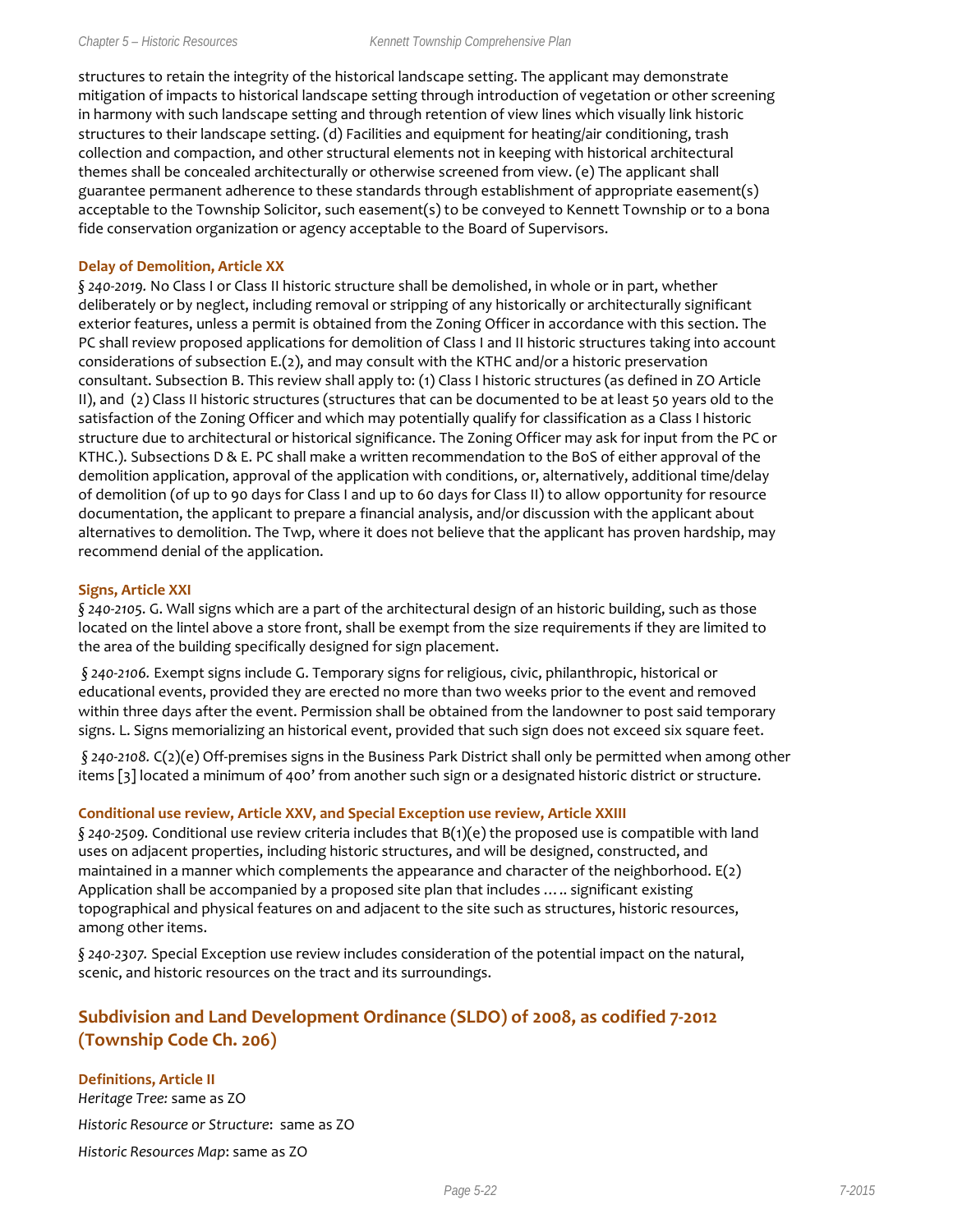#### *Resource Conservation Guidance Map(S)*: same as ZO

#### **Preliminary plan review, Article III**

*§ 206-306*. A(2) KTHC and PHMC shall be given a copy of plan submissions if their review is needed. B(5) KTHC shall review the plan application if the subdivision or land development application concerns a property upon which there is an historic resource or structure, or the PC thinks there is value in KTHC reviewing the plan. B(12) PHMC shall review plan applications that involve federal money and permits, such as, but not limited to, Army Corps of Engineer permits.

#### **Preliminary plan requirements Article IV**

*§ 206-403. D(2)* Natural and cultural resources site analysis plan shall depict the following information for all affected areas and any area within 100' of such affected areas. *(i)* All historic resources, including districts, sites, structures, ruins, walls, transportation traces (trails and abandoned roads), and quarry sites shall be identified and described, based upon available information and mapping, including historic resources identified on the Historic Resources Map and/or upon on-site investigation.

#### **Historic Resource impact Study, Article IV**

§ S-405.J(1) Study objective is to provide the PC and BOS with information to evaluate the impact of a proposed subdivision or development on historic resources and encourage preservation of resources.

§ S-405.J(2) The Twp may require this impact study for (a) subdivision or land development plans within 300' of the exterior walls of a Class I or Class II historic resource, or on which land historic resources are located; or (b) general bridge or highway construction or substantial repair within 300' of the exterior walls of a Class I or Class II historic resource; or (c) subdivision or land development plans that propose adaptive reuse or demolition of an historic resource or (d) which may impact primary archaeological sensitive areas, in which case an archaeological impact study shall be submitted and, if archaeological resources potential exists, a Phase I archaeological study shall be conducted.

§ S-405.J(3) & (4) An impact study shall meet specified minimum requirements. KTHC may review it, then submit it along with written recommendations to the PC or BOS before the BOS makes a decision on the subdivision or land development plan.

#### **Recreation/Parkland or fee in lieu Article V**

§ 206-513. A(3)(a) The applicant shall provide suitable land for parks, playgrounds and other recreational facilities. Due consideration shall be given to preservation of ..... historic areas in the design...

#### **Stormwater Management, Article IX**

§ 206-903. I.(2) Storm roof drains and collectors shall meet all BOCA Codes and Twp ordnances.

#### **Township Building Codes**

 $\overline{a}$ 

*Chapter 93 by Ord. 150 of 4/2004*: Adopts The Uniform Construction Code[1](#page-22-0) (UCC) (Title 34 Pa. Code, Chapters 401-405) as the Twp Building Code and to conform with, administer, and enforce the provisions of the Pa Construction Code Act 45 of 1999<sup>[2](#page-22-1)</sup>, which established the basis for the UCC, as amended.  $\S$ 93-

<span id="page-22-0"></span><sup>1</sup> Pa Construction Code Act (Act 45 of 1999) (also referred to as the Uniform Construction Code (UCC) Act) was created with the intent to establish a (mandatory) statewide construction code. Initially, the Act (§301(a)(1)) adopted the 1999 BOCA Code as the UCC with some exceptions, rather than specifying its own holistic regulations. In 2003, BOCA merged into the International Code Council (ICC) and BOCA codes were superseded by ICC codes. The UCC became fully effective in 4-2004 (§ 403.1).

<span id="page-22-1"></span>Chapter 403 of the UCC adopts the 2009 ICC Codes and incorporates all changes made to Act 45 of 1999 as of 12-2009. § 403.21 states that the UCC includes the International Residential Code (IRC) for one and two family dwellings and the International Building Code (IBC) for all other buildings [effectively as 'base codes'], plus by reference adopts and incorporates other topical codes into the UCC including the ''International Existing Building Code (IEBC).'' § 403.24 addresses historic buildings, structures and sites stating that a code official may exclude an entire historic structure or part thereof from compliance if it meets certain conditions under § 902 of Act 45. Work on existing, non-residential buildings can comply with IEBC Chapter 12 or with IBC Chapter 34 (§3409.1 exempts historic buildings if they are safe with the exception of accessibility requirements in certain cases).<br><sup>2</sup> PA Uniform Construction Code Statute 35 P.S. §7210.101 to 7210.1103 Act 95 of 2005, Acts 108 and 157 of 2006, Act 9 of 2007, Act 39 of 2007, Act 106 of 2008, Act 1 of 2011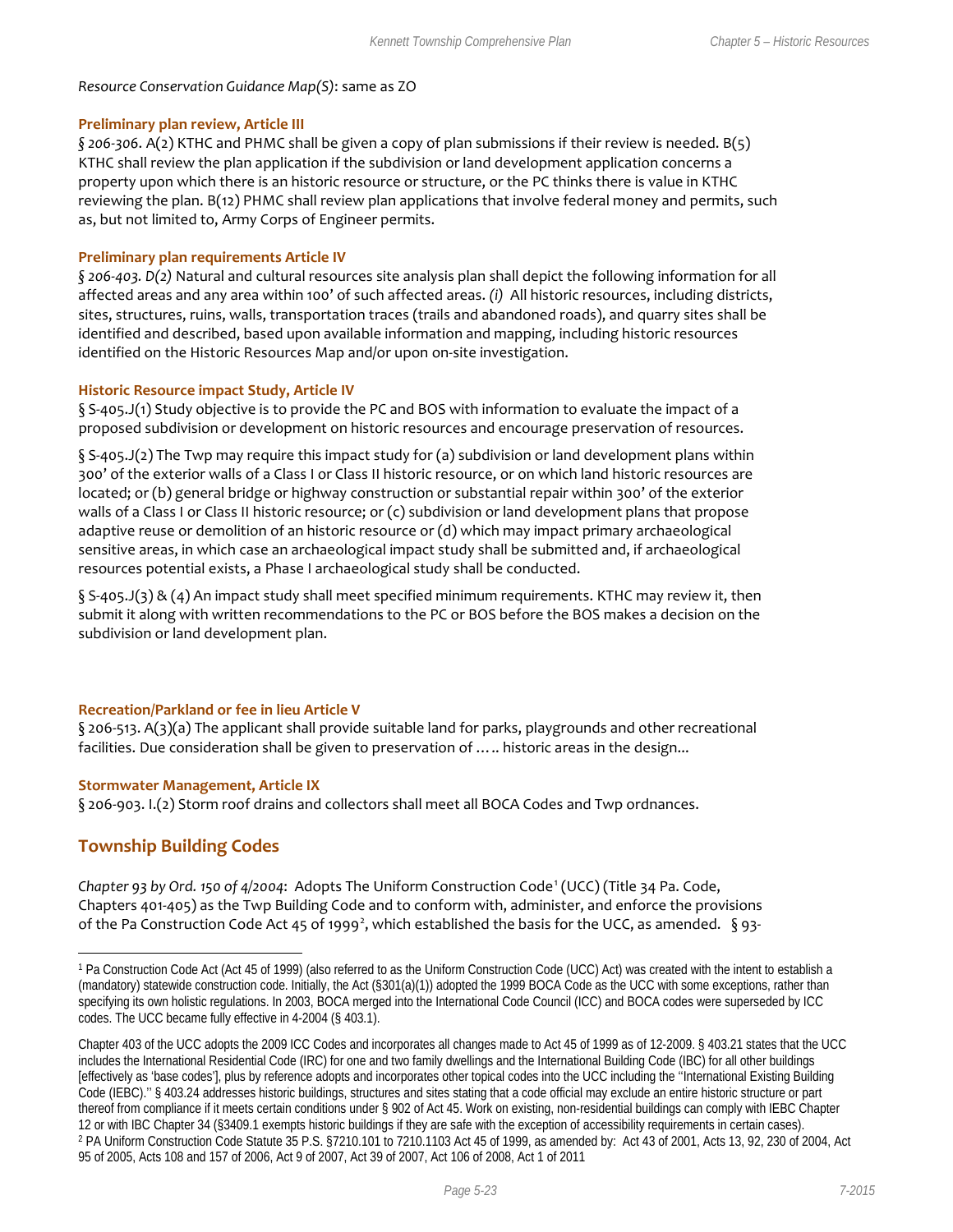2.A. All building code ordinances adopted on or before 7/1/1999 that equal or exceed UCC requirements shall continue in full force…and B. requirements adopted before 4/2004 that are less than the minimum of the UCC are amended to conform to the comparable UCC provisions.

*Ord. 119 of 1998*: Adopts "The BOCA National Building Code, Thirteenth Edition, 1996" as amended by the Township [also referred to as the 1996 BOCA Basic Building Code] as the Twp Building Code for all buildings (new and existing). Also included by reference are the BOCA National Plumbing Codes 1995 as amended, BOCA National Mechanical Code 1996, BOCA National Fire Prevention Code 1996, CABO One and Two-Family Dwelling Code 1995, and the National Electric Code 1996.

*§ 240-200.* (Building Code definition references *Editor's Note: See Ch. 93).* Defines the UCC as the statewide building code adopted by the Pennsylvania General Assembly in 1999 applicable to new construction in all municipalities whether administered by the municipality, a third party, or the PA Department of Labor and Industry, for residential and commercial buildings, The code adopted the International Residential Code (IRC) and the International Building Code (IBC), by reference. For coordination purposes, references to the above are made specifically to various sections of the IRC and the IBC. (FEMA)

*§ 240-2508.* A building permit shall be required prior to the erection or alteration of or addition to any building or other structure or portion thereof. Application for an issuance of a building permit shall be in accordance with Township Ordinance No. 150. (*Editor's Note: See Ch. 93,*)

*Chapter 68 Property Maintenance, § 168-1.* Adopts "The BOCA National Existing Structures Code, Second Edition 1987," as amended by the Township as "The Existing Structures Code" of Kennett Township.

*Chapter 120 Fire Prevention, § 120-5.* Adopts "The BOCA National Fire Prevention Code/1987" and 1988 supplement as amended by the Township as the Fire Prevention Code of Kennett Township.

#### **Scenic Byway Ordinance**

 $\overline{a}$ 

*Ord. 162 of 12-2005:* Authorizes an intergovernmental cooperation agreement establishing the regional Brandywine Valley Scenic Byway Commission, one purpose of which is to  $\S$  2.c.(2) Educate the Twps, their residents, and visitors on the scenic, historical, cultural, recreational, natural importance of the Byway.

#### **Historic Commission Ordinance (Township Code Chapter 12)**

*Ord. 118 of 6-1998:* Creates KTHC for the purposes: to identify and preserve significant architectural, natural, and historic sites within the Township; to provide for the appointment of members; to establish its organization and responsibilities; and to provide for the appropriation of funds for a KTHC. The KTHC shall serve in an advisory capacity for historic preservation information facilitation to the citizens of the Twp.

# Planning Implications

- → **Township heritage and sense of place** Historic resources are located throughout the Township and offer a critical element and contribution to Township heritage and sense of place. The Township's desirable location and quality of life attributes will continue to attract pressure to develop in the future. Thus maintaining current historic resources protection mechanisms and considering other protection measures is an important consideration towards the Township's overall vision.
- → Historical development patterns in the Township should be considered when preparing the land use plan to build upon and protect traditional village patterns and rural character.
- **Historic resources**, including structures, ruins, bridges, walls, hedgerows, mill races, trolley lines, barns, cemeteries, outbuildings, and other sites, are in need of protection to retain the community's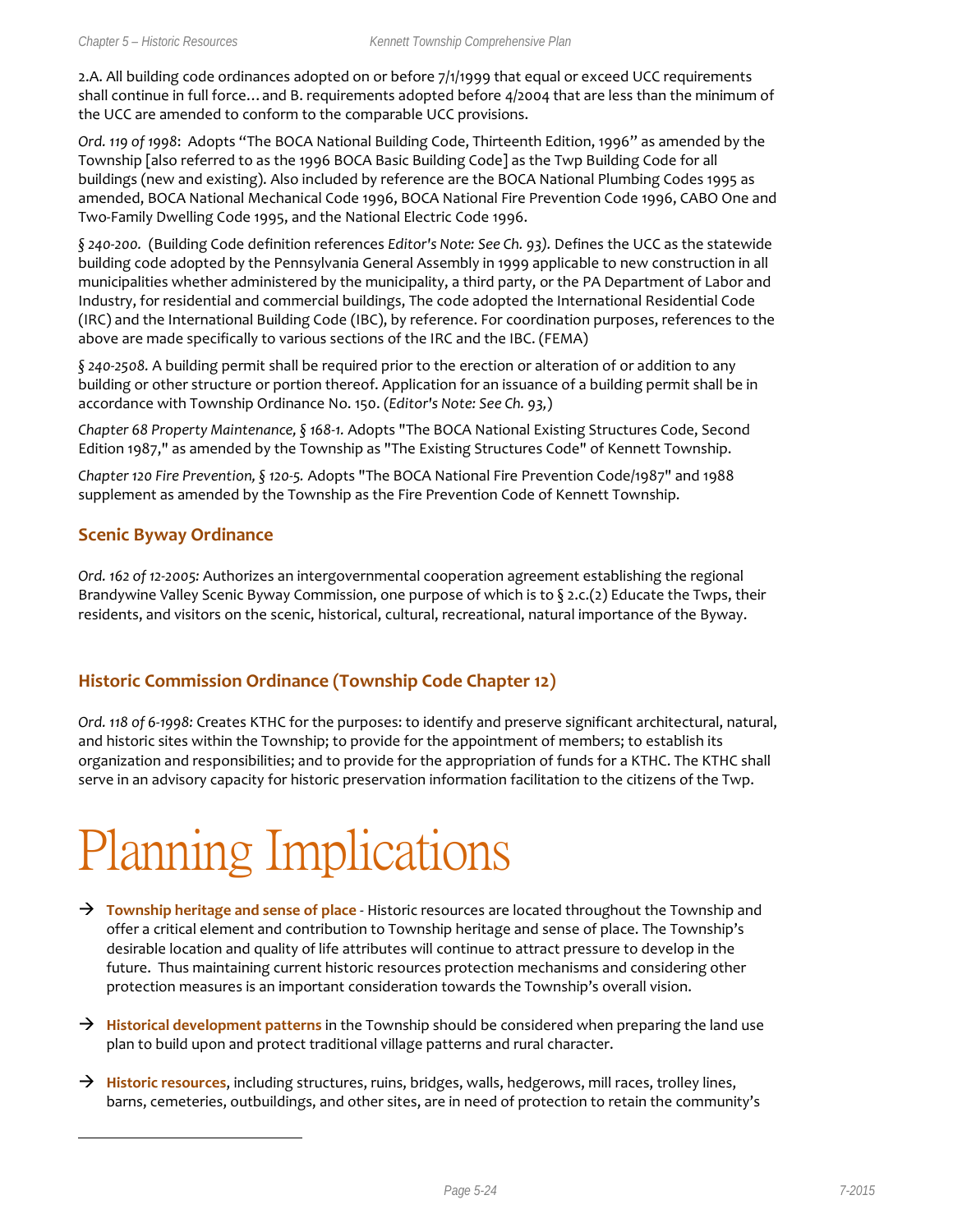heritage. The Township should continue documenting historical resources to facilitate greater public awareness of the vast resources that are contained within the Township and their protection.

- → National Register There is one National Historic Landmark and four National Register listed Historic Districts in the Township, as well as several listed and eligible National Register resources. The Township should investigate the possibility of additional protection measures for those districts and resources.
- **Historic landscapes**, e.g. Brandywine Battlefield, are in need of protection to emphasize the important characteristics that provide context for historic resource and for the Township character and sense of place overall. Protecting not only individual resources, but their connected surroundings as well, including land, dams, mill races, trolley line beds, ruins, and outbuildings, provides a better understanding of the historic relevance of the resource. One resource protection possibly to consider is a historic conservation district.
- **Educational and Outreach**  KTHC has undertaken many successful and ongoing educational and outreach activities in order to enhance awareness about historic resources and the importance of their preservation in maintaining community character and sustainability. Educational and outreach activities should continue as key items of KTHC's work program as should KTHC's membership and active participation representing the Township in regional historical groups.

# Recommendations

### Township Historic Resource Protection Policy

Kennett Township has an excellent awareness of its history and is committed to preserving its historic and cultural heritage. There has been community support for historic preservation for some time including creation of the KTHC. The presence of a National Historic Landmark, four National Register Historic Districts, along with several National Register resources is evidence of the significant historic resources in the Township. The community has a strong interest in preserving both its rural character and its historic villages and other historic resources that contribute to the cultural identity of the Township. An established historic preservation policy is the basis for resource preservation and the means by which it will continue to occur in the Township.

#### **5-1 Allow permitted flexibility in interpreting Building Codes as they apply to historic resources.**

The Township Building Code is used to govern all building and construction in Kennett Township. It is made of several topic specific codebooks including a base building code for one and two-family residential, a base building code for other types of construction, and a fire code, electrical code, plumbing code, and existing buildings code, among others. The Building Code as a whole regulates and standardizes construction activities in order to ensure the health, safety, and welfare of occupants. Much of the Code focuses on new or newer construction; however, it does provide some flexibility under certain conditions for existing older and historic buildings, which is well needed as many newer construction-oriented regulations are not applicable to older buildings. More specifically, elements of the Code, e.g. the International Existing Building Code, are geared to older and historic buildings.

To secure the preservation of historic resources as a benefit to the Township overall while also ensuring the safety of building occupants, the permitted flexibility in Code requirements for older buildings, and specifically historic resources, should be applied in interpreting and enforcing the Code. The inherent flexibility that is built into the Code for historic resources should also take under consideration input from, recommendations, and concerns of KTHC. To that end, the Township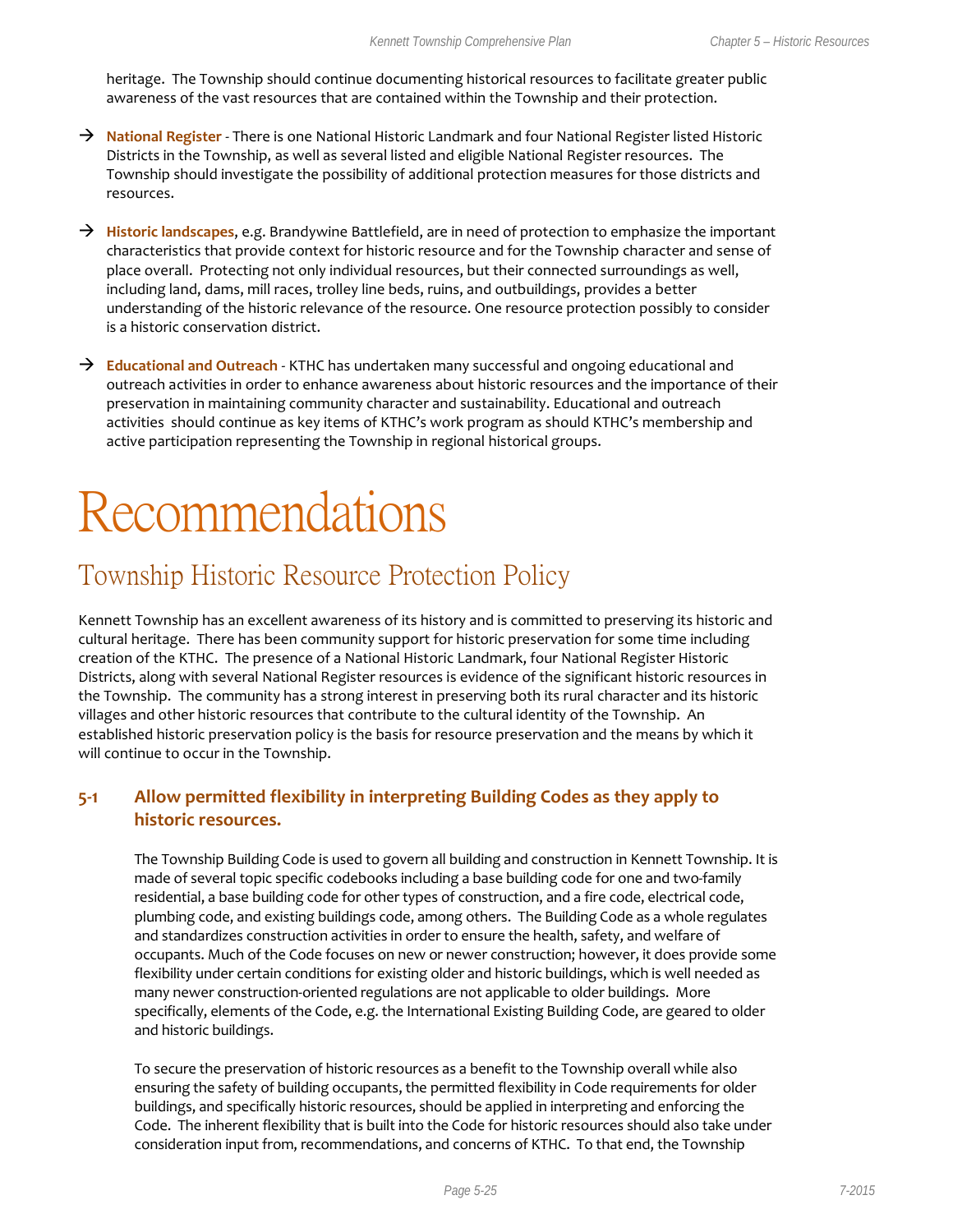Building Inspector, Code Officer, and KTPC should consult and coordinate with KTHC in the case of building permit applications that involve historic resources listed on the 2010 Kennett Township Historic Resources Atlas and Survey as each historic resource is unique, and no single policy or rule can readily address all circumstances. At a minimum, there should be a general understanding, via administrative policy, amongst the Code Officer, KTPC, and KTHC, as to where and when permitted flexibility can and should be fully exercised for the purpose of promoting preservation and reuse of historic resources. This flexibility is particularly important and it also has the secondary benefit of often reducing rehabilitation cost burdens.

#### **5-2 Review and update Building Code references in Township ordinances.**

For example, the following specific provisions should be reviewed to ensure they are up-to-date:

- → Ord. 119 of 1998 adopts "The BOCA National Building Code, Thirteenth Edition, 1996", however in 2003, when BOCA merged into the International Code Council (ICC) BOCA codes were superseded by ICC codes and the UCC became fully effective in 4-2004.
- → **Chapter 68** Property Maintenance, § 168-1 adopts "The BOCA National Existing Structures Code, Second Edition 1987," as amended by the Township as "The Existing Structures Code".
- **Chapter 120** Fire Prevention, § 120-5. Adopts "The BOCA National Fire Prevention Code/1987" and 1988 supplement as amended by the Township as the Township's Fire Prevention Code.
- **§240-200** Building Code definition should be reviewed as it appears to primarily reflect changes to municipal ordinances that were necessitated by FEMA changes in requirements several years ago and may no longer be up-to-date.

#### **5-3 Consider applying for Certified Local Government status in an effort to broaden support for historic resource preservation.**

The Certified Local Government (CLG) Program is a preservation partnership between local, state and national governments focused on promoting historic preservation at the grass roots level. The CLG program is jointly administered by the NPS and PHMC. Each local government works through a certification process to become recognized as a CLG.

Benefits include greater access to and partnerships with the State and federal preservation network and greater access to technical assistance and training. A key incentive of the CLG program is increased access to federal preservation funds. Ten percent of each state's allocation of historic preservation funds (as authorized by the NHPA) must be allocated to the CLG's. In PA, funds are administered by PHMC.

KTHC could take advantage of this status to attend conferences and training events and interact with other communities that face similar issues, as well as have greater potential access to certain funding. Understanding how other communities with similar concerns have dealt with an issue can sometimes lend a fresh perspective to a persistent problem. Even though it is rare that one community's solution could directly apply to another, there is usually some degree of commonality. KTHC should gather information on obtaining CLG status and increase efforts to fulfill the standards necessary to become certified. Detailed information on this program, contained in the 'CLG Application Form', 'CLG Grants Application' and 'Historic Preservation Project Grants Guidelines' is available from PHMC's website (http://www.pa.gov/portal).

#### **5-4 Update zoning standards for the protection of historic resources.**

For example, items in zoning as of July 2012 related to historic resource protection should be reviewed during an ordinance update, as follows: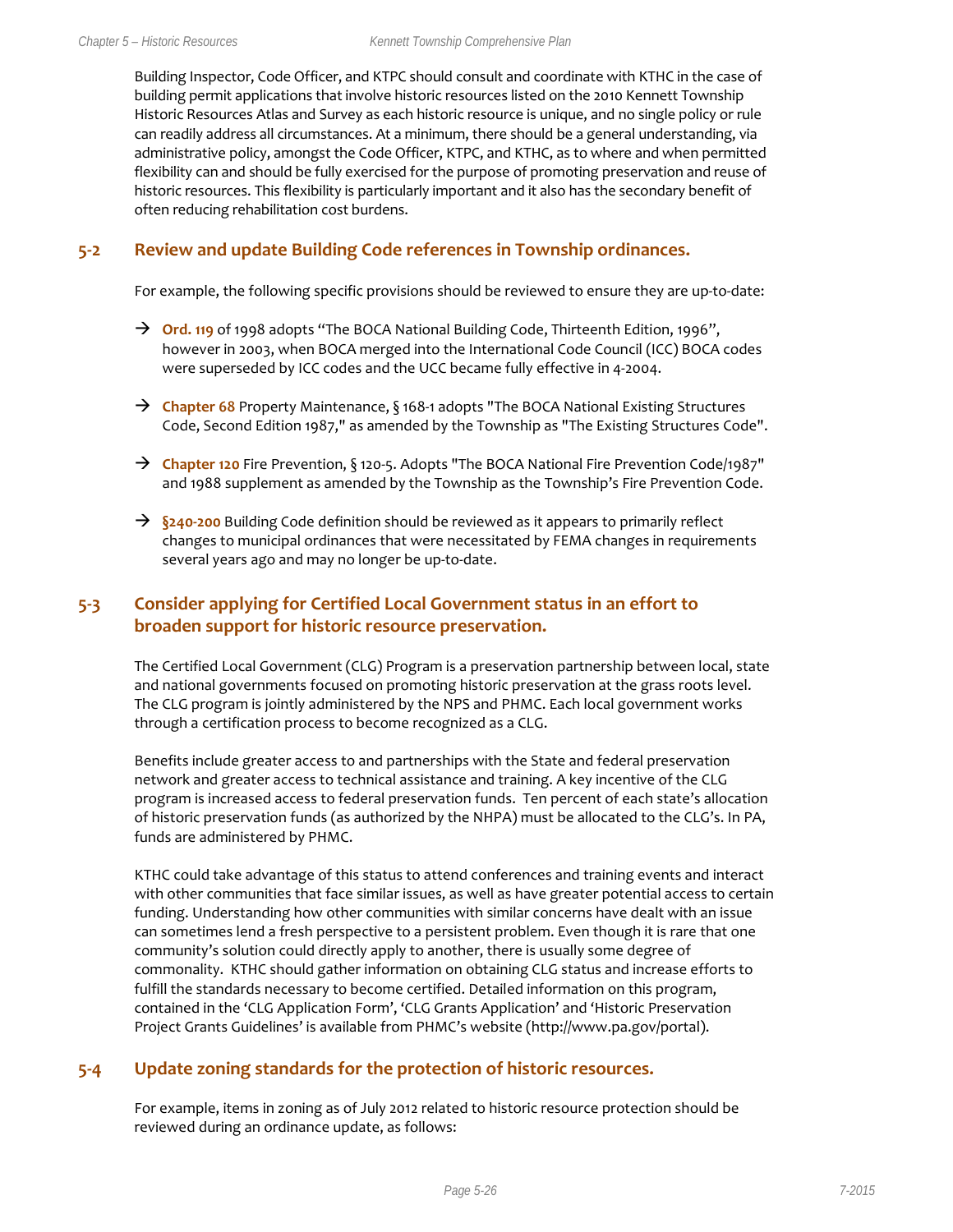→ **Historic Resource or Structure Definition, Article II.** Language used in this definition should be reviewed and clarified. For example, a resource is referred to being 'listed' on the National Register, 'registered', or 'certified' all with the space of the single definition.

A preliminary determination of eligibly for the National Register is made by PHMC and the wording should be changed from the Secretary of the Interior to reflect this.

Additionally, the wording in subsection B should be clarified, for example, as follows: "Certified by the Secretary of the Interior as contributing to the historical significance of a registered historic district or national historic landmark (NHL), or district preliminarily determined eligible by the PHMC to qualify as a registered historic district (Class 1);"

- → **Delay of Demolition, Article XX, § 240-2019.** Per this Section, KTPC shall review proposed demolitions of Class I and II historic structures, and KTPC may consult with KTHC and/or a historic preservation consultant.[1](#page-26-0) In order to help encourage viable adaptive reuse of important historic resources, the Township has established an administrative policy (based on the 2004 Comprehensive Plan) whereby the Township notifies KTHC when an application for a demolition permit is made which might impact a potential historic resource. This administrative policy is not mandated much less referenced in ZO provisions. While the Township may not want to include specific language in the ZO mandating this administrative requirement, at least mention should be made in the ZO that there are additional administrative procedures that must be followed and are available at the Township offices and/or are included with the Building Permit application.
- **Adaptive Reuse of a Historic Structure, Article VI, § 240-601 R-3 residential district and Article VII, § 240-701, R-4 residential district.** By conditional use in these Sections, adaptive reuse of an historic structure is permitted for a business or professional office, medical or dental office, or personal service establishment. During a ZO update, the Township should consider if there are additional relevant uses that should be permitted and/or if there are additional districts where these or other additional incentive uses should be added.
- **Residential conversion, Article XIX, § 240-1934.** This Section permits conversion of a single-family dwelling to a greater number of dwelling units. With the exception of safety and access improvements, there shall be no structural change to the exterior of the building, and where proposed in a historic structure, the historic character of the building must be preserved and the Township may seek input from the *Township Historic Preservation* Commission and/or a historic preservation consultant. This Section should be updated to reflect the current name as the *Kennett Township Historical Commission.* Also, provisions should be expanded to provide for reuse/conversion of other types of structures, such as barns and mills.
- **Historic Village Character, Article VII, § 240-803 and Article IX, § 240-903.** These sections requires that new development proposed within the V-1 or V-2 Village Districts be designed to complement the historic character of the village in regard to building placement, style, bulk, construction materials, and site design. For purposes of continuity and implementation of protection of historic resources and landscapes, this requirement should be extended to apply to areas directly adjacent to the village/these districts, as change or development in these adjacent areas has a direct impact on village character.
- → Open Space design, § 240-1704.B(3). This Section still refers to a bonus density for historic resources § 240-1705.D(2), which was repealed 5-19-2008 by Ord. No. 172, so this language could be clarified during a zoning update.<sup>[2](#page-26-1)</sup>

 $\overline{a}$ 

<span id="page-26-0"></span><sup>1</sup> (Class I historic structures are as defined in Article II of the ZO, while Class II historic structures are defined somewhat differently in Article XX as: A structure that can be documented to be at least 50 years old to the satisfaction of the Zoning Officer and which may potentially qualify for classification as a Class I historic structure due to its architectural or historical significance and integrity. The Zoning Officer may request input from the KTPC or KTHC in making this determination.)

<span id="page-26-1"></span><sup>2</sup> Density Bonus for Historic Resource Conservation.

a. In addition to the maximum permissible number of lots or dwelling units otherwise permitted on any tract developed under the open space design option, where approved by the Board of Supervisors as a conditional use in accordance with § 2509, the applicant may provide dwelling units and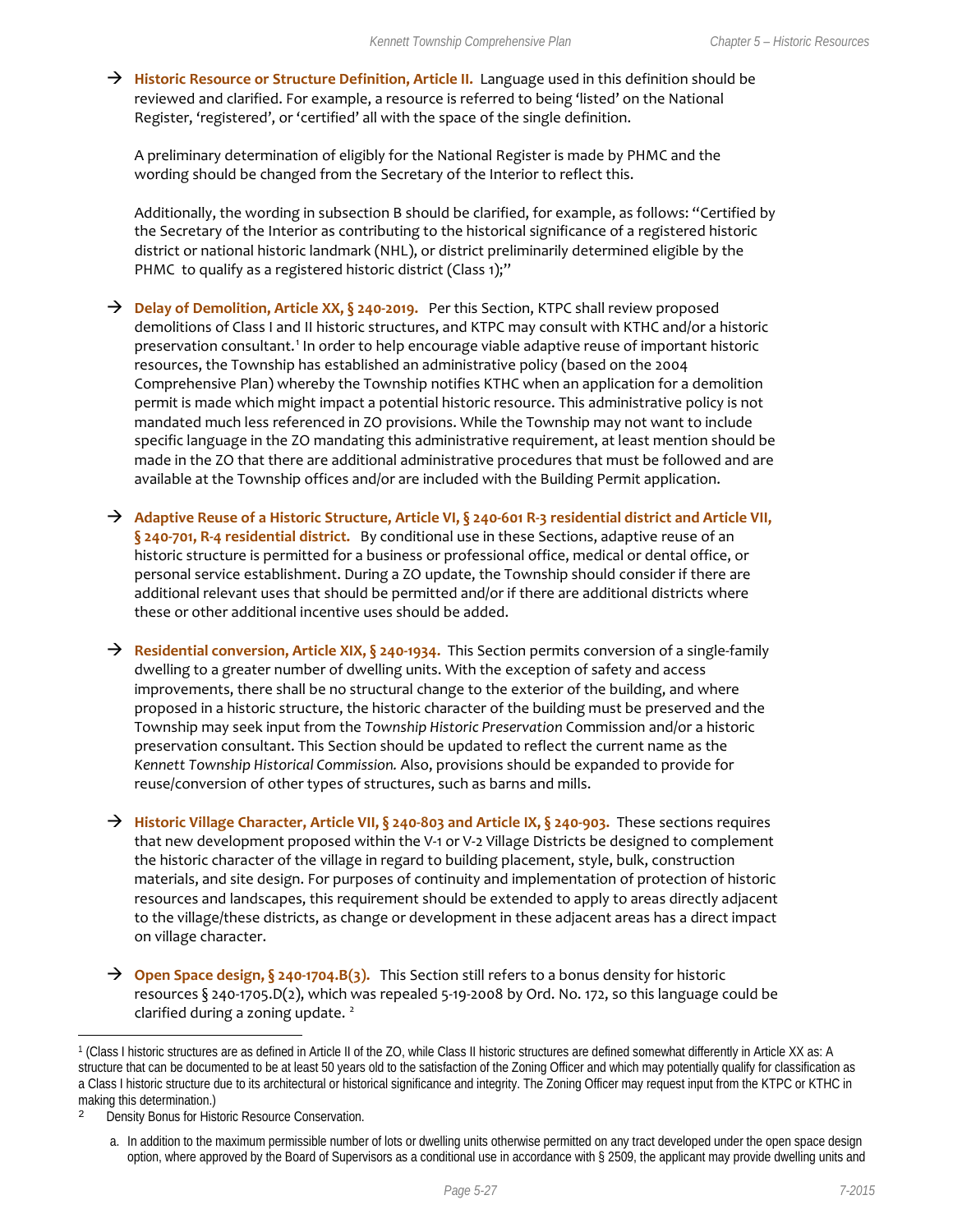- **Open Space Design, § Z-1705.C(2).** This Section addressed uses permitted in the open space in Open Space Design Development. Historic resources should be considered by the Township for possible inclusion as a use permitted in the open space.
- → Open Space Design, § Z-1705.D(2). Given the Township's updated policy on historic resource protection through this plan update and the 2010 Survey update, during a ZO update the Township could also consider exploring new opportunities to use density bonus incentives as a method to promote historic preservation.
- **Open Space Design, § 240-1705.D(3).** An applicant shall comply with standards under this section where renovation or reuse of any structure included in the *Historic Sites Survey of Chester County* is proposed in order to develop additional dwelling units under the density bonus provisions of Subsection  $D(2)$ . Per the current ZO the former Subsection  $D(2)$  (see above) was repealed, this Subsection D(3) should be rephrased or removed to reflect the density bonus language repeal. As well, the Survey name reference should be changed to reflect the 2010 Survey update.
- → Signs, § 240-2108.C(2)(e). Expanding upon the recommendation for the 'Historic Resources or Structure' definition above, this Section uses an additional term of 'designated' to describe historic resources, and this reference/wording should be clarified.
- **Quarrying/Mining, § 240-1931.C.** The terminology 'historical sites and buildings' used in this Section should be clarified or made consistent with the rest of ZO.

#### **5-5 Update SLDO standards for the protection of historic resources.**

For example, items in the SLDO as of July 2012 related to historic resource protection should be reviewed during an ordinance update, as follows:

- → Historic Resource or Structure Definition, Article II. See zoning recommendation above.
- **Recreation/Parkland or fee in lieu, § 206-513.A(3)(a).** The terminology 'historic areas' used in this Section should be clarified or made consistent with the rest of ZO.
- → **Stormwater Management, § 206-903.I.(2).** This Section refers BOCA Codes and the Township should verify that this is still a correct reference.

#### **5-6 Consider additional zoning provisions for the protection of historic resources.**

Communities often lose historic resources to demolition because of a lack in incentives that allow for and promote their economic viability for preservation and reuse. Buildings have also been lost because of demolition by default due to neglect or abandonment. Many of these buildings could

 $\overline{a}$ 

lots through the renovation or adaptive reuse of eligible historic structures, as defined in subsection 2.b below, subject to compliance with the standards in subsection 3 below. For example, an historic farmhouse might be converted into one or more dwelling units, while an historic barn might be adapted for apartments.

b. Eligible historic structures shall be limited to the following:

<sup>(1)</sup> Those included on the Kennett Township Historic Resources Map, as may be amended;

<sup>(2)</sup> Those included in the National Register of Historic Places; and/or

<sup>(3)</sup> Those identified as Contributing Resources in any National Register historic district, as documented in the applicable National Register nomination on file at the Pennsylvania Historical and Museum Commission.

c. The maximum number of additional dwelling units shall not exceed fifteen (15) percent of the maximum base density calculated per § 1704.B above, rounded to the next higher whole number. Except where physically infeasible due to existing locational and/or structural attributes, all such dwelling units shall comply with applicable area and bulk regulations and design standards. In considering conditional use approval, the Board of Supervisors may request testimony from recognized expert(s) in the area of historic resource analysis and preservation, reasonable and necessary charges therefore to be borne by the applicant.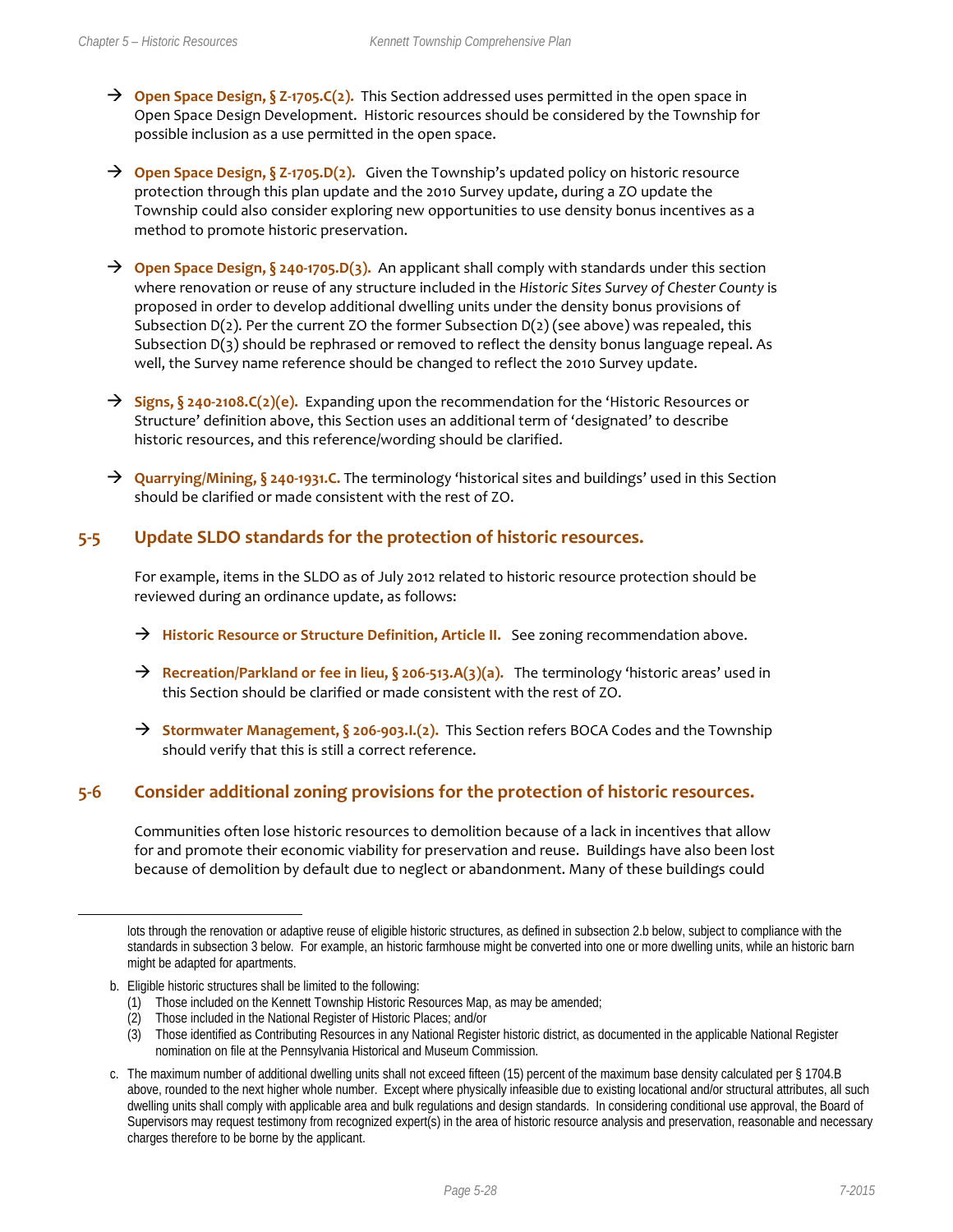have been adaptively reused for other purposes, thus preserving them as part of the community's architectural history, while maintaining community character.

PA MPC, authorizes and requires the use of municipal land use controls, e.g. use and area and bulk regulations to protect historic resources. In Chester County, the PA MPC is often used to protect historic resources through adoption of an historic overlay zoning district.

An 'overlay district' is a zoning concept that provides for a set of provisions, in addition to the base zoning standards, under certain conditions or circumstances. Base zoning standards apply universally; however, additional provisions only applicable to historic resources would apply when a historic resource is at risk or to an incentive to encourage its reuse. These provisions can include a range of possibilities, from denials in the issuance of demolition permits for historic resources to permitting increased flexibility of setbacks and permitted uses for historic resources.

However, there are many ways to structure historic resource protection provisions and analysis of the existing zoning as well as the applicability of historic resource provisions would be necessary before changes to zoning are made.

In order to implement any historic resource protection provisions, it is necessary to first map and inventory the Township's historic resources. The 2010 Historic Resources Survey update identifies historic resources and helps ensure that any regulations apply equally to historic resources. See Inventory recommendations below, for more information on documentation of historic resources.

#### **5-7 Explore the creation of an Act 167 Historic or Conservation District(s).**

**Local Historic Districts -** Act 167, the Historic District Act of 1961, authorizes municipalities to create local historic districts and protect the historic and architectural character through regulation of the erection, reconstruction, alteration, restoration, demolition, or razing of buildings within the certified local historic district. Local historic districts established under the auspices of Act 167 must be formally certified through PHMC. Act 167 also requires the appointment of an historic architectural review board (HARB) to advise the local governing body on the appropriateness of building activity in the district. Requirements for HARB membership are outlined in the legislation.

Since the establishment of a historic district controls certain building changes, it is particularly important that the community understands the goals of the preservation program and how protecting historic resources through this method benefits the community as a whole. It is essential that public participation, particularly by property owners in the proposed historic district, is instituted at the beginning of the process to weight the acceptability of such an ordinance by the residents as well as to gain their input on issues and make them aware of the process and opportunities. A historic district permit is usually a subpart of the regular municipal building permit process, and in general terms is not unlike that process but instead with a focus on the detail and historic character/features of the proposed building activity.

The historic district ordinance must define: district boundaries (which could, but do not have to, correlate with those of the National Register District); appointment of a HARB; building activity application and review process; standards/criteria for determining appropriateness of building activities; a reporting process; and an appeals process and related penalties. Municipalities notify and work with PHMC from the onset in developing such an ordinance, and PHMC must review and certify it for it to be valid. Once certification is granted and received by the municipality, a HARB may be appointed and the ordinance implemented. Applications for permits for properties in a historic district are first reviewed by the HARB, who makes a recommendation to the local governing body, who then makes the final decision on granting such permits.

**Local Conservation Districts** – Developing a conservation district under Act 167 is an alternate approach. A conservation district could maintain the character/identity and economic viability of an area without such emphasis placed on the historical architectural details of buildings. What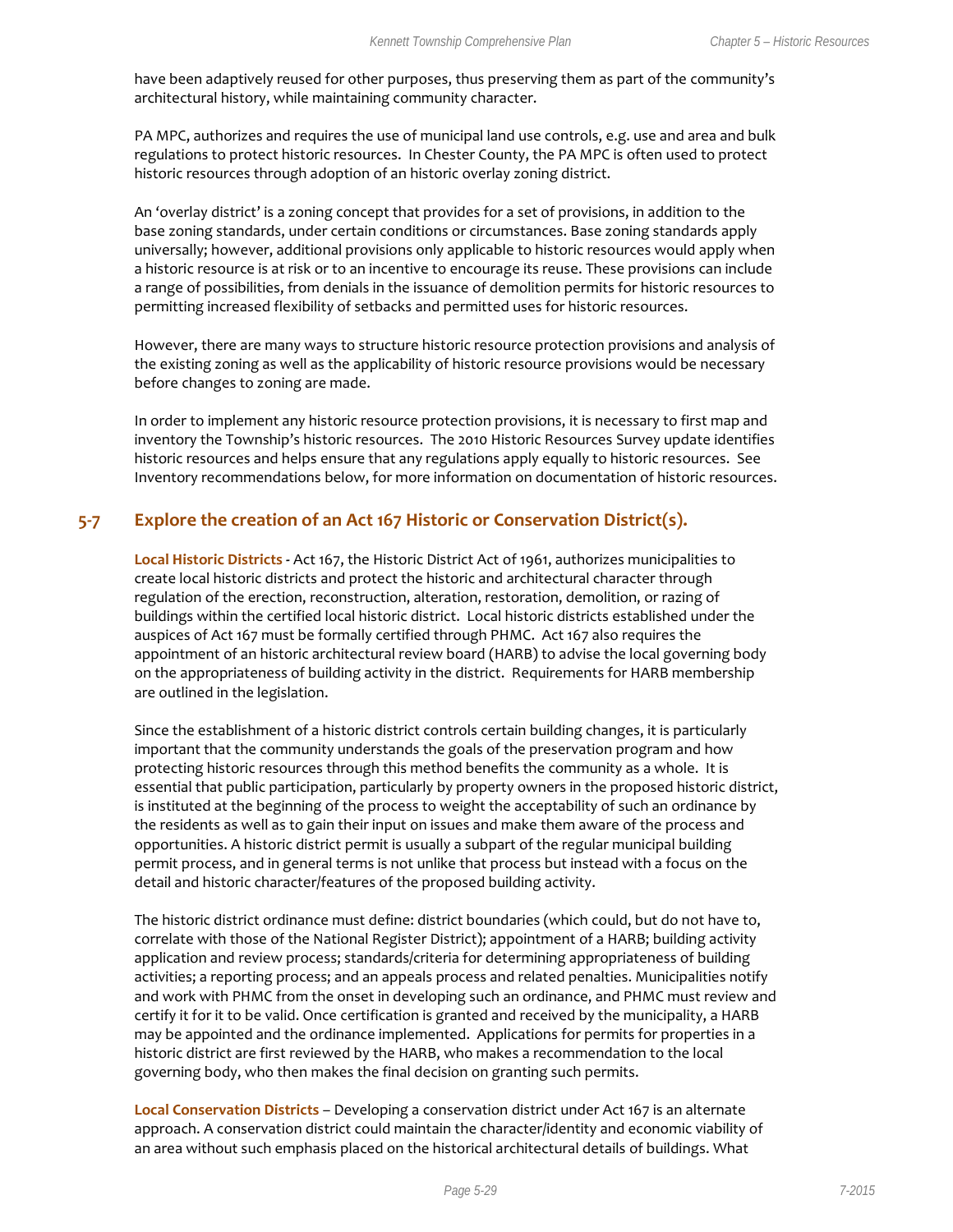constitutes a 'conservation district' varies, and so no uniform notion can be applied to all municipalities. In fact, the term 'conservation district' is often used in reference to the protection/management of natural resources. However, such districts can also extend to protect the built environment portion of an area's character. For example, a conservation district could be enacted as a historic district ordinance under Act 167, but which does not regulate specific exterior alterations to buildings and, instead, regulates the general character of an area (mass, volume, relationship to other buildings), demolition, major additions, and/or new construction. Conservation districts under Act 167 must follow the process established by the Act including requiring PHMC certification of the proposed conservation district/ordinance and also requiring the appointment of an historic architectural review board (HARB). This approach could be a solution used by communities to lessen the perceived or real financial burden a historic district ordinance may otherwise have on property owners. Note that a land-use control based approach conservation district could instead be adopted under the PA MPC.

#### **5-8 Review home occupation and adaptive reuse opportunities in the Township zoning ordinance to increase options for revitalization of historic resources.**

Though Township zoning currently provides some level of additional uses as an incentive for the preservation and adaptive reuse of historic resources, going into the future, the Township should review zoning and consider possible additional uses or other incentive provisions to encourage historic preservation. Allowing additional land uses for historic resources, whether they are National Register listed or eligible, in a historic district, and/or identified in the Township Historic Resource Survey as locally important, is an approach to encourage property owners to revitalize their resources. This approach also increases an owner's potential to afford possible needed costly improvements to their historic resources via providing economic incentives/means of additional cash-flow through broadened allowed land uses that are not ordinarily permitted in the base zoning provisions. The Township could, for example, allow additional uses such as bed and breakfast, small professional office, studio, or antique shop, via special exception or conditional use, in historic resources in a greater number of zoning districts. Overall, this can provide owners with greater opportunities for additional income to maintain, preserve, and or improve their historic resource.

#### **5-9 Create design guidelines which educate and encourage the owners of historic resources to retain the historical features when undertaking general repairs or modifications.**

Most owners of historic resources are proud of their properties and supportive of preservation efforts. As such, they should be supported and encouraged in their efforts of continued preservation of the architectural features and historic characteristics when undertaking building modifications or repairs. This could be accomplished, in part, by providing concrete information/advice on which features should be preserved in order to maintain the integrity of a resource while still allowing for its functionality as well as alternatives to be considered. Providing such information in the form of a design guide or manual could help property owners when planning modifications and repairs. KTHC could compile and package design information and either distribute it directly to the owners of historic resources, or make it available at the Township offices for distribution when building permit applications are requested. Local architects with expertise in historic architecture and qualified KTHC members could be asked to review building modifications on a volunteer basis at the request of property owners. The connection between the retention of historic architectural features and maintenance of property values should be emphasized to the owners of historic resources.

#### **5-10 Ensure compliance with KTHC and PHMC review for historic resources as part of the Act 537, Sewage Planning Module review process, before issuing development project permits.**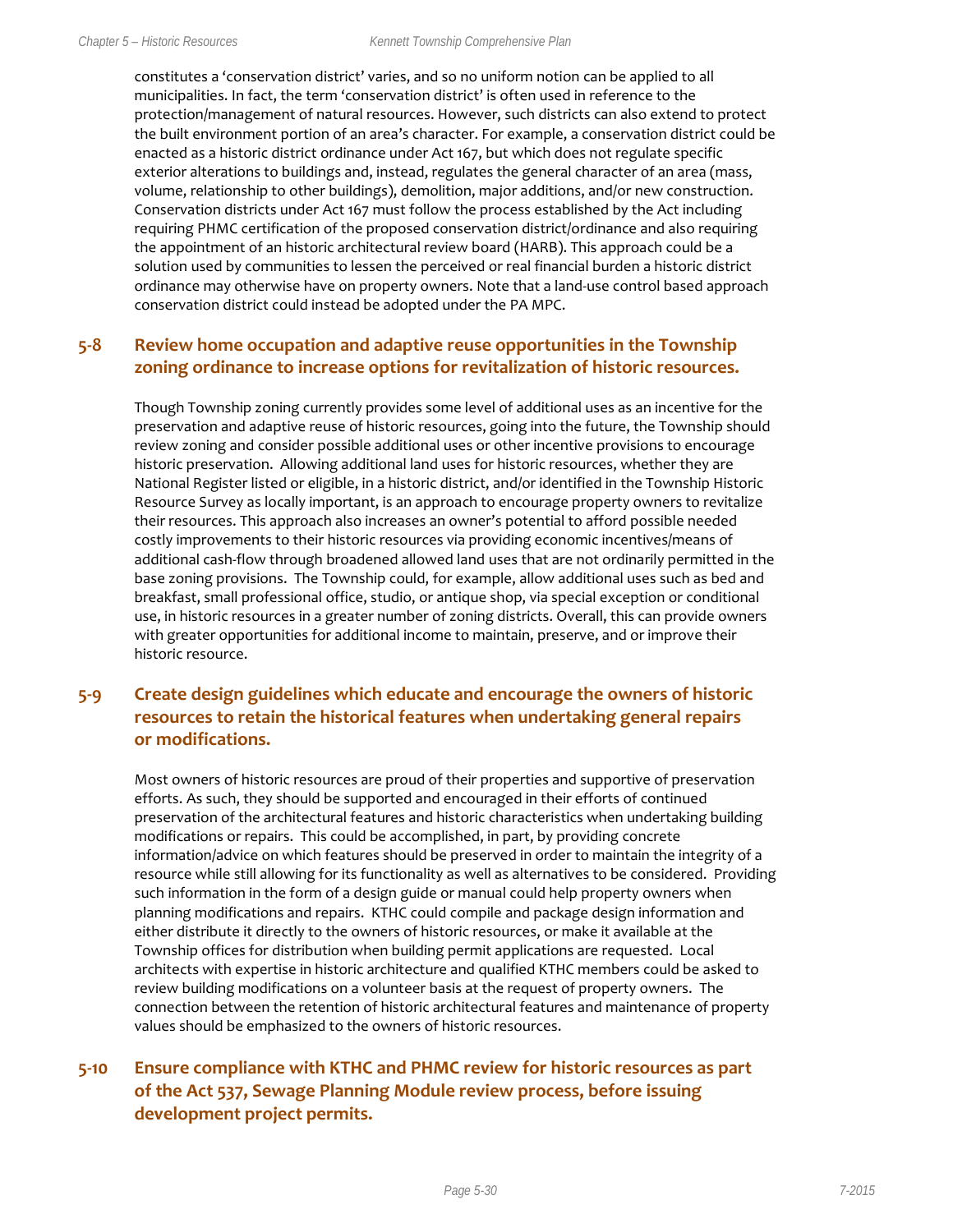State regulations establish procedures for Act 537 sewage planning module approvals and permit reviews for proposed development projects. These procedures include a review of the impact a proposed project will have on historic and cultural resources. In summary, under certain circumstances an applicant is required to submit a Cultural Resources Notice form to PHMC and PHMC provides a review of the impact of project activities on historic resources. During its subsequent review, PA DEP is to consider and implement PHMC's findings. However, procedural gaps can occur during the process including a municipality not knowing when and if a Cultural Resource Notice Form has been submitted to PHMC. As part of Kennett Township's plan review process, the Township should consider adding procedures to ensure that the Township knows when a Cultural Resources Notice Form has been submitted, receives notification of PHMC's findings, and receives notice of PA DEP's implementation of PHMC's findings. The Township should take steps to allow the KTHC to be part of the Township review process related to development plans and sewage planning modules.

#### **5-11 Expand the role of KTHC in the subdivision/land development review process.**

KTHC should continue to be included in the subdivision and land development review process to provide identification, information, and insight about historic resources in the Township, and how those resources can be successfully preserved, reused, and incorporated into new developments. The larger purpose of this action is to increase historic resource preservation, and, accordingly, the resulting preservation of the Township's history as told through its built environment of buildings, structures, and development patterns. KTHC should participate in the review process to provide historic context, such as offering possibilities for historic street names appropriate to the context of a development. KTHC should review design elements, development plans, and work with historic preservation planning consultants. Continued and expanded coordination between KTHC and other Township entities should be undertaken to further historic preservation efforts using the appropriate entity and a collaborative approach; including, for example, the Historic Resource Impact Study permitted under the SLDO.

#### **5-12 Periodically review the KTHC enabling Ordinance to ensure it reflects up-todate Township policy and formalize the administrative procedures enabled in that ordinance in order to ensure objectivity and consistency of administrative duties.**

Historical Commissions are quasi-governmental entities responsible for advising municipal elected officials on matters relating to historic resource protection. Maintaining an up-to-date Historical Commission enabling ordinance that is in line with current Township policy as well as developing formalized administrative procedures and maintaining consistency and objectivity when assessing the impact of various actions on historic resources can be difficult and time consuming; however, these items are necessary for a Historical Commission to retain credibility and effectiveness.

KTHC should strive to maintain consistency and objectivity to the extent possible by documenting the rationale for all recommendations associated with historic preservation by using consistent procedure and standards. A representative from the KTHC is already part of KTPC, which is a good way for KTHC to stay abreast of development proposals and happenings that may impact historic resources/landscapes in the Township. A representative could also attend Board of Supervisors meetings to stay informed on broad scale items that may impact historic resources. The publication, *A Manual for Pennsylvania Historical Architectural Review Boards and Historical Commissions*, 2007 developed by PHMC, should be used as a resource for these efforts.

As well, other ideas to formalize Township administrative policies on historic preservation and/or expand those policies include considering how/whether to: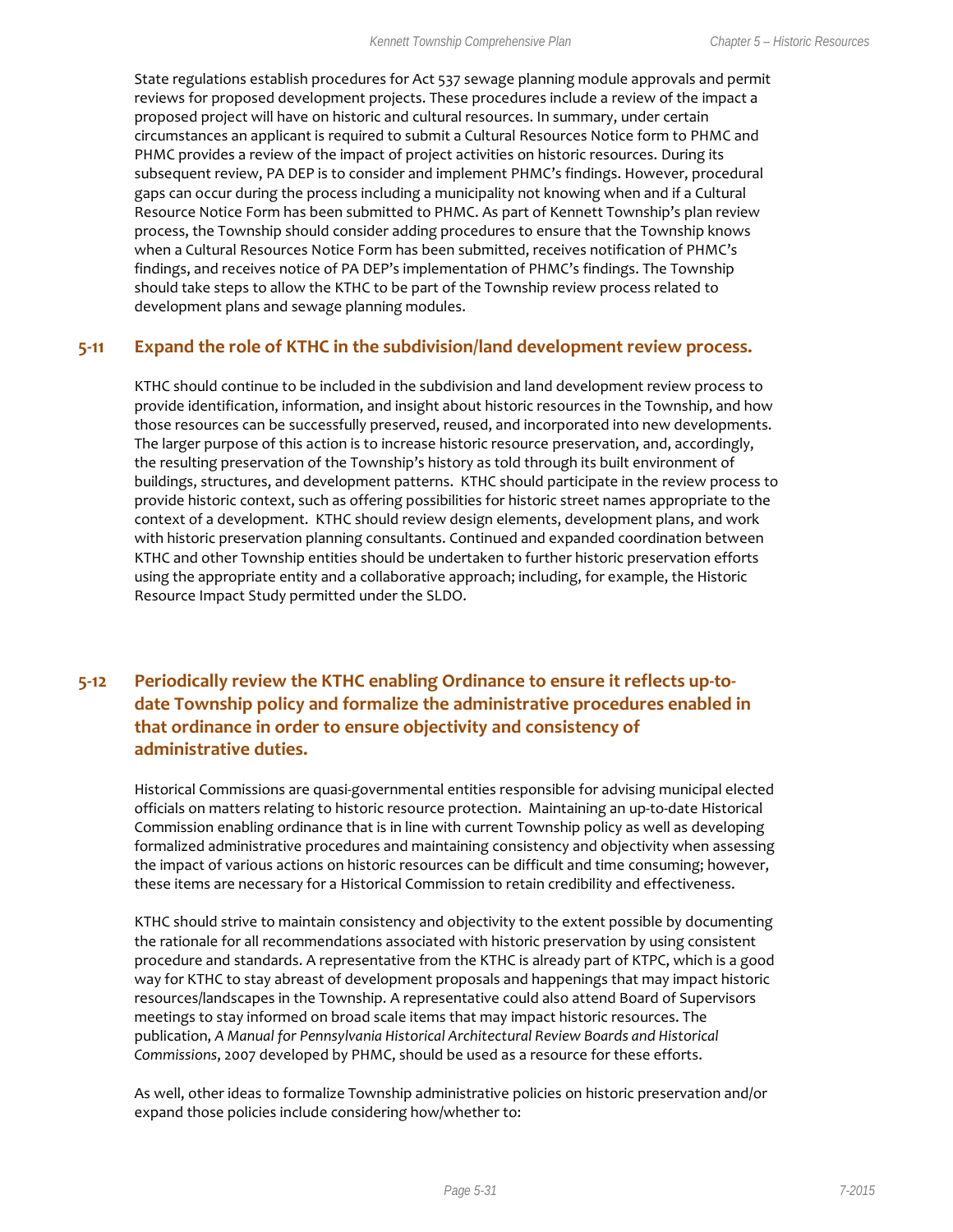- $\rightarrow$  Incorporate official notice to KTHC into ordinance requirements of planning activities that impact historic resources
- $\rightarrow$  Have the Township Engineer review and report on the structural soundness of historic resources in questions as related to a planning or development activity
- $\rightarrow$  Require KTHC to have a public meeting ro seek public input about a potential impact on a historic resource
- $\rightarrow$  Require pre-demolition public notice/posting notice on site for historic resources
- $\rightarrow$  Require an applicant provide proof that there is nothing other that can be done financially with a historic resource proposed for demolition

#### **5-13 Continue to participate in regional collaboration by sharing information and resources with local and regional historic preservation organizations.**

Many communities in Chester County have local historical commissions, historic committees, historical societies, and/or historic architectural review boards that face similar types of challenges. KTHC should continue to network with these groups to share information on both successful and not so successful approaches to program implementation. The Chester County Historic Preservation Network is an organization that fosters this type of interaction among communities in the County, with one of its many functions being to link communities that share common concerns and provide a forum in which to address preservation issues. KTHC should continue to remain CCHPN members.

The Township actively participates in the regional Brandywine Valley Scenic Byway Commission, which has updated the Byway's mission to include a greater focus on historic resources as an intrinsic quality of the scenic landscape. The Township should continue to take an active role in participating in Byway efforts and on the BVSBC.

KARPC includes a Regional Historical Committee that meets several times per year, which includes KTHC members. KTHC should continue to participate in and work cooperatively with this regional group as well as share key information with Township officials about the state of historic preservation in the region, including policy, projects, activities, and funding.

The Township through its KTHC should continue to actively participate as a member of the Brandywine Battlefield Task Force (BBTF), which was established in 1993 with the Township as one of the initial municipal members. BBTF has undertaken a number of activities that promote Battlefield preservation and has been an advocate in increasing interest and awareness of the national resource; some of these initiatives are further discussed in *Battlefield Protection Strategies, a Guide for Brandywine Battlefield Communities (2000).* BBTF continues to work with municipalities to implement the 2013 Battlefield Preservation Plan recommendations. Though the Battlefield Park is located in Chadds Ford Township, Delaware County, it is relevant to Kennett Township as it serves as a gateway, public access and interpretive site, and a flagship for the battlefield and battlefield preservation efforts. KTHC could also support future BBTF related grant efforts, such as a preservation and interpretation plan for the Campaign of 1777 in Chester County.

#### **5-14 Work to implement recommendations of the Brandywine Battlefield Preservation Plan.**

#### **Outreach**

- $\rightarrow$  Work to develop interpretation signage for historic sites and resources in the Township relating to the battle.
- $\rightarrow$  Support public and private interpretation partners/historic sites in the Township.

#### **Policy**

- $\rightarrow$  Add the Battle of Brandywine Historic Resource Survey map to the Comprehensive Plan.
- $\rightarrow$  Incorporate battlefield protection measures into Township policy.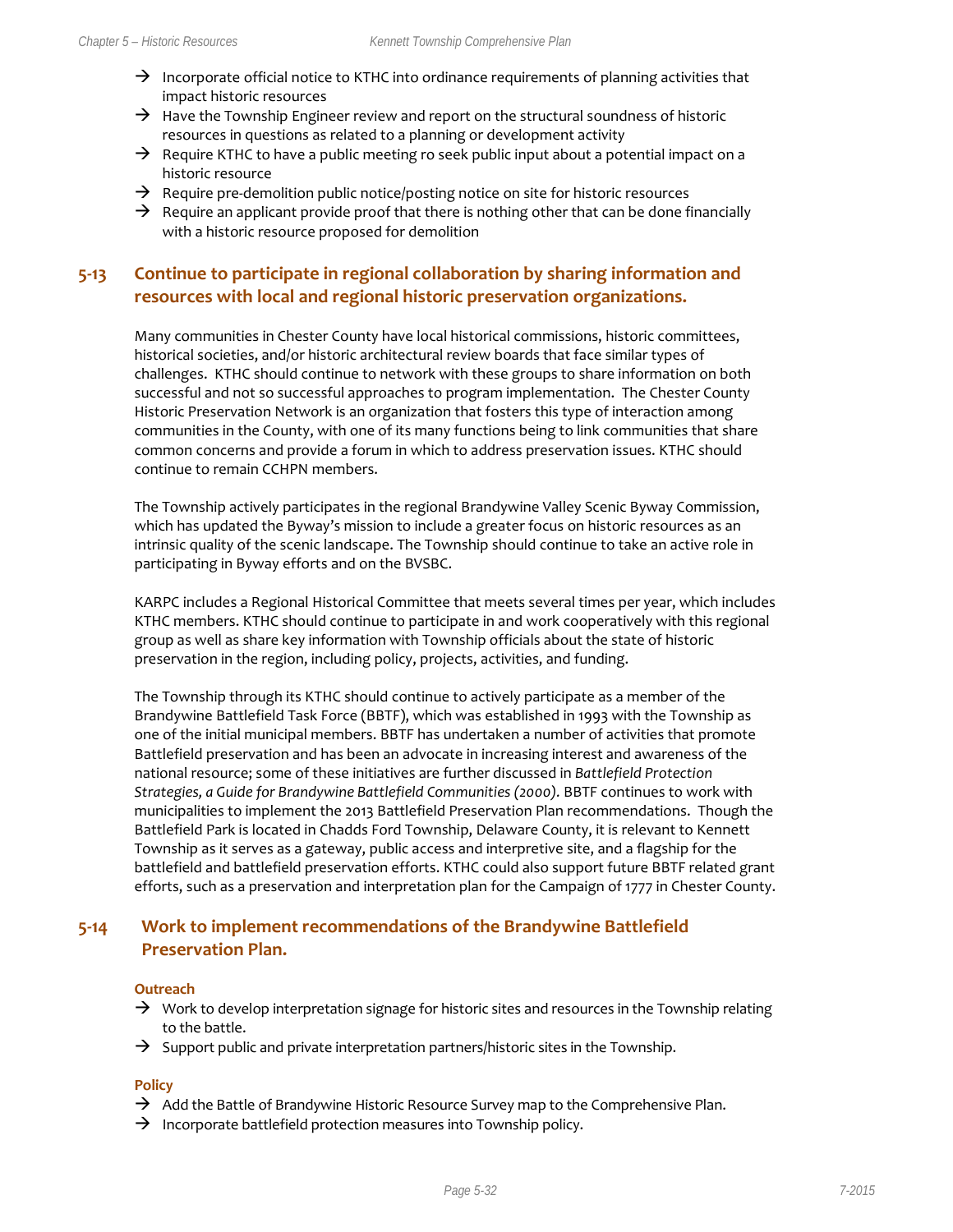- $\rightarrow$  Promote continued membership in and support of BBTF and appoint a member of the KTPC and KTHC to the BBTF.
- $\rightarrow$  Continue to support and appoint a member of KTHC to KARPC's Historical Committee.
- $\rightarrow$  Promote implementing key BBPP recommendations.
- $\rightarrow$  Review preservation ordinance provisions to provide specific protection to the Battlefield and related Historic Resources. Specifically, consider allowing historic resources as a use permitted in the common open space of an Open Space Design development, whether additional relevant uses should be permitted to encourage adaptive reuse, and consider Township-wide Historic Preservation Provisions as such provisions or overlay could address resources such as the Old Kennett Meetinghouse.

#### **5-15 Continue to pursue funding opportunities for historic preservation efforts.**

The Township should continue to pursue a variety of funding opportunities to help finance the implementation of the historic preservation recommendations of this Plan, for example through applying for CLG status.

## Township Historic Resource Inventory and Identification

Kennett Township has a wide variety of historic resources and has taken steps to protect those resources through the formation of KTHC and various activities outlined previously. KTHC is the Township body responsible for administering the programmatic aspects of historic preservation. KTHC advises the Board of Supervisors and KTPC on preservation issues and continues to pursue additional objectives such as the identification of historical resources throughout Kennett Township.

#### **5-16 Continue to inventory and survey historic resources.**

An important function of an active historical commission is the continuing survey for the identification and documentation of historic resources. In its basic form, the purpose of a survey is to maintain a record of the physical characteristics and condition of historic resources. A comprehensive survey contains the physical description, along with more detailed historical data on the resource. The Chester County Historic Sites Survey (1979-82) has been updated and expanded through the 2010 Kennett Township Historic Resource Survey and Atlas.

Updating and increasing the type and number of resources in the Township survey to accurately reflect extant resources in the Township was a KTHC priority in the 2004 Comprehensive Plan. The 2010 Survey provides a thorough update of the survey in terms of identifying and recording a broader scope of historic resources and documenting the historic architectural features of those resources. The next step for the KTHC is undertaking detailed historical research and documentation of each surveyed Class 1 and 2 resource. KTHC may wish to review Class 3 resources that were not inventoried on survey forms (those in the Access database) for additional documentation later.

The 2010 Survey followed PHMC and hence National Register surveying guidelines for architectural resources (including resource evaluation, description, photos, and mapping) and thus the Township has a solid survey foundation upon which to continue to build. For reasons of efficiency, understandability, and collaborative planning, it is important that resources continue to be documented in a way that is consistent with PHMC and National Register standards. The NPS and PHMC have publications available on surveying of historic resources, which provide the necessary forms along with guidance on the survey techniques most appropriate to PA.

Utilizing the proper method of inventory and survey may seem overly bureaucratic, but following guidelines and prescribed survey methods may provide more complete information and a systematic and compatible approach to inventorying Township resources. KTHC should obtain copies of survey materials and either distribute them to owners of historic resources, or make an effort to work with such owners to complete updated history and inventory data. Additionally,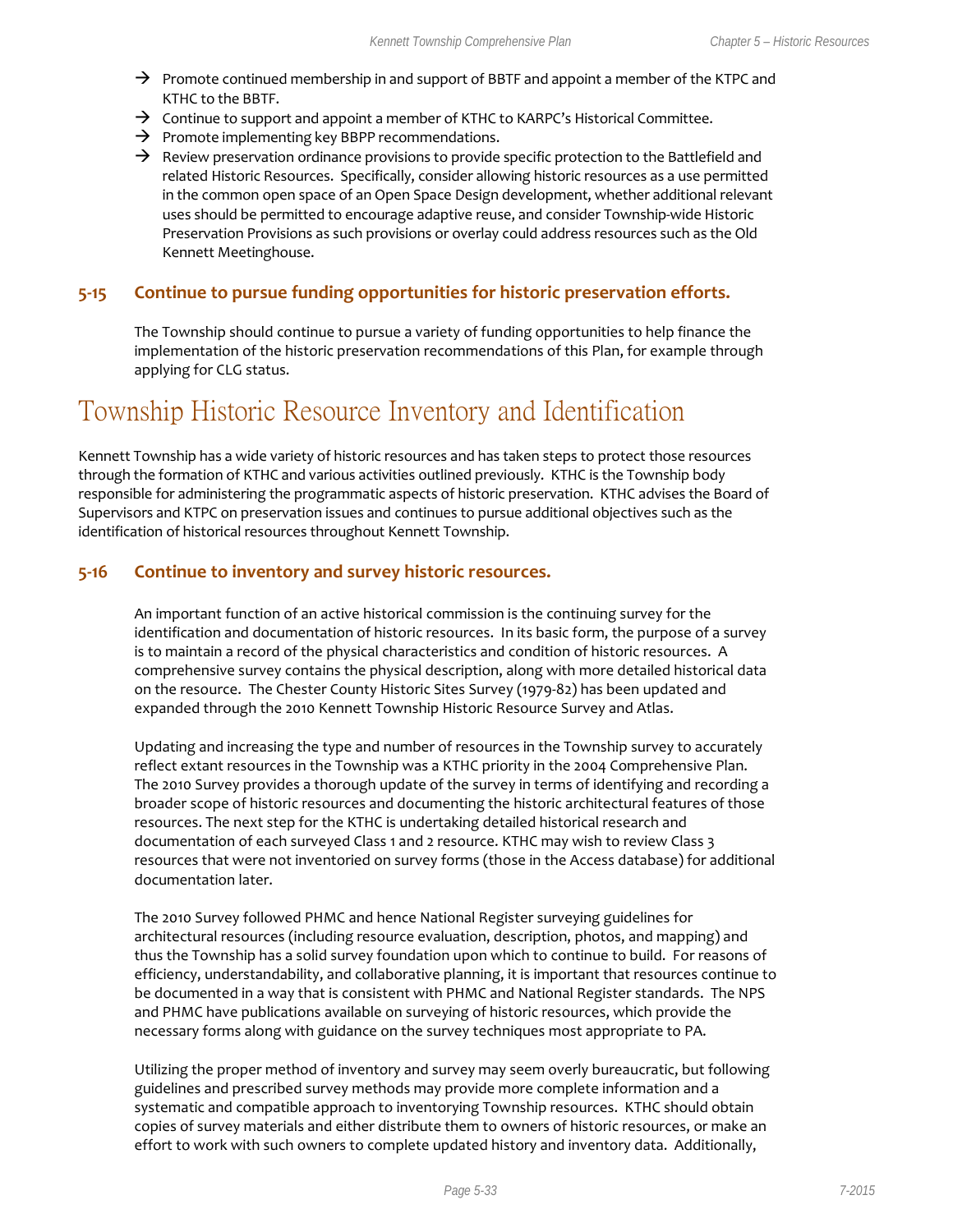KTHC should begin efforts to obtain photographs of all historic resources in conjunction with survey materials.

There are particular historic and cultural clusters in the Township that the KTHC is interested in analyzing for potential historic districts, as follows:

- $\rightarrow$  Marshall Mill village, which has a variety of historic and cultural resources aside from the mill itself. There are various outbuildings, the mill race, and remnants of the old trolley line, among other resources, that are in the vicinity of the mill.
- $\rightarrow$  Mendenhall.
- $\rightarrow$  Bucktoe Cemetery and its surrounding area.
- $\rightarrow$  A potential multi-municipal West Branch Red Clay Creek/Bucktoe Run industrial historic district. Municipalities include: East Marlborough, Kennett, and New Garden Township in Chester County with the possibility of extending into New Castle County to Yorklyn, DE.

Barns and other agricultural structures, ruins, trolley lines, mills, mill races, bridges, and the arc stones that form the boundary between PA and DE are all resources that were recommended by the 1994 Comprehensive Plan to be added to a Survey update. The 2010 Survey includes most of these items, short of trolley lines, boundary stones (which have been documented by PHMC), and some bridges (key bridges were surveyed), many of which are classified as Class 3 resources and thus are in need of further documentation at a later time. Also, the 2010 Survey, as possible, not only mapped resources, but documented the interrelationship between resources; this type of analysis being useful if there is to be a possibility for historic district designation, whether local, state, or national, for resource clusters.

#### **5-17 Continue to maintain and update the Township Historic Resources Map.**

An important aspect of historic resource surveying is the mapping and prioritization of identified resources. The 2010 Survey re-evaluated the location and significance of historic resources and those that were determined to be architecturally significant were documented for their exterior architectural features on PA Historic Resource Survey Forms as well as mapped in the Survey Atlas. Resources determined to be significant should also be designated on the Township's Historic Resources Map in zoning. The resources illustrated on the map could then be subject to historic preservation provisions of the Township Zoning Ordinance; those provisions could stipulate various protective measures including setback requirements, use restrictions, area and bulk controls and demolition delays/denials.

While the KTHC should continue to refine the Historic Resources map and collect hard copies of historical maps, Kennett Township has an opportunity that few townships have to utilize its own geographic information system (GIS). The Township has already begun to use this tool to do extensive work with natural resources and with the completion of the 2010 Kennett Township Historic Resources Atlas and Survey, which included a digital resources database, the Township can begin to incorporate historic and cultural resources into the Township GIS database. Resources can then be mapped and sorted or prioritized through queries as well as mapped to display proximity, variety, age, or similar resources; for example barns and agricultural resources could be sorted and mapped to determine their proximity, types, locational patterns, and interrelationship which could lead to a better understanding of resource clusters. KTHC may wish to coordinate with the Township Environmental Advisory Council, the Brandywine Conservancy, and the County as these organizations have compiled much of the Township GIS data to date and have experience with the mapping of Township data and prioritization of resources.

#### **5-18 Continue to compile and document the Township's history.**

KTHC has been active in documenting the history of the Township by compiling historical data and recording Township history through such methods as recording oral histories from longtime Township residents. These oral histories have been on a variety of subjects, e.g. the history of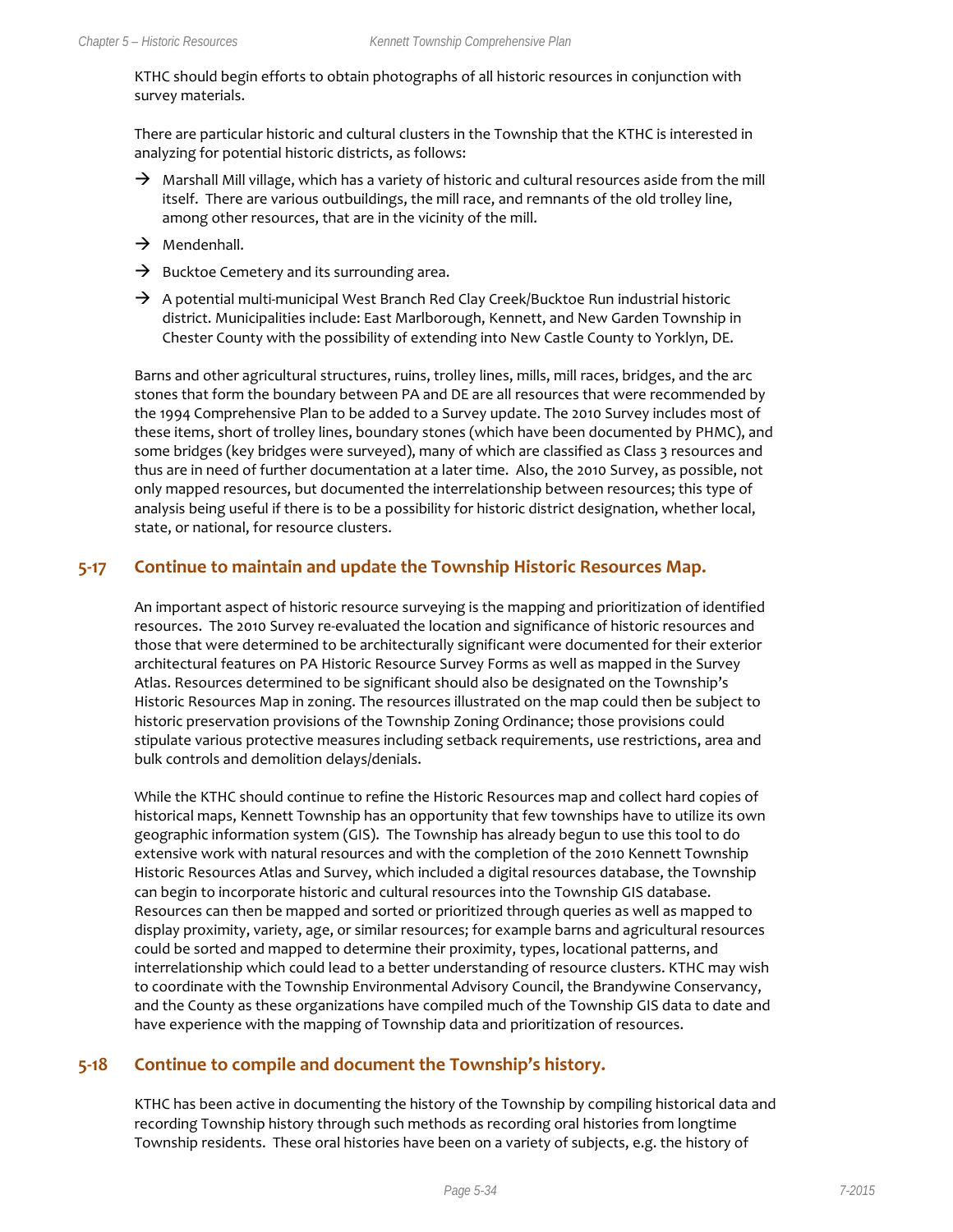dairy farming in the Township, and KTHC should continue as an ongoing project to gather these important personal accounts. These efforts should be expanded to include the history of mushroom cultivation in the Township as well as gather historic maps, artifacts, and photos, as possible. Historical items should be cataloged into a database with appropriate information, e.g. name, date, historic relevance, and contributor. Proper archiving of data and preserving of artifacts is a concern of the KTHC, and they should work to identify and establish proper archiving, storage, and recording procedures. Archival documentation and research should be an ongoing KTHC project. Assistance in establishing local archives could be sought from the Chester County Historical Society.

#### **5-19 Continue to work with organizations and residents in the region to document the history and historic resources of the underground railroad.**

KTHC is working in conjunction with other organizations in both PA and DE to investigate the history of the underground railroad throughout the region. There is evidence that locations within the Township were used as a part of the underground railroad. The KTHC is active in encouraging residents to attend historic workshops that are offered by various agencies and are contacted by residents to research barns, bridges, and homes throughout the Township.

#### **5-20 Continue to work with organizations and residents in the region to document Battle of Brandywine related historic resources.**

KTHC has been working in collaboration with Chester County, Brandywine Battlefield Task Force, and KARPC Historical Committee to research the history of remaining resources that existed at the time of the battle and specifically those that are battle-related. While the physical descriptions of these resources are likely already documented by the 2010 Township Historic Resources Survey project, more detailed historic information is needed about the resources and volunteers should be encouraged to continue with this research. As well, ruins and potential archeological areas could be considered, particularly those related to the battle.

#### **5-21 Continue and encourage the nomination of important historic resources and districts to the National Register of Historic Places.**

Information about resources and districts listed on the National Register of Historic Places is maintained by the National Park Service (NPS), and those eligible for the National Register maintained at the state level by PHMC. Listing is mainly honorary and serves to draw attention to the importance of historic resources. It does not affect the rights of the property owner. The owners of income producing resources listed on the National Register may be eligible for federal investment tax credits if they undertake a certified rehabilitation of their resource.

KTHC should continue preparing National Register nominations for additional structures, districts, and sites within the Township. The preparation of a National Register nomination is a lengthy, detailed and time consuming process, but one that has many rewards in terms of documenting important aspects of the community's history. KTHC should prioritize resources in conjunction with recommendations below and in the 2010 Kennett Township Historic Resource Survey and Atlas focusing efforts on the highest priorities. Any surveys of historic resources' should follow the documentation required for National Register status to ensure complete information is available to meet the necessary requirements for eligibility on the National Register. The Sills Mill Village was identified in the 2010 Kennett Township Historic Resource Survey as a possible candidate for a future application for National Register eligibility. The Township would like to also consider pursing National Register eligibly for the other potential historic districts which include Mendenhall, Marshall Mill village, Bucktoe Cemetery/surrounding area, and the potential multimunicipal West Branch Red Clay Creek/Bucktoe Run industrial historic district.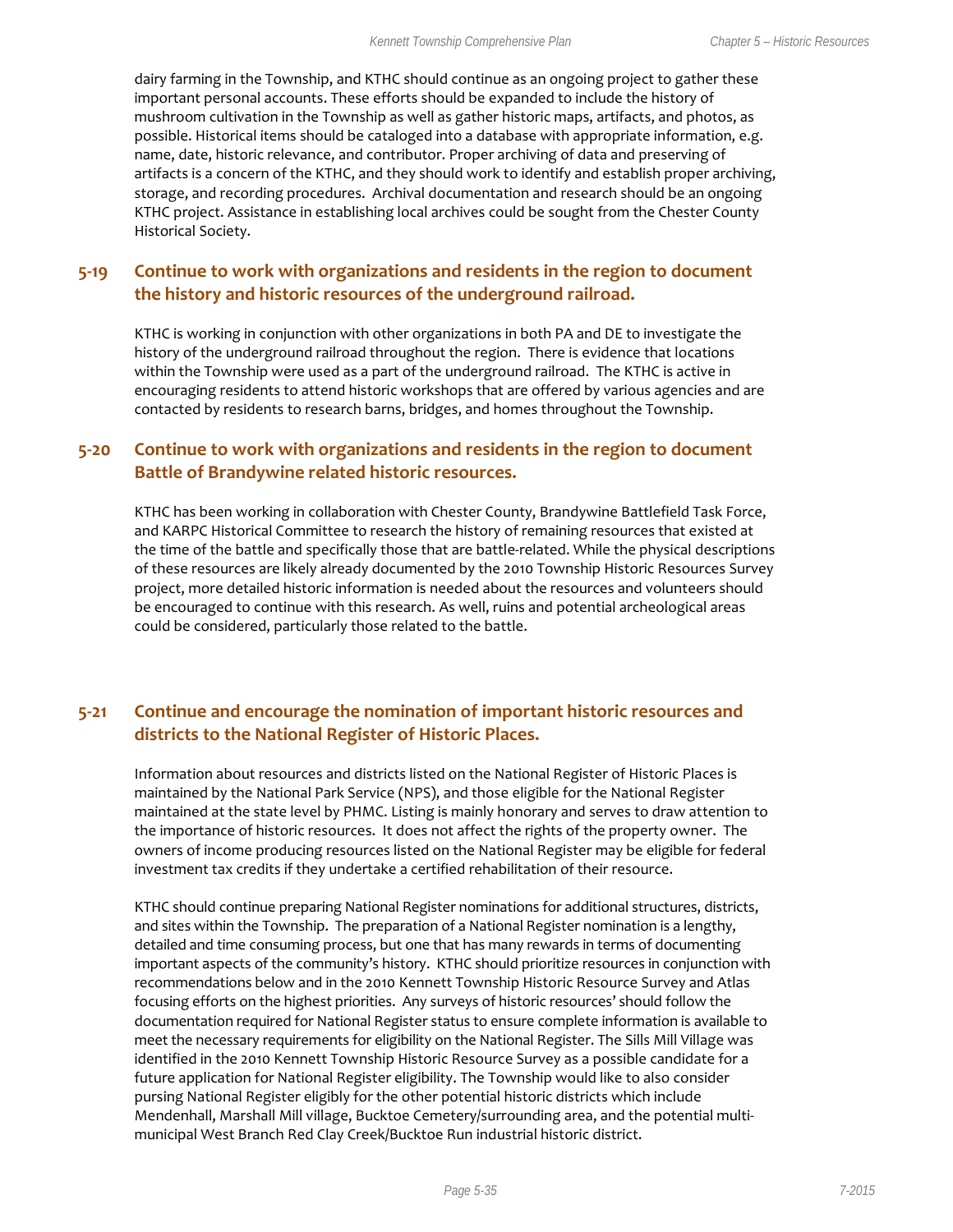#### **5-22 Verify with PHMC that National Register listed and eligible resources are properly documented in the State's digital database of historic resources.**

There are two resources in the Township in particular that should be confirmed with the PHMC as to their database entry in the State's CRGIS online historic resources database. Specifically, the National Register listed Joseph Gregg House does not readily display in the database search results for 'Kennett Township National Register listed or eligible resources,' and instead to find this resource in the database, an individual search by name or a search for all of Kennett Township needs to be completed. Second, under the National Register listed Longwood Gardens information, Kennett Township is not included in the database search results as a municipality that contains this historic district; only East Marlborough and Pennsbury Townships are shown.

## Education and Outreach

Historic resource planning is an important aspect of overall Township planning to recognize and work to preserve key unique buildings, structures, bridges, ruins, districts, sites, and other resources that have helped shape and continue to define Kennett Township. Paramount to the success of historic preservation is public education/outreach and participation. Successful municipal historic preservation efforts occur through cooperative efforts between stakeholders, which include the municipality, business owners, and residents, and require stakeholders that are informed and a willing part of the process.

#### **5-23 Use a variety of media forms and techniques to provide public outreach and education about historic preservation.**

KTHC should seek to build an interactive relationship with local media to generate awareness of local history and the importance of preservation. The internet, newspapers, magazines, newsletters, radio, and television stations can all be used to convey information on preservation issues. The local media traditionally has been often supportive of historic preservation, willing to print articles about topics of historical interest, and Chester County has a long history of supporting historic preservation. Media sources can also be tapped to promote or publicize preservation projects and activities. For example, local newspapers could be asked to help educate residents on topics, e.g. the history of historic schoolhouses by publishing a series of articles prepared by KTHC members.

The Township's website includes an area devoted to historic resources information and KTHC activities, including the Township Building historic resource room, Senior Center bus tour of historic resources in the Township, and Township recognition program, Since the internet is quickly becoming the primary form of communication and information, it is important that the KTHC maintain an up-to-date webpage and gets the word out to residents about the existence of this readily available information via the web.

KTHC could further promote Township history and the importance of historic preservation in keeping Township character alive by developing an informational brochure, preparing a self-guided driving tour/map, or providing interpretive markers for historic resources. Oral histories from long term Township residents, which are catalogued in the Township Building historic resources room, can also be published in the Township newsletter. The interviews could be used in a future documentary, perhaps prepared with the assistance of local schools or colleges. The need to preserve the historic resources as physical reminders of the past should be emphasized in any educational campaign.

#### **5-24 Continue to compile materials to assist in Township decision-making and to provide resident/public information about historic preservation.**

Source materials, such as regional design guides, historical architecture books, and historic building construction publications (such as the Preservation Briefs published by the NPS), are examples of informational materials that can continue to be collected and used by the KTHC for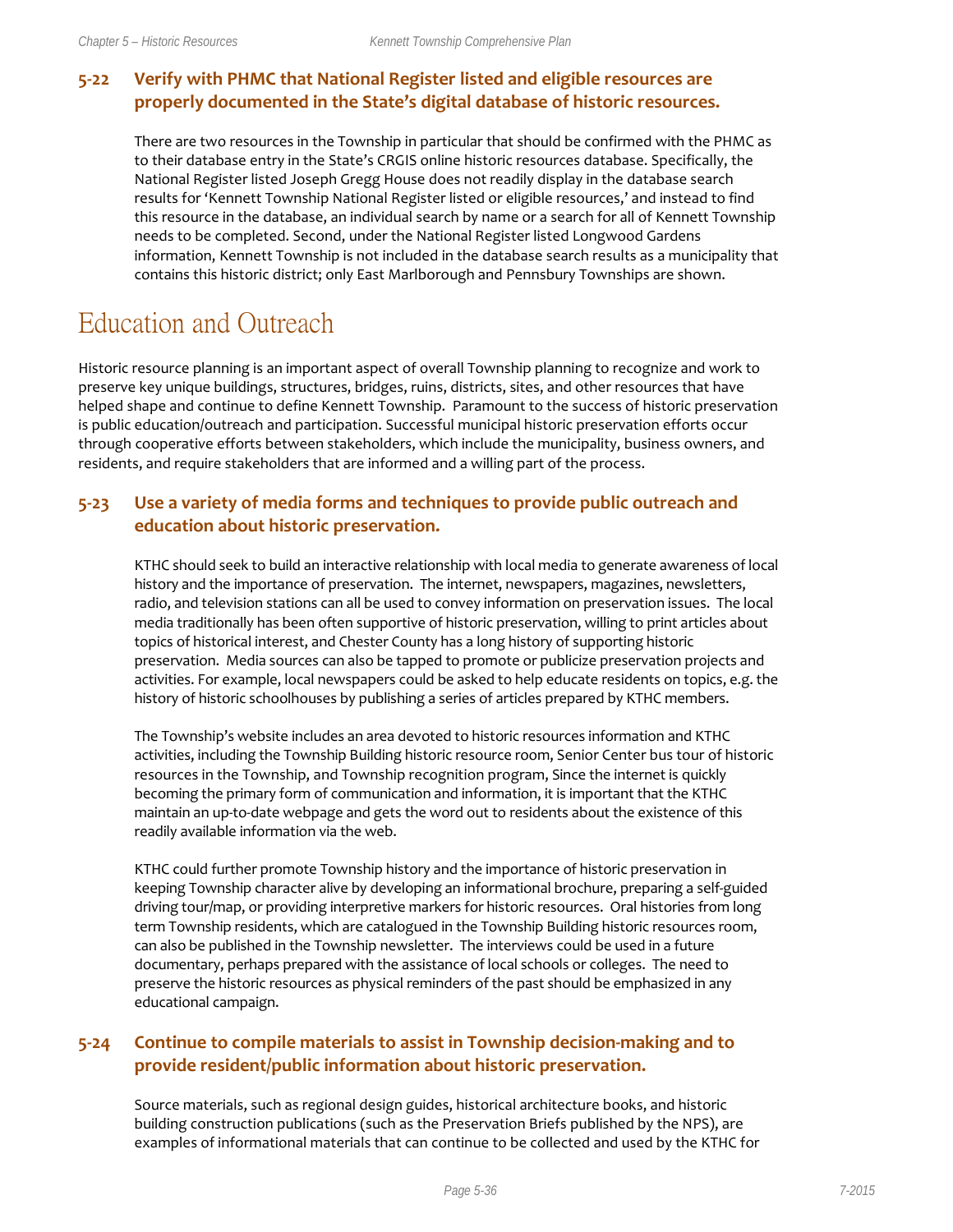public education and preparing recommendations and outreach associated with historic resources. Books and publications that generally address these topics can be obtained through many retailers; information on specific topics relating to historic preservation can be obtained through widely recognized national level organizations such as the National Trust for Historic Preservation and the NPS, while key sources include Preservation PA, the PHMC, and Chester County Historical Society and the Chester County Historic Preservation Network are important County sources of information. Via the 2010 Survey process, the KTHC have started to compile resource materials. These types of source materials can be used in conjunction with and incorporated as part of the history files available at the existing History Resource Room at the Township Building. The Township should also consider compiling materials about façade easements for historic resources and should begin to maintain an inventory of where façade easements have occurred in the Township, as well as examples throughout the Region that residents can have an as examples of façade easements already in place.

Maintaining a library of information and resource material reduces the time required by property owners in undertaking this research themselves and increases the likelihood of uniform information and a historically sensitive approach to building construction or modification. In many cases, property owners wish to maintain the historic integrity of their resources, but do not have access to the needed resources. By providing a library of information intended to assist the owners of historic resources, the KTHC can facilitate voluntary preservation measures and create a partnership with the owners of historic resources.

A directory of historic files has been posted to the Township website. A long term goal is to list the contents of those historic files on the Township website.

#### **5-25 Maintain information about investment tax credits available for historic rehabilitations.**

Investment tax credits are available for the rehabilitation of historic buildings meeting certain criteria. A 20 percent tax credit can be taken for rehabilitation of certified historic structures, which are those either listed in the National Register of Historic Places or determined to contribute to a listed National Register District. A 10 percent tax credit is available for the rehabilitation of buildings not listed in the National Register, but placed in service prior to 1936. The credits are available only for income producing properties (both residential and nonresidential for the 20 percent credit, and non-residential for the 10 percent credit) and the rehabilitation must comply with the Secretary of Interior's Standards for Rehabilitation, and be certified by the NPS.

Providing information on investment tax credits by distributing brochures, publications, and or website links containing pertinent information, or providing contact names at the NPS or the PHMC, may encourage their use. Advertising the availability of investment tax credits at the local level could also build support for the preparation of National Register nominations. Maintaining a list of consultants qualified to prepare certification applications is another way to encourage historically appropriate rehabilitation.

#### **5-26 Participate in and support education about local history.**

To increase expertise about historic preservation planning, Township officials, residents, and volunteers could participate in relevant training sessions, conferences and seminars sponsored by organizations such as the PHMC, Preservation Pennsylvania, Preservation Delaware, and the Chester County Historic Preservation Network. These sessions often address common topics faced by communities throughout the region or State, and provide an opportunity to learn about particular issues and to share experiences and perspectives. KTHC is encouraged to contact organizations that provide training and consider joining those organizations that offer membership opportunities for networking and educational purposes. KTHC could also consider providing Township training/workshops to present to property owners relevant information obtained from educational sessions attended by Township officials. KTHC could also coordinate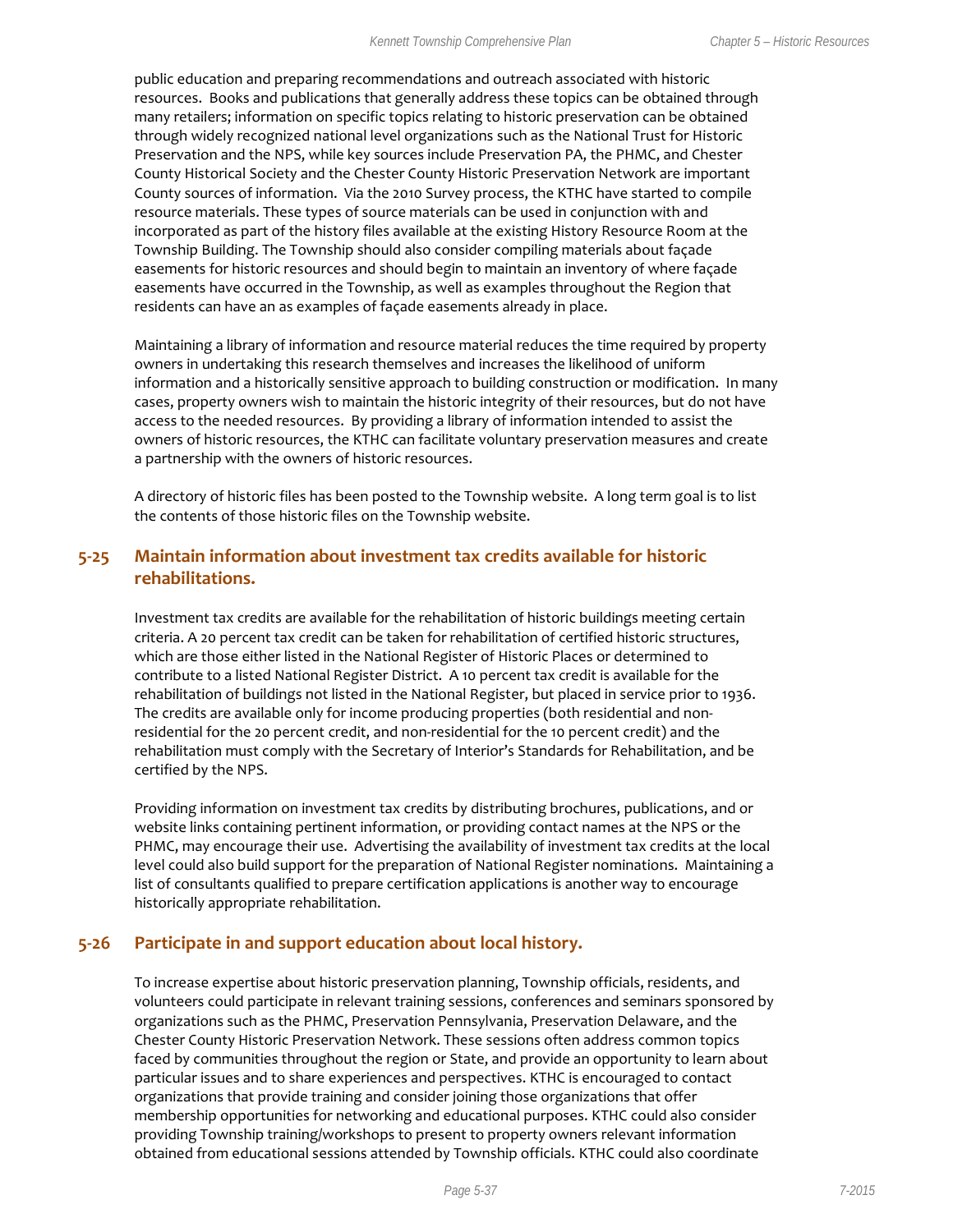with KCSD to incorporate local history including the Battle of Brandywine and the Underground Railroad into school curriculum. Residents in Tredyffrin Township worked with Tredyffrin-Easttown School District to undertake this concept and, which may be used as a model for how to accomplish this with KCSD.

#### **5-27 Continue to pursue preservation advocacy and outreach for key historic resources in the Township, particularly those at-risk resources.**

KTHC considers several primary historically significant locations within the Township as potential at-risk priorities for immediate historic preservation attention. KTHC monitors these resources, as well as other important historic resources in the Township, to keep up-to-date and informed about activity which might affect them. KTHC is working on ideas and plans for their possible preservation and protection, as possible.

- **Isaac Harlan House** in Hamorton on the cut-off between US Route 1 and Route 52.
- → **Ellis Lewis (a.k.a. Gilbert Potter) House** on Creek Road, east of Old Kennett Road, near Clifton Mills, which was used to grind grain during the Revolutionary War.
- → The Pines (on north side of old Route 1 east of Kennett Square) was saved from demolition during commercial property development and is proposed to be used for office space.
- → **Marshall Mill** is one of the oldest mills in Kennett Township.
- → **The Grange** on Hillendale and Greenwood roads.
- **Pleasant Bank Schoolhouse** on Kaolin Road.

#### **5-28 Communicate with residents about KTHC's efforts, available technical assistance, and historic information.**

KTHC should inform residents of their various efforts and the services and aid that is available, particularly to owners of historic resources, to educate and encourage them to participate in preservation efforts. In some cases, property owners may be unaware of the historic significance of their property, lack knowledge on historic issues, or have limited time or enthusiasm to research the historic significance of their property and the opportunities that are available. KTHC should encourage Township residents to attend KTHC meetings, allocate time and resources to residents, and provide information to educate historic property owners. This may involve emailing, mailing, or even hand delivery of KTHC materials to historic property owners, consistent recognition in the Township newsletter, or workshops prepared by or sponsored by KTHC. Residents should be aware of KTHC resources including free pamphlets, the digital historic resource database, updated Township Historic Resources Survey, historic resource survey forms, historic architecture manuals, Township history files, and the Township historic resources room.

#### **5-29 Establish criteria and continue recognition programs for property owners who assume historically appropriate rehabilitation or adaptive reuse projects.**

KTHC has established a program for honoring property owners that have undertaken historically sensitive rehabilitation or renovation projects. Property owners have been recognized through plaques, citations, resolutions, interviews, newspaper articles, and other forms of local publicity. This recognition program has been helpful in educating the public on historic preservation, encouraging historic property owners to sustain their maintenance, and possibly increasing the amount of volunteerism for historic resources within the Township. As a next step, selection criteria could be established so there is consistency in the selection and recognition process. KTHC could also seek out opportunities to present local successes to State and County entities for recognition. These projects can also serve as the basis for 'case studies,' which can be used as educational tools.